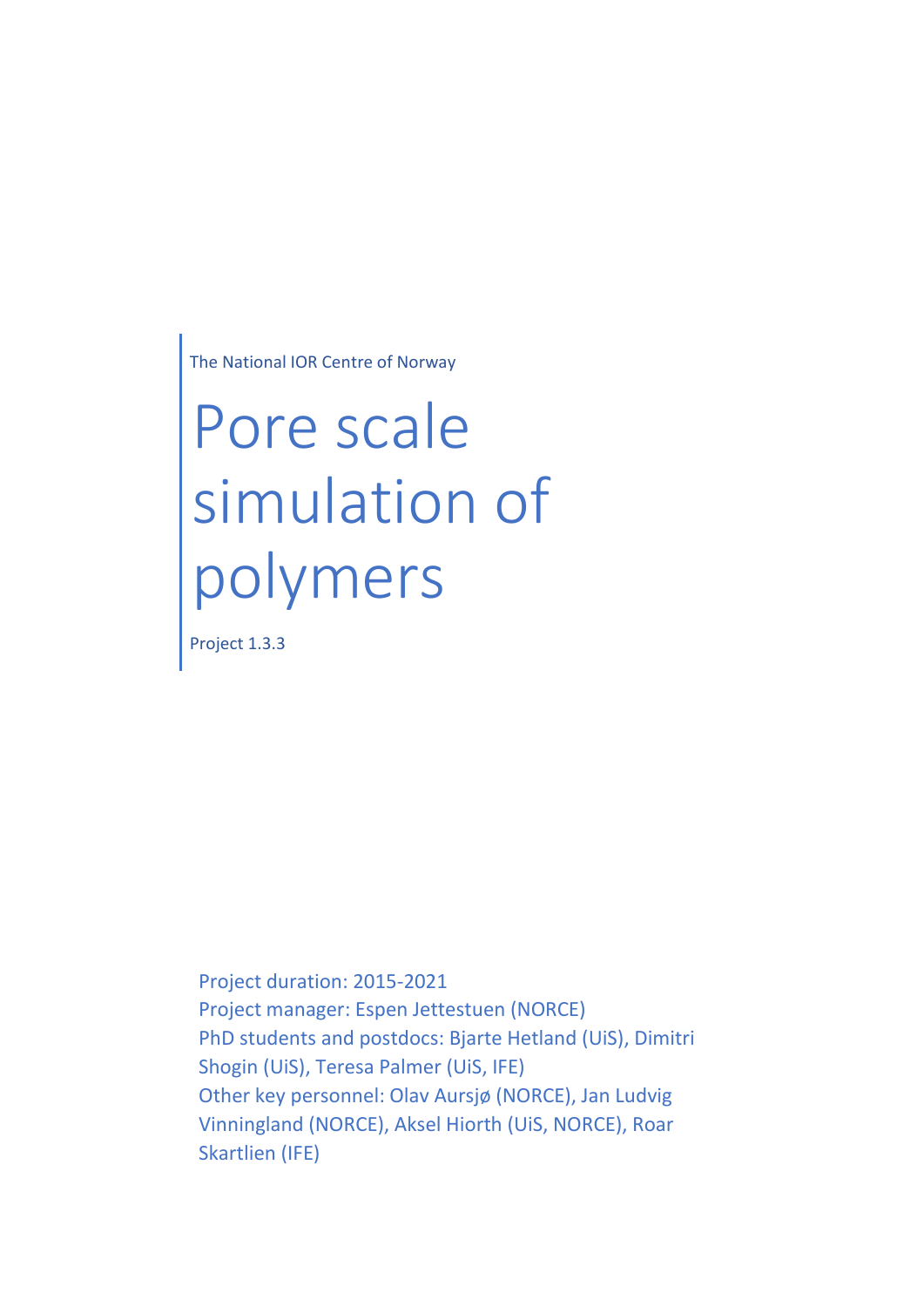# **Contents**

| 1              | <b>Executive summary</b> |                             |                                                                                    | 4              |  |
|----------------|--------------------------|-----------------------------|------------------------------------------------------------------------------------|----------------|--|
| $\overline{2}$ |                          | Introduction and background |                                                                                    |                |  |
|                | 2.1                      |                             |                                                                                    | $\overline{5}$ |  |
|                |                          | 2.1.1                       |                                                                                    | $\overline{5}$ |  |
|                |                          | 2.1.2                       |                                                                                    | $\overline{5}$ |  |
|                |                          | 2.1.3                       | The lattice Boltzmann numerical scheme $\ldots \ldots \ldots \ldots \ldots \ldots$ | $\,6\,$        |  |
|                |                          | 2.1.4                       |                                                                                    | 8              |  |
|                |                          | 2.1.5                       |                                                                                    | 9              |  |
|                |                          | 2.1.6                       | A complete lattice Boltzmann scheme                                                | 9              |  |
|                | $2.2\,$                  |                             |                                                                                    | 10             |  |
|                |                          | 2.2.1                       |                                                                                    | 10             |  |
|                |                          | 2.2.2                       |                                                                                    | 11             |  |
|                |                          | 2.2.3                       | Reactive Advection Diffusion                                                       | 11             |  |
| 3              |                          |                             | Code description and manual                                                        | 12             |  |
|                | 3.1                      |                             |                                                                                    | 12             |  |
|                |                          | 3.1.1                       |                                                                                    | 12             |  |
|                |                          | 3.1.2                       |                                                                                    | 12             |  |
|                |                          | 3.1.3                       |                                                                                    | 12             |  |
|                |                          | 3.1.4                       |                                                                                    | 13             |  |
|                | 3.2                      |                             |                                                                                    | 13             |  |
|                |                          | 3.2.1                       |                                                                                    | 13             |  |
|                |                          | 3.2.2                       |                                                                                    | 14             |  |
|                |                          | 3.2.3                       |                                                                                    | 16             |  |
|                |                          | 3.2.4                       | Input and output directories (setup) $\ldots \ldots \ldots \ldots \ldots \ldots$   | 16             |  |
|                |                          | 3.2.5                       |                                                                                    | 16             |  |
|                |                          | 3.2.6                       |                                                                                    | 17             |  |
|                |                          | 3.2.7                       |                                                                                    | 18             |  |
|                |                          | 3.2.8                       |                                                                                    | 19             |  |
|                |                          | 3.2.9                       |                                                                                    | $20\,$         |  |
|                |                          | 3.2.10                      |                                                                                    | 22             |  |
|                |                          |                             |                                                                                    | 23             |  |
|                |                          |                             |                                                                                    | 23             |  |
|                |                          |                             |                                                                                    | 27             |  |
|                |                          |                             |                                                                                    | 29             |  |
|                | $3.3\,$                  |                             |                                                                                    | 30             |  |
|                |                          | 3.3.1                       |                                                                                    | 30             |  |
|                |                          | 3.3.2                       |                                                                                    | 32             |  |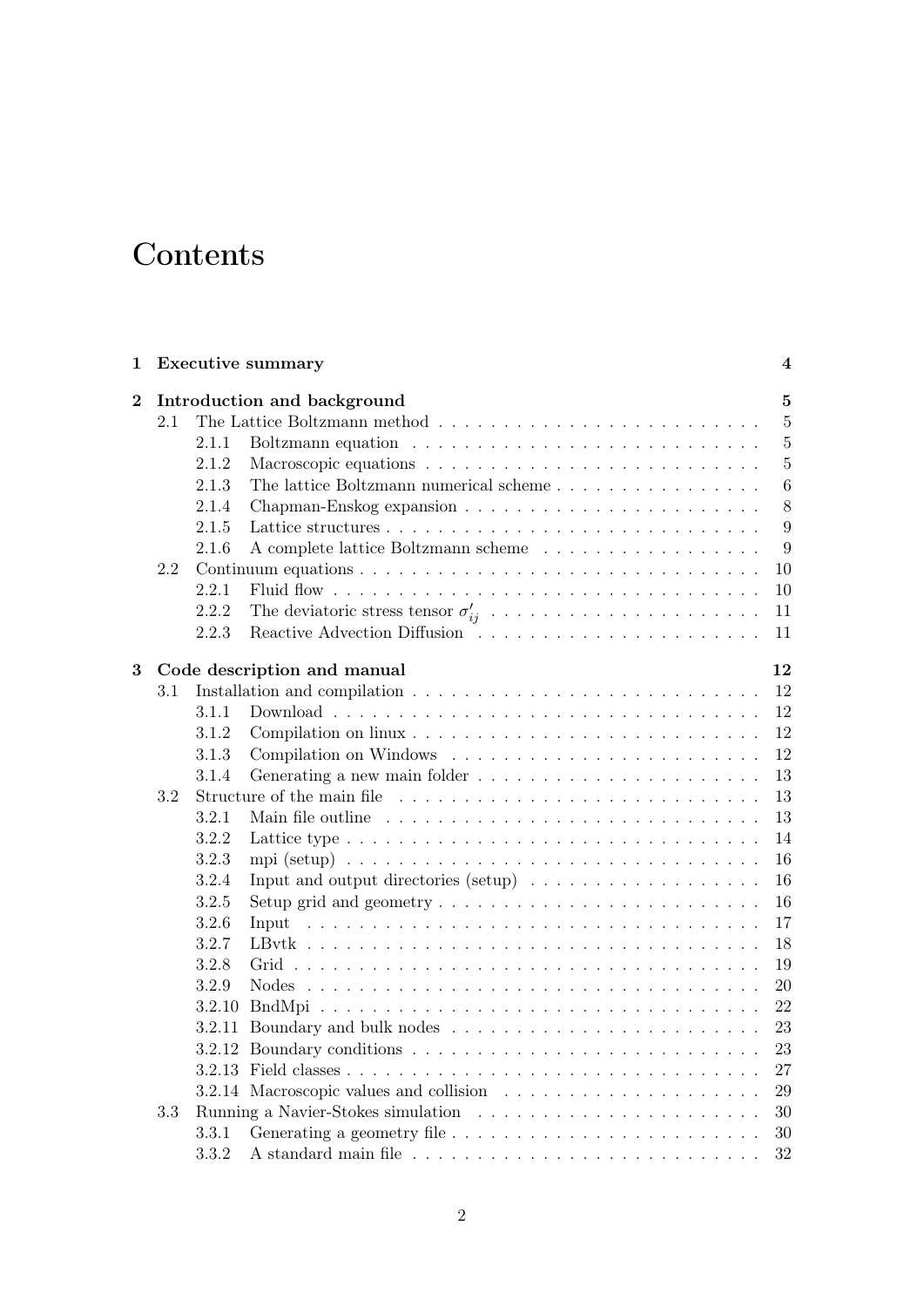| 4                                                                                                | Simulation of non-Newtonian rheologies                                                      |                                                                                                     |    |  |
|--------------------------------------------------------------------------------------------------|---------------------------------------------------------------------------------------------|-----------------------------------------------------------------------------------------------------|----|--|
|                                                                                                  | Calculating the effective LB relaxation time $\tau$ for non-Newtonian rhelogies . 40<br>4.1 |                                                                                                     |    |  |
| Running a non-Newtonian flow simulation $\dots \dots \dots \dots \dots \dots \dots \dots$<br>4.2 |                                                                                             |                                                                                                     |    |  |
|                                                                                                  |                                                                                             | Python script for generating a tabulated viscosity file $\dots \dots$ .<br>4.2.1                    |    |  |
|                                                                                                  |                                                                                             | Key features in the main-file $\ldots \ldots \ldots \ldots \ldots \ldots \ldots \ldots$ 42<br>4.2.2 |    |  |
| $5^{\circ}$                                                                                      |                                                                                             | Future work/plans                                                                                   | 44 |  |
|                                                                                                  | A Parallelization                                                                           |                                                                                                     |    |  |
|                                                                                                  |                                                                                             |                                                                                                     | 45 |  |
| B.                                                                                               | Geometry file format                                                                        |                                                                                                     | 47 |  |
|                                                                                                  |                                                                                             |                                                                                                     |    |  |
|                                                                                                  |                                                                                             |                                                                                                     |    |  |
|                                                                                                  |                                                                                             |                                                                                                     |    |  |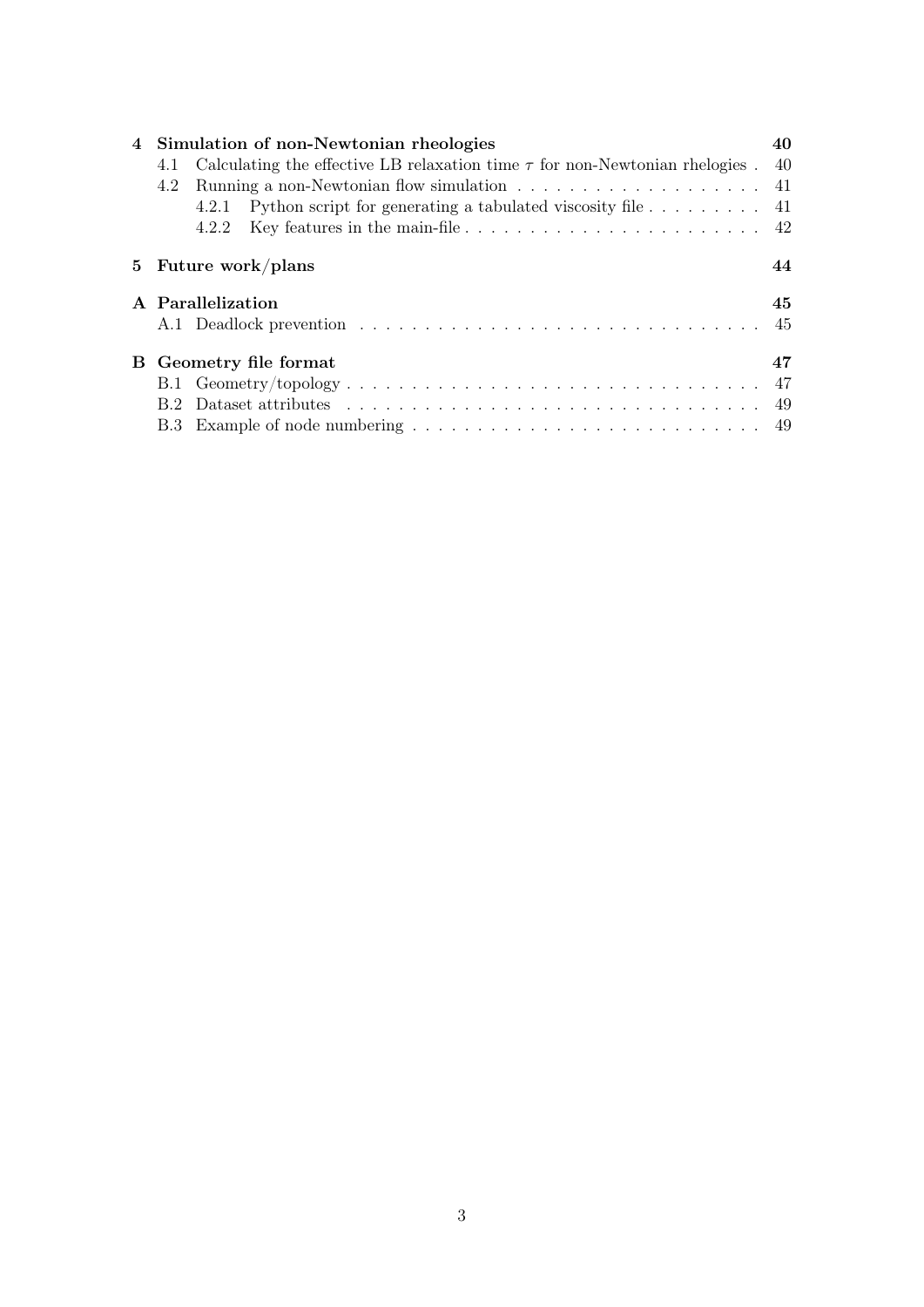# 1 Executive summary

The main deliverable in this project is the lattice Boltzmann solver BADChIMP. This code is developed for modeling fluid flow on the pore scale. The code can handle general geometries, non-Newtonian fluid rheologies and multi-phase systems. The code has been developed with the goal of providing a flexible environment for trying out new methods and add new physics.

The code for running simulations are uploaded to the IOR repository. The code is in active development so we will suggested to download it from our github repository<sup>1</sup> to get the most updated version.

This report is to be regarded as a manual for the BADChIMP code. The report describes the code in sufficient detail to both run standard cases and to begin to add new lattice Boltzmann models. It is written for students that want to learn the lattice Boltzmann and to quickly get started with producing results and developing algorithms for themselves. It is also aimed at researchers that want to simulate fluid flows in porous media. Some programming experience will be beneficial, but there exist case studies that can be used as starting points. These can be modified with minimal effort. The report will also be part of the code repository and will be updated to reflect changes in the code.

There are three major parts in this manual. Chapter 2, Introduction and background, presents the theory behind the lattice Boltzmann method and should be a good short overview for students and researchers that want to understand the basics of the method. If you already are acquainted with he lattice Boltzmann method you could easily skip this section, although it can be useful to browse through it to get to know our notation. Chapter 3, Code description and manual, describes the essential parts of the code and goes through a case study line by line. Chapter 4, Simulation of non-Newtonian rheologies, describes how to simulate non-Newtonian rheologies using generalized expression for strain-rate-dependent viscosity.

<sup>1</sup>You can access it from teh following link https://github.com/eje74/BADChIMP-cpp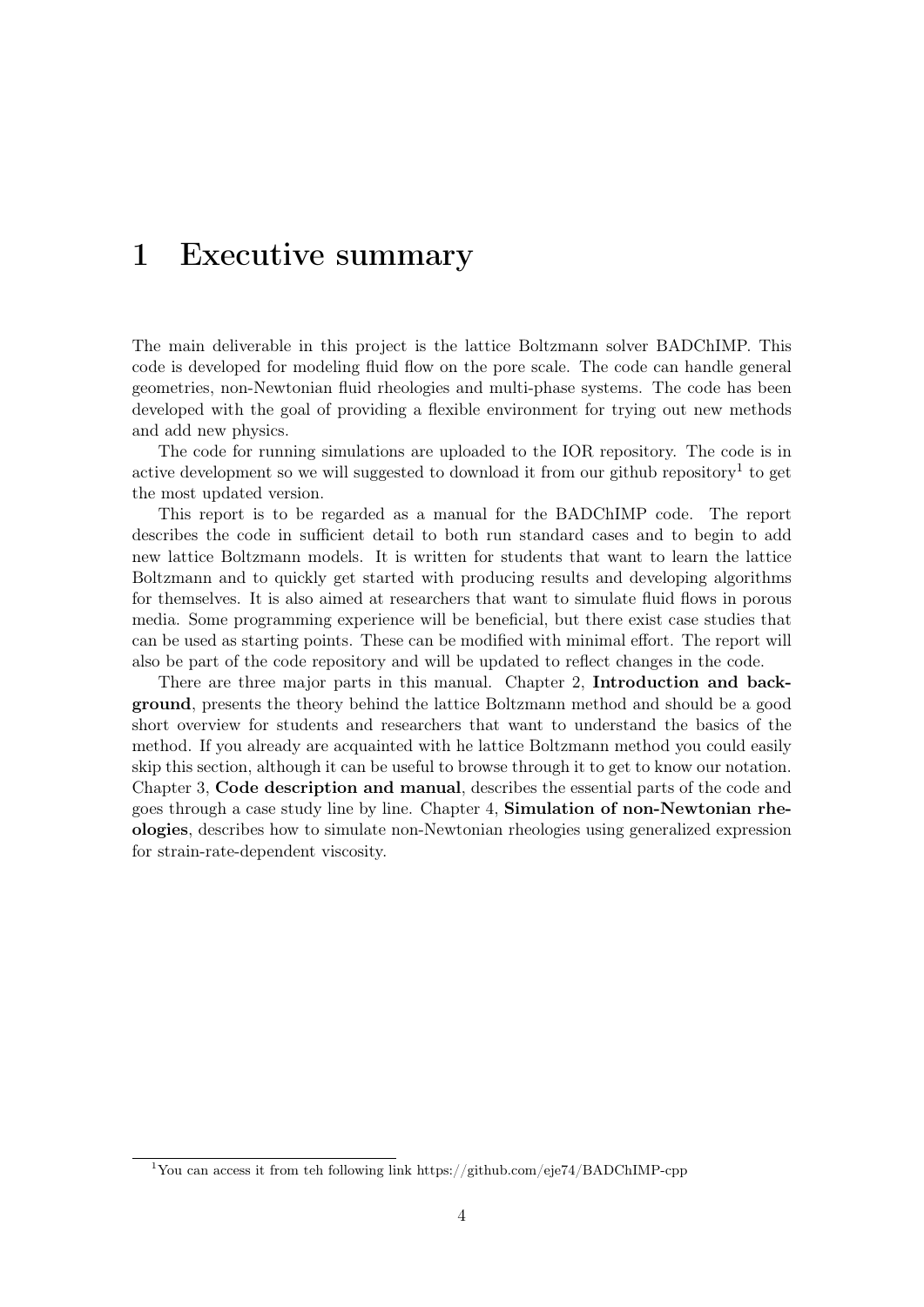# 2 Introduction and background

## 2.1 The Lattice Boltzmann method

The lattice Boltzmann method [9, 13, 15, 14] is historically a generalization of the lattice gas methods for fluid flow. Later, it was shown that it was a discretization of the Boltzmann equation. It is the latter derivation that have gained traction in the lattice Boltzmann community and we will just sketch out how LB is related to the Boltzmann equation.

#### 2.1.1 Boltzmann equation

The Boltzmann equation [5] is given as

$$
\partial_t f + c_i \partial_i f = \Omega,\tag{2.1}
$$

where  $f(t, \vec{x}, \vec{c})$  is the single-particle distribution function,  $\vec{c}$  is the microscopic particle velocity, and with a collision term  $\Omega$  which is a function of the distribution functions. We will also use the notation that  $\partial_t$  is the partial differential operator with respect to time, t and  $\partial_i$  is the partial differential operator with respect to the *i*'th Caretesian spatial coordinate,  $x_i$ . We also note that we will use Einsteins summation convention for repeated Cartesian indices.

The equilibrium distribution for f is given by the Maxwell-Boltzmann distribution

$$
f^{\rm MB}(\vec{c}, \rho, \vec{u}) = \frac{\rho}{(2\pi c_s^2)^{3/2}} \exp\left(-\frac{|\vec{c} - \vec{u}|^2}{2c_s^2}\right),\tag{2.2}
$$

where  $c_s$  is the sound velocity, and  $\rho$  and  $\vec{u}$  are the macroscopic density and velocity, respectively. In lattice Boltzmann simulations, this is usually the BGK-collision term [4]

$$
\Omega = -\frac{1}{\tau} \left( f - f^{\text{MB}} \right). \tag{2.3}
$$

The macroscopic quantities are defined through different moments of the distribution function,

$$
\rho = \int f \, d\vec{c}, \quad \rho \vec{u} = \int \vec{c}f \, d\vec{c}, \quad \rho \theta = \frac{1}{3} \int |\vec{c} - \vec{u}|^2 f \, d\vec{c}.
$$
 (2.4)

A standard notation for the moment of the distribution of microscopic velocities is

$$
\Pi_{i_1\ldots i_n} = \int c_{i_1} \cdots c_{i_n} f \, d\vec{c}.\tag{2.5}
$$

#### 2.1.2 Macroscopic equations

The macroscopic equations are derived from the Boltzmann equation by integration over different moments of the microscopic particle velocity coordinates. We will just illustrate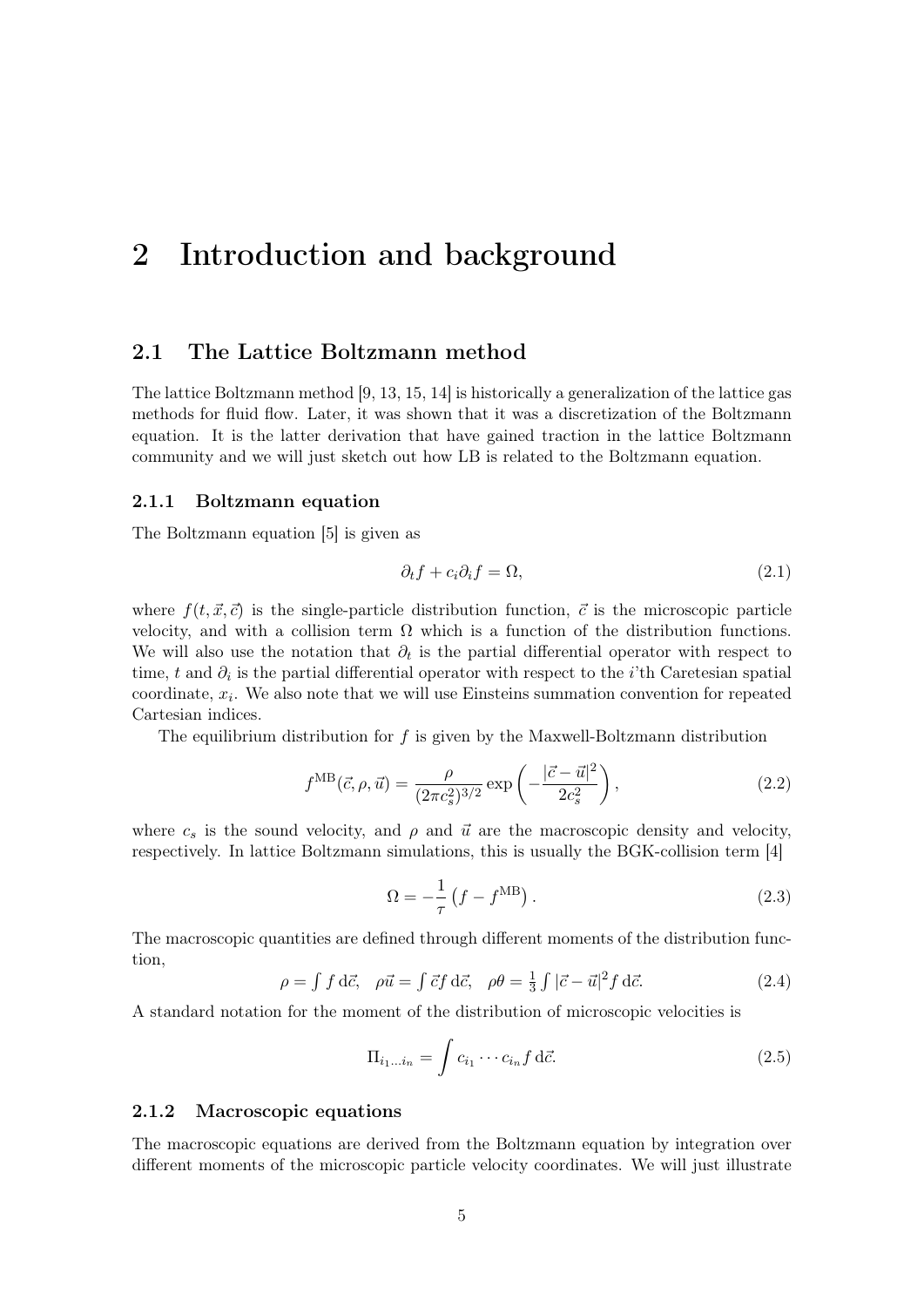the derivations using an example without any body force terms. Here we will use the integral notation  $\int d^3\vec{c}$  as short-hand for  $\int dc_xdc_ydc_z$ . The mass conservation law follows directly from the definition in the previous section:

$$
\int (\partial_t f + c_i \partial_i f) d^3 \vec{c} = \int \Omega d^3 \vec{c} = 0
$$
  

$$
\partial_t \int f d^3 \vec{c} + \partial_i \int c_i f d^3 \vec{c} = 0
$$
  

$$
\partial_t \rho + \partial_i \rho u_i = 0.
$$

The equations for impulse conservation are given by

$$
\int (c_i \partial_t f + c_i c_j \partial_j) d^3 \vec{c} = \int c_i \Omega d^3 \vec{c} = 0
$$

$$
\partial_t \int c_i f d^3 \vec{c} + \partial_j \int c_i c_j f d^3 \vec{c} = 0
$$

$$
\partial_t \rho u_i + \partial_j \Pi_{ij} = 0.
$$

Here, we obtain a second order tensor  $\Pi_{ij}$  that we need to determine, which can be accomplished using the Chapman-Enskog expansion described in section 2.1.4.

#### 2.1.3 The lattice Boltzmann numerical scheme

The procedure used to to derive the lattice Boltzmann equation from the Boltzmann equation is quite elaborate, so we will only give an executive sketch of the method with references to work that will supply the details.

The derivation can is conducted in two steps. First, the continuum of microscopic velocities is discretizied, so that we are left with an equation for a finite set of velocity distributions,  $f_{\alpha}$ , needed to described the systems. Here,  $\alpha$  is just an integer denoting which microscopic velocity distribution it represents. After this first step we are left with a coupled system of differential equations. One for each microscopic velocity, that needs to be integrated in time. The second step is to discretize this integration.

For the first step we need to rewrite and Taylor expand  $f^{\text{MB}}$  in terms of  $(u/c_s)$ , i.e., the low Mach number limit,

$$
f^{\text{MB}}(|\vec{u} - \vec{c}|) = \frac{\rho}{(2\pi c_s^2)^{3/2}} \exp\left(-\frac{(\vec{u} - \vec{c})^2}{2c_s^2}\right) = \frac{\rho \exp\left(-\frac{c^2}{2c_s^2}\right)}{(2\pi c_s^2)^{3/2}} \exp\left(-\frac{u^2 - 2\vec{c} \cdot \vec{u}}{2c_s^2}\right)
$$
  
=  $\rho w(c) \left(1 + \frac{\vec{c} \cdot \vec{u}}{c_s^2} + \frac{(\vec{c} \cdot \vec{u})^2 - c_s^2 u^2}{2c_s^4}\right) + \mathcal{O}\left((u/c_s)^3\right),$ 

where

$$
w(c) = (2\pi c_s^2)^{-3/2} \exp\left(-\frac{c^2}{2c_s^2}\right).
$$

It is this truncated expansion that is used for the equilibrium distribution in the lattice Boltzmann simulation. To derive the equilibrium values, one may now use this truncated expression to obtain the macroscopic variables. Abe [1], and He and Luo [6, 7], described that, by using Gaussian quadrature, they could rewrite the integrals over  $\vec{c}$ , using sums over a finite sets of microscopic velocities that gave the same lattice structure as the standard lattice Boltzmann models<sup>1</sup>. We can see this for ourselves by writing out the expression for

<sup>&</sup>lt;sup>1</sup>They had a different approach for handling the time integration. This turned out to be a sub-optimal solution.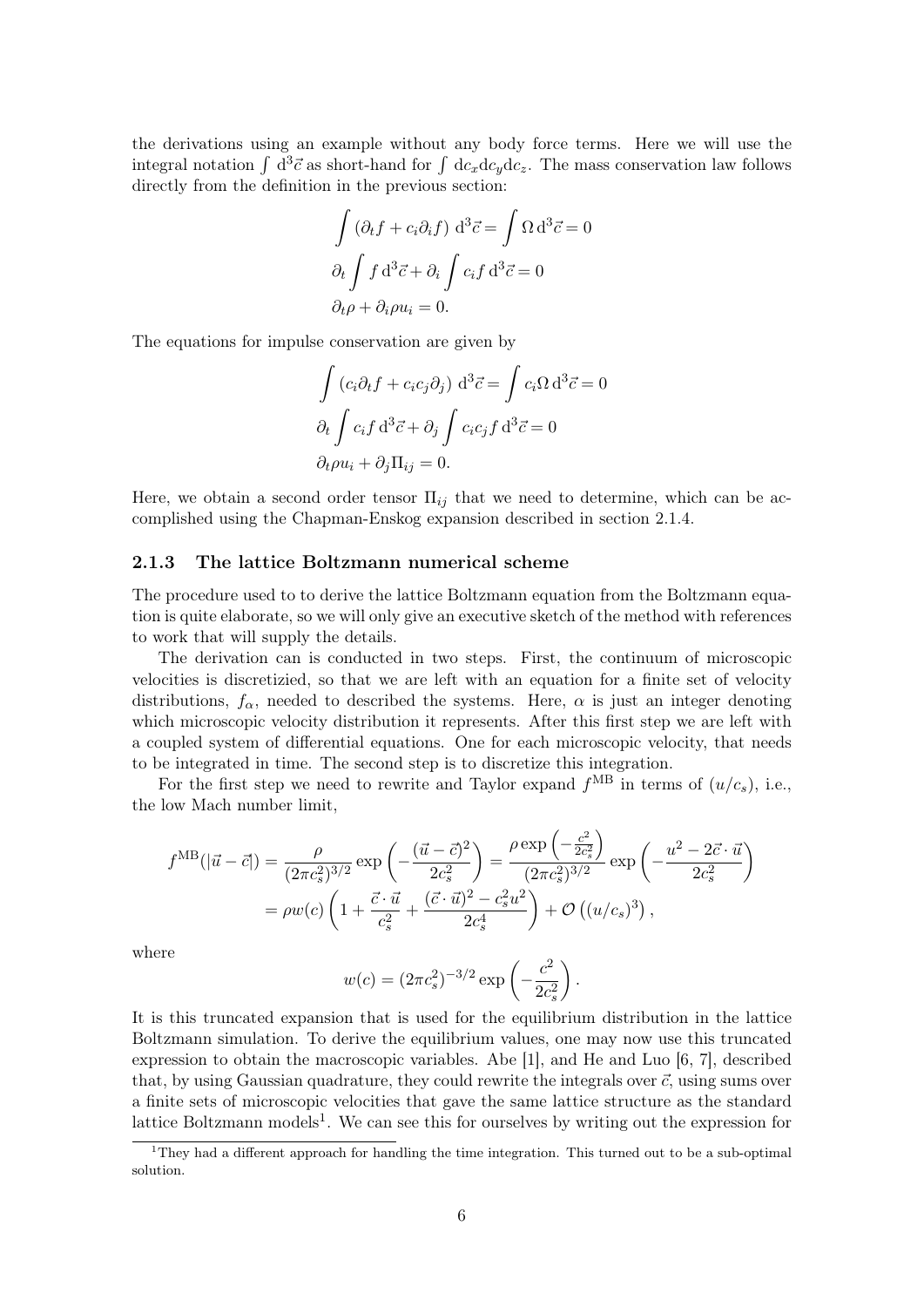the equilibrium moments

$$
\Pi_{i_1...i_n} = \int c_{i_1} \cdots c_{i_n} f \, d\vec{c} \approx \int \rho w(c) c_{i_1} \cdots c_{i_n} \left( 1 + \frac{\vec{c} \cdot \vec{u}}{c_s^2} + \frac{(\vec{c} \cdot \vec{u})^2 - c_s^2 u^2}{2c_s^4} \right) d^3 \vec{c}.
$$
 (2.6)

Here, we can write the integral using a polynomial  $P_{i_1...i_n}(\vec{c})$  in  $\vec{c}$ , and use Gaussian quadrature to obtain

$$
\int \rho w(c) P_{i_1...i_n}(\vec{c}) d\vec{c} = \sum_{\alpha} \rho w_{\alpha} P_{i_1...i_n}(\vec{c}_{\alpha}), \qquad (2.7)
$$

where  $\alpha$  is an index used to identify the microscopic velocities used in the Gaussian quadrature and  $w_{\alpha} = w(c_{\alpha})$ . We only need a finite number of f-distributions to calculate the integrals. Hence, we do only need to know the evolution of the set of distribution,  $f_{\alpha}$ , used in the Gaussian quadrature scheme. And, from this, we are left with the set of differential equations,

$$
\partial_t f_\alpha + c_{\alpha i} \partial_i f_\alpha = \Omega_\alpha,\tag{2.8}
$$

where  $\Omega_{\alpha} = -1/\tau (f_{\alpha} - f_{\alpha}^{\text{MB}})$ . We also note that the Gaussion quadrature also supply us with the discrete equilibrium distribution

$$
f_{\alpha}^{\text{eq}} = w_{\alpha} \left( 1 + \frac{c_{\alpha i} u_i}{c_s^2} + \frac{Q_{\alpha ij} u_i u_j}{2c_s^4} \right),\tag{2.9}
$$

where

$$
Q_{\alpha ij} = c_{\alpha i} c_{\alpha j} - c_s^2 \delta_{ij}.
$$
\n(2.10)

This is the standard expression used for the equilibrium distribution in LB models.This concludes the first step of the derivation of the LB method.

To begin our second step in the derivation, we note that the left hand side of the discrete Boltzmann equation, Eq. (2.8), is a 'free streaming' with velocity  $c_{\alpha}$ . Thus, by integration along this velocity direction over the time interval  $\Delta t$  we get

$$
f_{\alpha}(t + \Delta t, \vec{x} + \Delta t \vec{c}_{\alpha}) - f_{\alpha}(t, \vec{x}) =
$$
  

$$
- \frac{\Delta t}{\tau} \int_{0}^{\Delta t} (f_{\alpha}(t + t', \vec{x} + t' \vec{c}_{\alpha}) - f_{\alpha}^{\text{MB}}(t + t', \vec{x} + t' \vec{c}_{\alpha})) dt'.
$$

Using the trapezoidal rule on the right hand side, we obtain

$$
f_{\alpha}(t + \Delta t, \vec{x} + \Delta t \vec{c}_{\alpha}) - f_{\alpha}(t, \vec{x}) \approx -\frac{\Delta t}{\tau} \left( \frac{f_{\alpha}(t + \Delta t, \vec{x} + \Delta t \vec{c}_{\alpha}) - f_{\alpha}^{\text{MB}}(t + \Delta t, \vec{x} + \Delta t \vec{c}_{\alpha})}{2} + \frac{f_{\alpha}(t, \vec{x}) - f_{\alpha}^{\text{MB}}(t, \vec{x})}{2} \right),
$$

which is an approximation to the integral up to order  $(\Delta t)^3$ . In this expression, we have  $f_{\alpha}(t+\Delta t, \vec{x}+\Delta t\vec{c}_{\alpha})$  expressed using  $f^{\text{MB}}(t+\Delta t, \vec{x}+\Delta t\vec{c}_{\alpha})$  which is an unknown quantity. To get around this problem, we make a change of variable from  $f_{\alpha}$  to

$$
f_{\alpha}^*(t, \vec{x}) = f_{\alpha}(t, \vec{x}) + \frac{\Delta t}{2\tau} \left( f_{\alpha}(t, \vec{x}) - f_{\alpha}^{\text{MB}}(t, \vec{x}) \right), \qquad (2.11)
$$

so that we end up with

$$
f_{\alpha}^*(t + \Delta t, \vec{x} + \Delta t \vec{c}_{\alpha}) - f_{\alpha}^*(t, \vec{x}) = -\frac{\Delta t}{\tau} \left( f_{\alpha}^*(t, \vec{x}) - f_{\alpha}^{\text{MB}}(t, \vec{x}) \right). \tag{2.12}
$$

The reason why this works is that  $\int \Omega d^3 c = \int c_i \Omega d^3 c = 0$  for isolated systems, i.e., system without source terms. Hence, the redefinition of  $f$  does not change the derived density and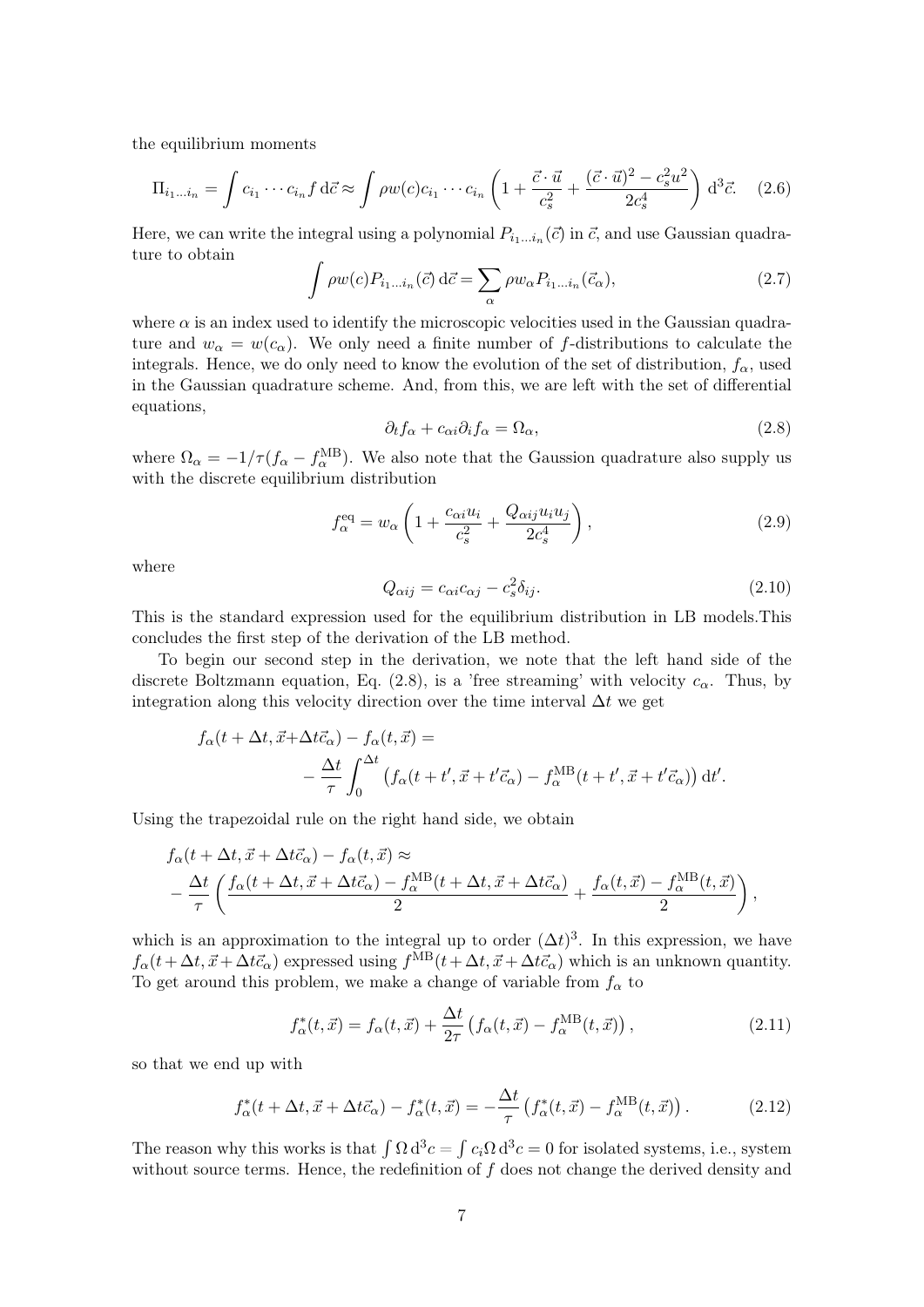velocity of the isolated system, and we can find these variables using  $f^*_{\alpha}$  instead of  $f_{\alpha}$ . We note that if we introduce mass sources and body forces we will need to add corrections to the collision terms. In the rest of this report, we will, through a renaming, denote  $f_{\alpha}$  for  $f_{\alpha}^*$ . This concludes the second, and last, part of the derivation. Eq. (2.12) is the equation known as the lattice Boltzmann equation.

#### 2.1.4 Chapman-Enskog expansion

The Chapman-Enskog expansion [5] is a method used to identify which macroscopic equations are modeled by the Boltzmann equation. This also includes how the parameters, describing the microscopic interactions, are related to the ones emerging on macroscopic scales. The Chapman-Enskog method is referred to as an asymptotic method so it is assumed to only show behavior in the long wavelength limit. We also note that the Chapman-Enskog expansion method does not tell us if the behavior, given by the Boltzmann equation, actually converges to the identified macroscopic equations.

The expansion is based on the assumption that both differential operators,  $\partial_t$  and  $\partial_i$ , and distributions,  $f$ , can be expanded in terms that formally can be written as

$$
\partial_t = \epsilon \partial_t^{(1)} + \epsilon^2 \partial_t^{(2)} + \cdots, \qquad (2.13)
$$

$$
\partial_i = \epsilon \partial_i^{(1)} + \epsilon^2 \partial_i^{(2)} + \cdots, \qquad (2.14)
$$

and

$$
f = f^{(0)} + \epsilon f^{(1)} + \epsilon^2 f^{(2)} + \cdots
$$
 (2.15)

The  $\epsilon$  indicates the influence of the term in the long wavelength limit. Here, terms with higher powers of  $\epsilon$  have less influence than those with lower powers of  $\epsilon$ . The goal of the Chapman-Enskog expansion is to obtain the expression for the terms in the expansion of f, as function of the macroscopic variables. So that different moments of the microscopic velocities, for instance  $\Pi_{ij}$ , can be expressed as functions of the macroscopic variables and their partial derivatives. For the lattice Boltzmann method, it is common to apply this method to the discretize version of the the Boltzmann equation [8, 17].

We will use the LB equation, Eq. (2.12), as an example. The expansion on the left hand side is found by first applying a Taylor expansion to the left hand side of the LB equation

$$
f_{\alpha}(t + \Delta t, \vec{x} + \Delta t \vec{c}_{\alpha}) - f_{\alpha}(t, \vec{x}) = \sum_{n=1}^{\infty} \frac{(\Delta t)^n}{n!} \left( (\partial_t + c_{\alpha i} \partial_i)^n f_{\alpha} \right)(t, \vec{x}). \tag{2.16}
$$

The tedious part of the derivation is that we need to insert expressions Eqs.  $(2.13)$ ,  $(2.14)$ , and (2.15) for  $\partial_t$ ,  $\partial_i$ , and f, respectively, and then gather the terms with of the same power of  $\epsilon$ . Here, we give these expressions for the three lowest levels of  $\epsilon$ 's

$$
\mathcal{O}(\epsilon^0): 0
$$
  
\n
$$
\mathcal{O}(\epsilon^1): \left(\partial_t^{(1)} + c_{\alpha i}\partial_i^{(1)}\right) f_{\alpha}^{(0)}
$$
  
\n
$$
\mathcal{O}(\epsilon^2): \left(\partial_t^{(1)} + c_{\alpha i}\partial_i^{(1)}\right) f_{\alpha}^{(1)} + \left(\partial_t^{(2)} + c_{\alpha i}\partial_i^{(2)}\right) f_{\alpha}^{(0)} + \frac{1}{2} \left(\partial_t^{(1)} + c_{\alpha i}\partial_i^{(1)}\right)^2 f_{\alpha}^{(0)},
$$

where we have put  $\Delta t = 1$  to make them more readable. The right-hand side of the equation is simpler. First of all, we identify that  $f_{\alpha}^{\text{eq}} = f_{\alpha}^{\text{MB}}$  (see Eq. (2.9)) and we get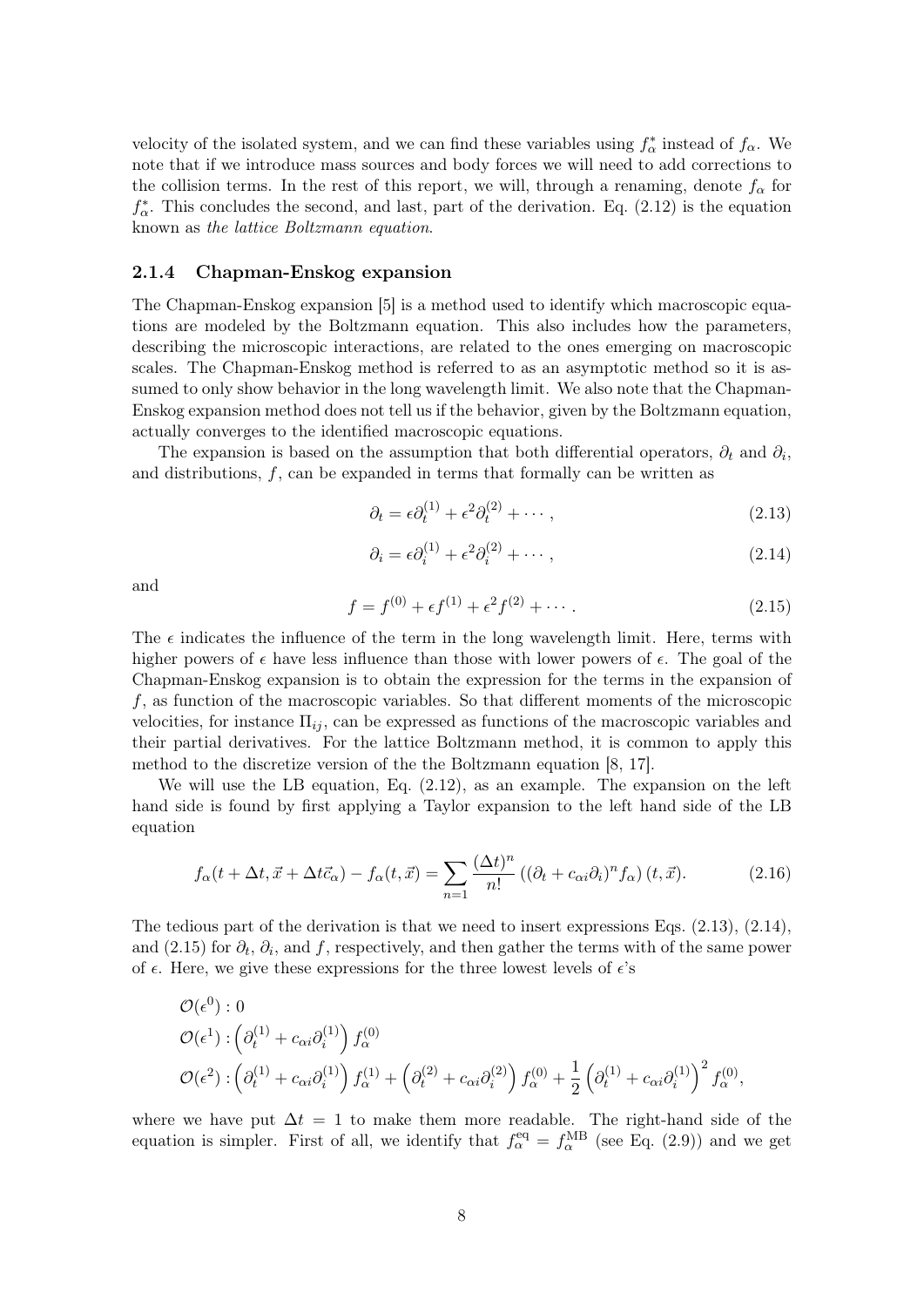that

$$
\mathcal{O}(\epsilon^0) : f_{\alpha}^{(0)} - f_{\alpha}^{\text{eq}}
$$

$$
\mathcal{O}(\epsilon^1) : -\frac{1}{\tau} f_{\alpha}^{(1)}
$$

$$
\mathcal{O}(\epsilon^2) : -\frac{1}{\tau} f_{\alpha}^{(2)}.
$$

From the  $\mathcal{O}(\epsilon^0)$ , we note that we can put  $f_\alpha^{(0)} = f_\alpha^{\text{eq}}$ . The important thing to notice here is that  $f_{\alpha}^{\text{eq}}$  is a function of macroscopic variables. By matching the  $\epsilon$  terms, we note that we can express  $f_\alpha^{(1)}$ , on the right-hand side, using only  $f_\alpha^{(0)}$ , on the left-hand side. This pattern is general, so that the  $\mathcal{O}(\epsilon^n)$ , we have that the right-hand side, consists of f's up to order n, while the left-hand side only include f's, up to order  $(n - 1)$ . This shows that we can, in principle, derive expressions for f, up to any order in  $\epsilon$ , using only macroscopic values. Going through these steps, using the expressions up to and including  $\mathcal{O}(\epsilon^2)$ , we can derive the Navier-Stokes equation as presented in section 2.2.1.

One important expression, from the Chapman-Enskog expansion, used in deriving models for non-Newtonian flow is the relation between  $f_{\alpha}^{\text{neq}} = f_{\alpha} - f_{\alpha}^{\text{eq}}$  and the strain rate tensor,  $E_{ij}$ 

$$
\tau^{-1} f_{\alpha}^{\text{neq}} = -w_{\alpha} \left( \frac{Q_{\alpha ij}}{c_s^2} + \frac{P_{\alpha ijk} u_k}{c_s^4} \right) \rho E_{ij} - w_{\alpha} \left( \frac{c_{\alpha i}}{c_s^2} + \frac{Q_{\alpha ij} u_j}{c_s^4} + \frac{P_{\alpha ijk} u_j u_k}{2c_s^6} \right) F_i, \quad (2.17)
$$

where  $P_{\alpha ijk} = c_{\alpha i} c_{\alpha j} c_{\alpha k} - c_s^2 (c_{\alpha i} \delta_{jk} + c_{\alpha j} \delta_{ik} + c_{\alpha k} \delta_{ij}).$ 

#### 2.1.5 Lattice structures

There are many different lattice structures that can be used in lattice Boltzmann simulations [16]. We will not list them here, but we will point out the requirements that they need to fulfill.

First of all, the notation used to describe a lattice is on the form  $DnQm$  where n is a number that tells you the number of spatial dimensions of the lattice and m tells you the number of basis vectors,  $\vec{c}_{\alpha}$ .

A basis vector needs the have the property that if you are at a node position  $\vec{x}$  then  $\vec{x}+\vec{c}_{\alpha}$  also needs to be a node position. Finally, the sets of basis vectors,  $\vec{c}_{\alpha}$ , and weights,  $w_{\alpha}$ , need to fulfill the following summation rules, also called symmetries, to be able to simulation Navier-Stokes,

$$
\sum_{\alpha} w_{\alpha} = 1, \qquad \sum_{\alpha} w_{\alpha} c_{\alpha i} = 0
$$
\n
$$
\sum_{\alpha} w_{\alpha} c_{\alpha i} c_{\alpha j} = C_2 \delta_{ij}, \qquad \sum_{\alpha} w_{\alpha} c_{\alpha i} c_{\alpha j} c_{\alpha k} = 0 \qquad (2.18)
$$
\n
$$
\sum_{\alpha} w_{\alpha} c_{\alpha i} c_{\alpha j} c_{\alpha k} c_{\alpha l} = C_4 (\delta_{ij} \delta_{kl} + \delta_{ik} \delta_{jl} + \delta_{il} \delta_{jk}), \qquad \sum_{\alpha} w_{\alpha} c_{\alpha i} c_{\alpha j} c_{\alpha k} c_{\alpha l} c_{\alpha m} = 0.
$$

#### 2.1.6 A complete lattice Boltzmann scheme

In this section, we will supply a complete lattice Boltzmann scheme, which later is implemented in section 3.3. The equations being solved are given in section 2.2.1. The scheme is given by Eq.  $(2.12)$ ,

$$
f_{\alpha}(t+1, \vec{x} + \vec{c}_{\alpha}) - f_{\alpha}(t, \vec{x}) = \Omega_{\alpha}, \qquad (2.19)
$$

where we have set  $\Delta t = 1$ . Now, since the system described in section 2.2.1 has both a mass source term, q, and a body force term,  $\vec{F}$ , we will need corrections to our collision term [2]

$$
\Omega_{\alpha} = -\frac{1}{\tau} \left( f_{\alpha} - f_{\alpha}^{\text{eq}} \right) + \Delta \Omega_{\alpha}, \tag{2.20}
$$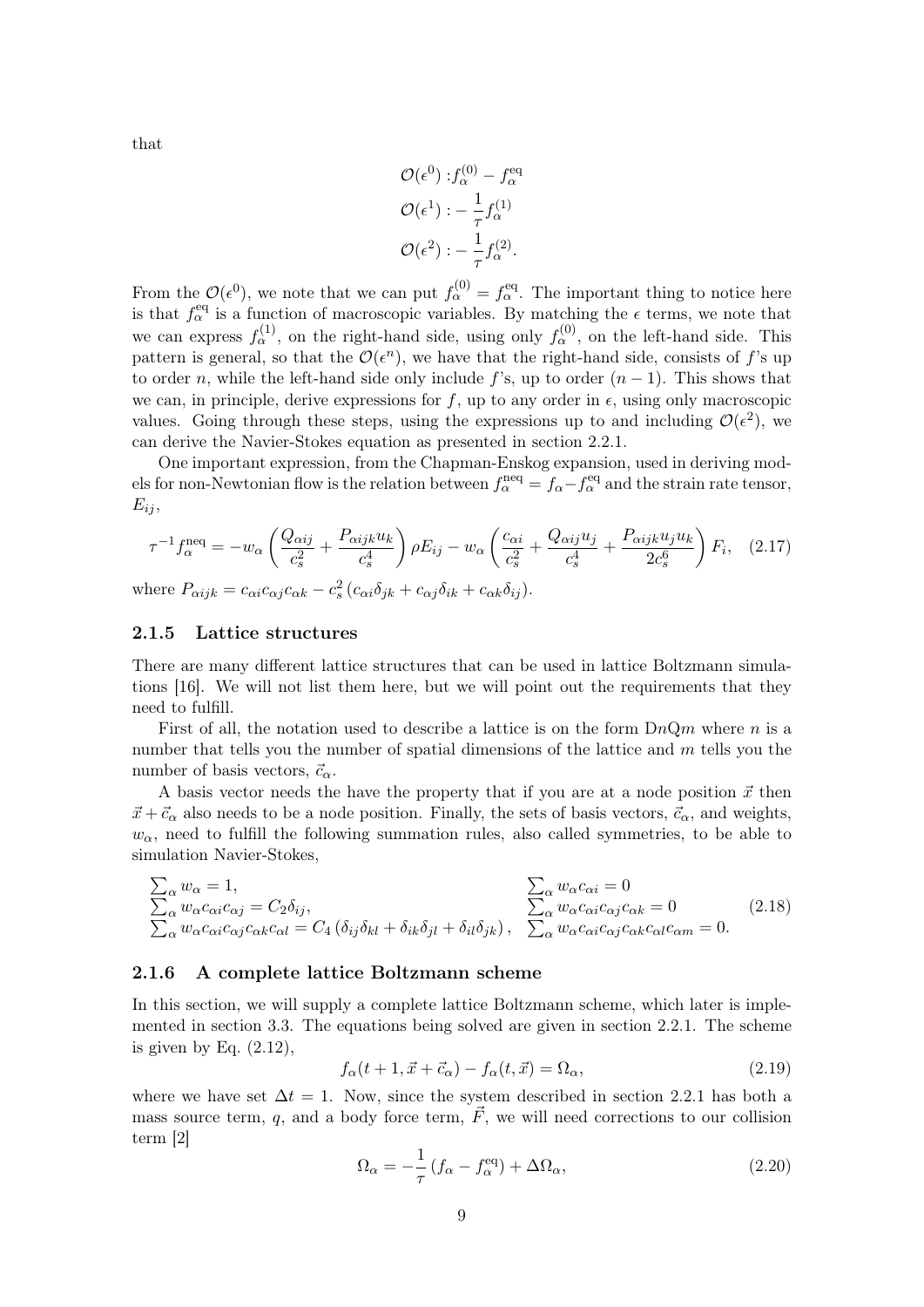where

$$
\Delta\Omega_{\alpha} = w_{\alpha} \left( 1 - \frac{1}{2\tau} \right) \left( q + \frac{Q_{\alpha ij} u_i u_j}{2c_s^4} q + \frac{c_{\alpha i} F_i}{c_s^2} + \frac{Q_{\alpha ij} u_i F_j}{c_s^4} \right). \tag{2.21}
$$

We will also need to add subsequent corrections to the evaluation of the density,  $\rho$ , and velocity,  $\vec{u}$ ,

$$
\rho = \sum_{\alpha} f_{\alpha} + \frac{1}{2}q
$$

$$
\rho u_i = \sum_{\alpha} c_{\alpha i} f_{\alpha} + \frac{1}{2} F_i.
$$

Further, it can be shown, using the Chapman-Enskog expansion, that the pressure  $p = c_s^2 \rho$ , and the kinematic viscosity  $\nu = c_s^2(\tau - 1/2)$ .

The standard method to implement the lattice Boltzmann equation is a two-step procedure, with a collision step and a propagation step. In the collision step, we calculate the value of the LB distribution,  $\tilde{f}_{\alpha}$ , which is copied to the neighboring node in the  $\alpha$ -direction,

$$
\tilde{f}_{\alpha}(t,\vec{x}) = f_{\alpha}(t,\vec{x}) + \Omega_{\alpha}(t,\vec{x}).
$$
\n(2.22)

In the propagation step<sup>2</sup>, values are copied from one neighbor node to another, following the velocity basis, so that

$$
f_{\alpha}(t+1, \vec{x} + \vec{c}_{\alpha}) = \tilde{f}_{\alpha}(t, \vec{x}). \tag{2.23}
$$

If the system has solid walls, we will get situations where the right-hand side of the above equation is not known, and we will need to supply a value using a boundary conditions. A standard method in LB models is to use a so-called bounce back scheme. The bounce back scheme that we use, in our standard case, is known as the half-way bounce back scheme. If we assume that we do not know the value of  $\tilde{f}_{\alpha}(t, \vec{x}-\vec{c}_{\alpha})$ , as the node, at position  $(\vec{x}-\vec{c}_{\alpha})$ , is inside the solid, the scheme says that we can use the value at  $\vec{x}$  in the opposite direction of  $\vec{c}_{\alpha}$ , which we will call  $\vec{c}_{\overline{\alpha}} = -\vec{c}_{\alpha}$ . The propagation step then becomes

$$
f_{\alpha}(t+1, \vec{x}) = \tilde{f}_{\overline{\alpha}}(t, \vec{x}).
$$

This scheme will put a no-slip boundary condition on a wall located between positions  $\vec{x}$ and  $\vec{x} - \vec{c}_{\alpha}$ .

#### 2.2 Continuum equations

#### 2.2.1 Fluid flow

The state of a moving fluid may be described through its velocity  $\vec{u}(t, \vec{x})$ , its pressure  $p(t, \vec{x})$ , and its mass density  $\rho(t, \vec{x})$  at any position  $\vec{x}$  and at any time t. These quantities are governed by an equation of state, together with mass and momentum conservation. Using the Einstein summation convention, where Latin indices denote Cartesian spatial components, mass and momentum conservation may, in component form, be described through [3, 10]

$$
\partial_t \rho + \partial_i (\rho u_i) = q \,, \tag{2.24}
$$

$$
\rho \left( \partial_t u_i + u_j \partial_j u_i \right) = -\partial_i p + F_i + q u_i + \partial_j \sigma'_{ij} - \partial_j T_{ij}, \qquad (2.25)
$$

<sup>&</sup>lt;sup>2</sup>This can also be referred to as a streaming step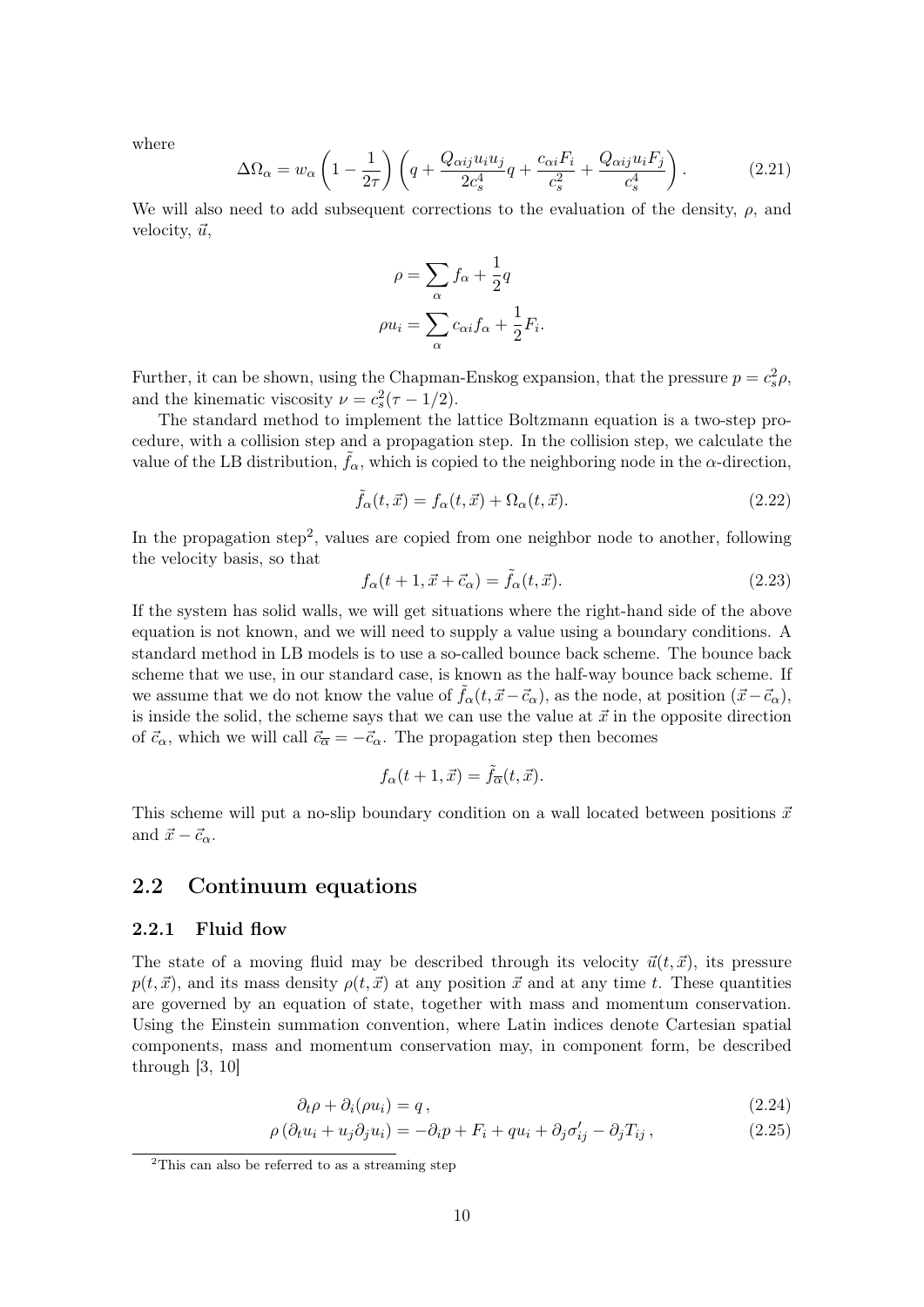where  $q(t, \vec{x})$  is a mass source or sink,  $p(t, \vec{x})$  is the pressure of the fluid,  $F_i(t, \vec{x})$  is the component of any applied volume force,  $\sigma'_{ij}(t, \vec{x})$  are the components of the deviatoric stress tensor, and  $T_{ij}$  are the components of any other stresses imposed on the fluid. For the fluid motion to be fully described, an additional equation of state is required to describe the relation between the pressure and the mass density of the fluid.

# 2.2.2 The deviatoric stress tensor  $\sigma'_{ij}$

For Newtonian fluids, the relationship between the viscous stress and the strain rate is per definition perfectly linear, and the viscosity is independent of the state of motion or stress in the fluid. Here, the deviatoric stress tensor

$$
\sigma'_{ij} = \rho \nu \left[ 2E_{ij} - \frac{2}{d} \partial_k u_k \delta_{ij} \right] + \xi \partial_k u_k \delta_{ij}
$$
\n(2.26)

expresses the viscous stress tensor. Here,  $E_{ij} = (1/2) [\partial_i u_j + \partial_j u_i]$  is the strain rate tensor,  $\nu$  and  $\xi$  are, respectively, the kinematic shear viscosity and the bulk (or volume) viscosity of the fluid, and d is the number of spatial dimensions in the system.

#### 2.2.3 Reactive Advection Diffusion

We consider here, in addition, diffusion of a quantity  $\varphi(t, \vec{x})$  influenced by the external fluid flow. This quantity is the concentration, defined relative to the fluid density. It may be shown [10] that, on component form, this process is described by the equation

$$
\rho(\partial_t \varphi + u_i \partial_i \varphi) = \partial_i (D\rho \partial_i \varphi) + R - \varphi^k q, \qquad (2.27)
$$

where D is the diffusivity and  $R(t, \vec{x})$  is any given source term. Such a source term could for instance arise from the change in concentration of a chemical component due to bulk chemical reactions.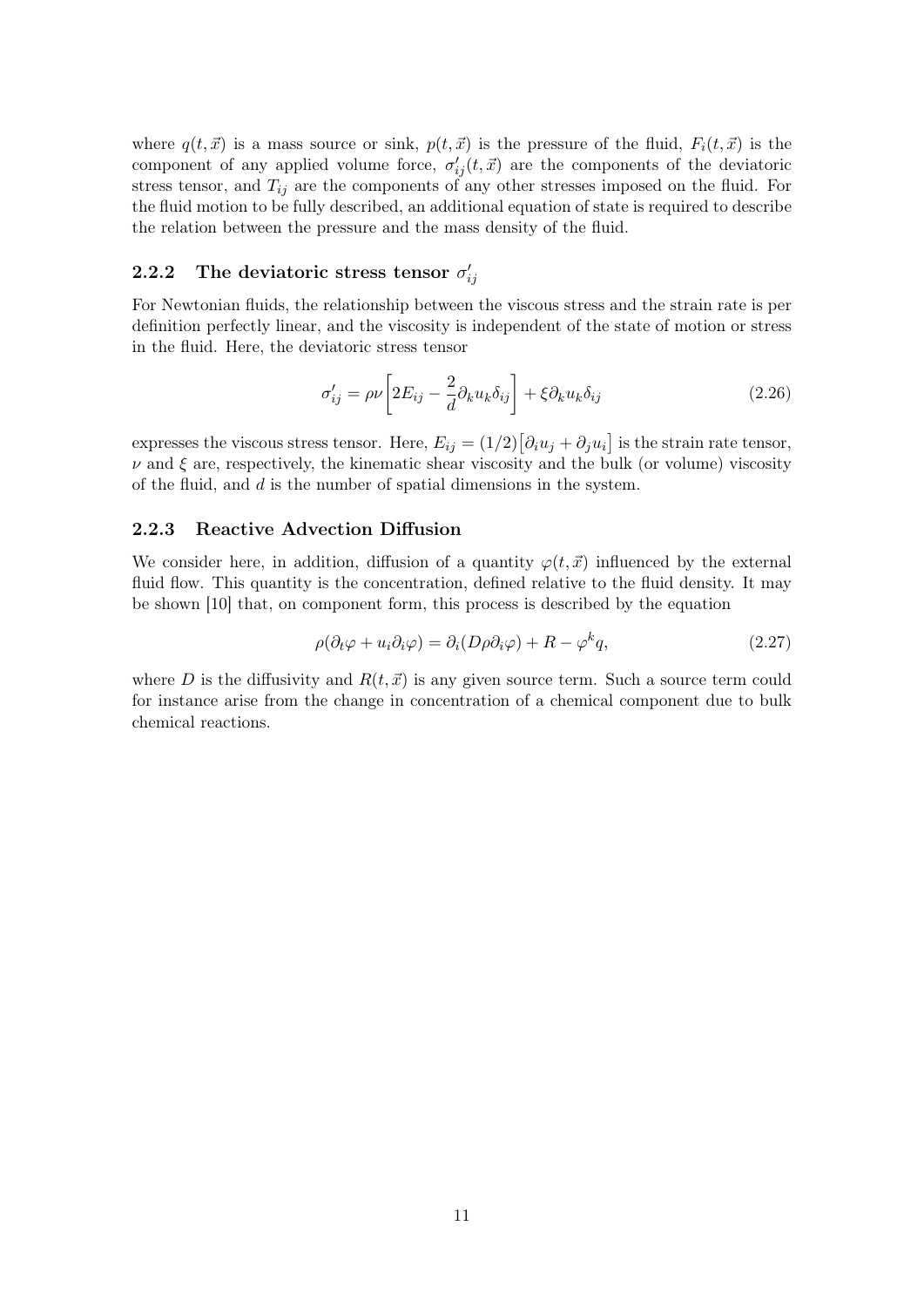# 3 Code description and manual

## 3.1 Installation and compilation

#### 3.1.1 Download

The code is available from the github repository:

```
https://github.com/eje74/BADChIMP-cpp
```
This repository can be cloned to your local machine using the following command line argument:

\$ git clone git@github.com:eje74/BADChIMP-cpp.git

This assumes that the user has setup ssh to work with github. The BADChIMP code is then cloned into the folder BADChIMP-cpp.

#### 3.1.2 Compilation on linux

To compile the code, run the following command-line argument

```
/BADChIMP-cpp$ ./make.sh <name_of_folder_with_main_file>
```
in the code root folder, which is BADChIMP-cpp if you have followed the instruction above. The argument <name\_of\_folder\_with\_main\_file> tells in which folder the main-file to be complied is allocated. The standard case, std\_case, is build if no argument is given. The main-file folders are sub-folders in BADChIMP-cpp/src. This script will make a build folder, run cmake from that folder and then run make. This can also be done, by hand, using the following recipe:

```
/BADChIMP-cpp$ mkdir <build-folder-name>
/BADChIMP-cpp$ cd <build-folder-name>
/BADChIMP-cpp$ cmake -DLBMAIN:STRING="<name_of_folder_with_main_file>" ./..
/BADChIMP-cpp$ make
```
#### 3.1.3 Compilation on Windows

Make sure that open MPI is installed<sup>1</sup> Install cmake for Windows.<sup>2</sup>. Run cmake from root directory to generate Visual Studio C++ project, or simply use VSCode.

<sup>1</sup>See https://docs.microsoft.com/en-us/archive/blogs/windowshpc/how-to-compile-and-run-a-simplems-mpi-program. Download and run msmpisetup.exe and msmpisdk.msi.

<sup>2</sup>See https://cmake.org/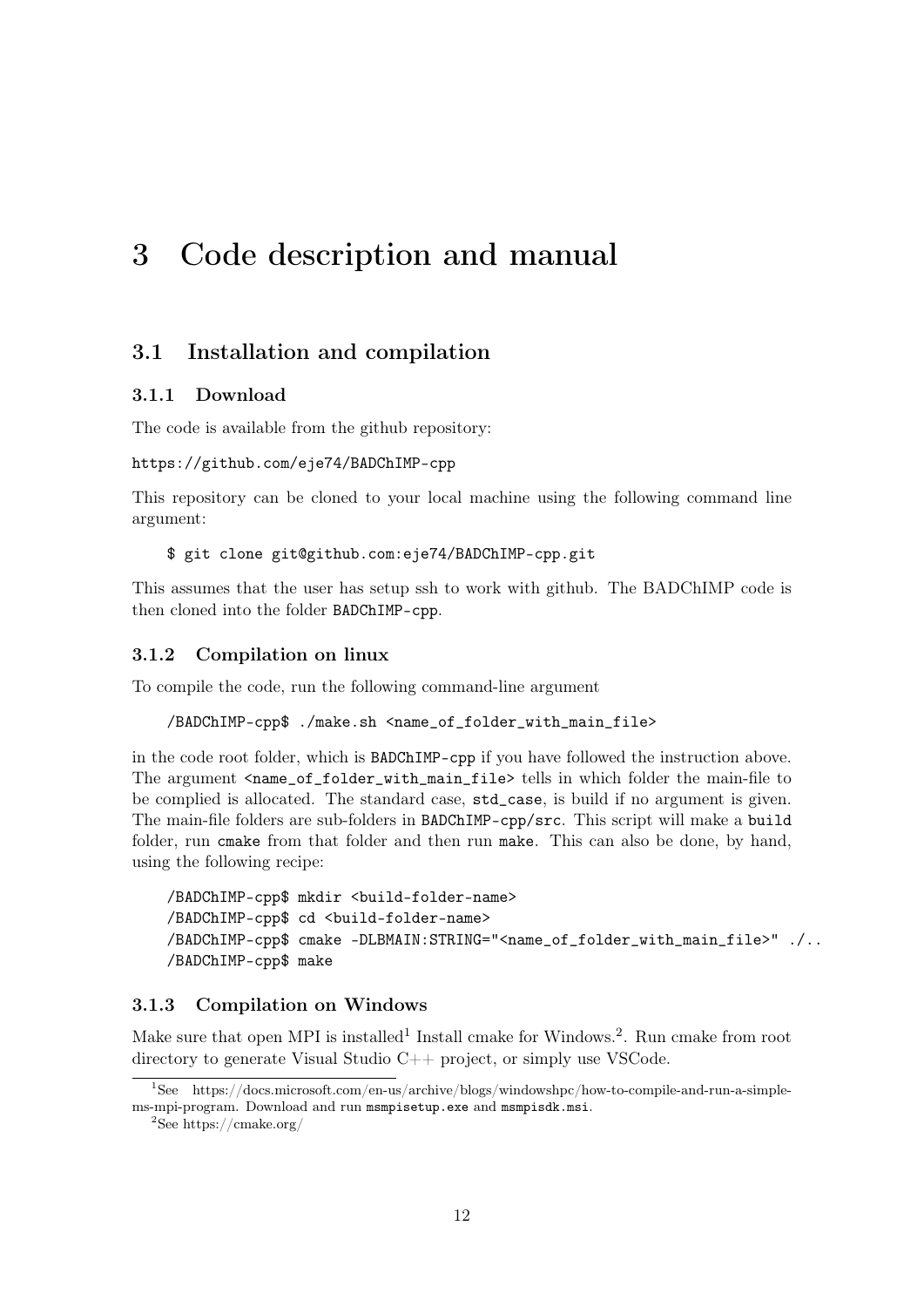| Folder name Description |                                                  |
|-------------------------|--------------------------------------------------|
| std_case                | Standard case, single fluid Navier-Stokes solver |
| two_phase               | Two phase simulator                              |

Table 3.1: List of different main files

#### 3.1.4 Generating a new main folder

In this sub section we will go through the steps to add a new main folder, which we will call new\_main\_folder in the following, to the code repository.

The first step is to make a new sub directory in the ./BADChIMMP/src/ directory, which we in this example has called ./BADChIMMP/src/new\_main\_folder. Then copy the main.cpp and CMakeLists.txt from the std\_case folder. If you for some reason want to change the name of the main file in the new main folder, remember to also change the main file-name in CMakeLists.txt. This is the whole recipe for creating a new main folder. To generate a build folder just follow the instruction given in section 3.1 for running the make.sh-script.

## 3.2 Structure of the main file

#### 3.2.1 Main file outline

Here is an executive overview of the main-file for a standard pore scale simulations. Each section is described in more detail on the following pages.

```
<include libraries>
<set lattice type>
int main()
{
 // SETUP
  <mpi>
  <input and output directories>
  <grid, geometry and mpi-communication>
  <read input-file>
  <macroscopic fields, i.e. density, velocity et c.>
  <boundary conditiones>
  <lattice Boltzmann velocity distributions>
  <vtk-output>
  // TIME LOOP
 for (int i = 0; i \le nIterations; i++) {
  // NODE LOOP
    for (auto nodeNo: bulkNodes) {
      <calculate macroscopic values>
      <calculate collision term>
      <propagate>
    }
    <swap data>
    <mpi-communication>
```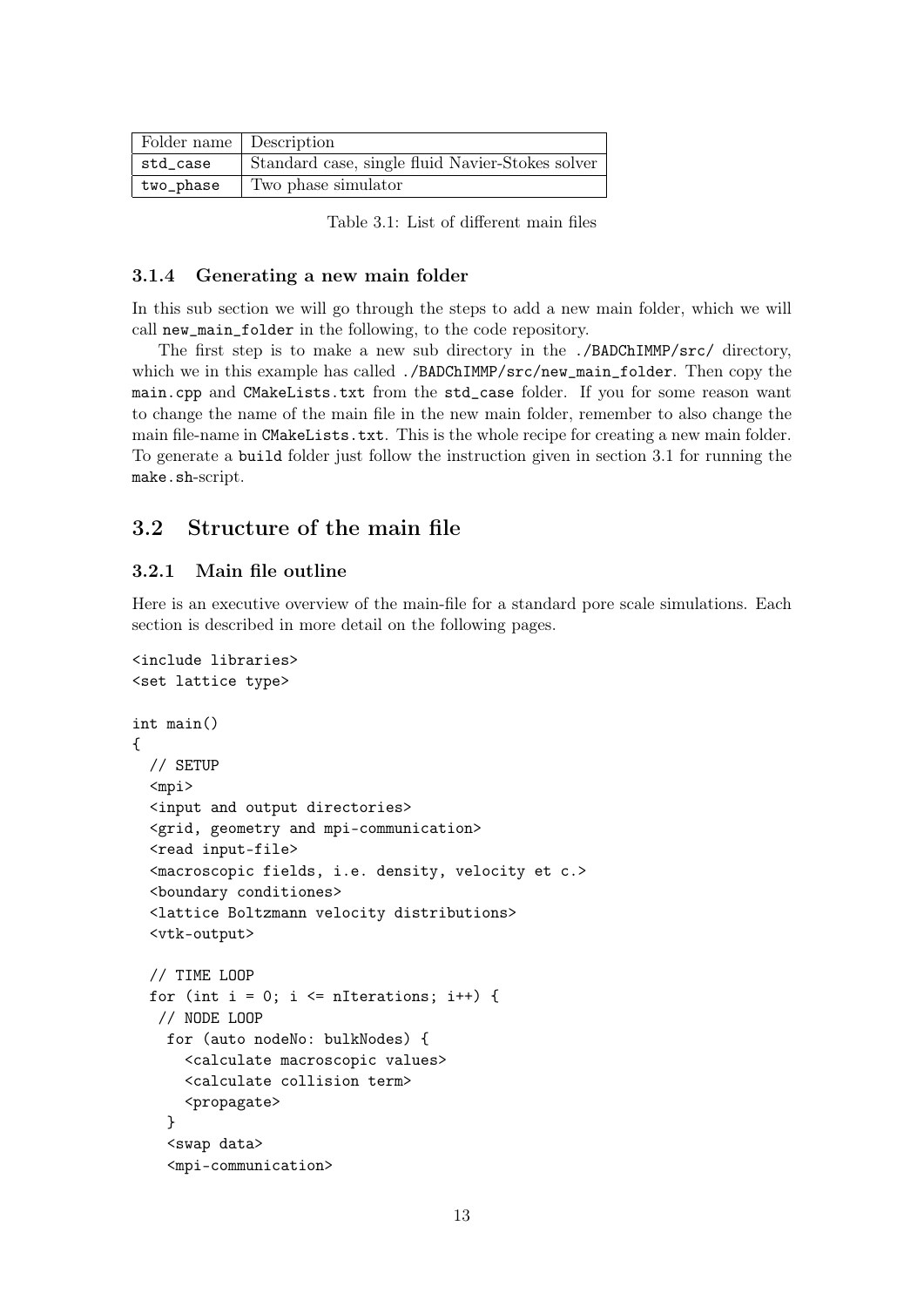| Variable name | description                  |
|---------------|------------------------------|
| nD            | Number of spatial directions |
| nQ            | Number of lattice directions |
| c2            | $=C_2$                       |
| c2Inv         | $=1/C_2$                     |
| c4            | $=C_4$                       |
| c4Inv         | $=1/C_4$                     |
| c4Inv05       | $=1/(2C_4)$                  |

Table 3.2: Basic lattice structure

```
<apply bondary conditions>
    <write to file>
  }
  <end of program rutines>
}
```
#### 3.2.2 Lattice type

// SET THE LATTICE TYPE #define LT D2Q9

The lattice type is set as the macro LT. The lattice type is a name of a static class and are defined in header files in BADChIMP-cpp/src/lbsolver. The header files for the different lattice types are listed in BADChIMP-cpp/src/LBSOLVER.h. The different lattice types are defined in separate head files with the naming convention LBd $\leq$ num dim $\geq$ q $\leq$ num dir $\geq$ .h. We note that in the current setup we have assumed that the last direction, that is, the direction with the larges index, is the rest direction. The naming convention for the static class is D<num dim>Q<num dir>. The lattice class contains a number of variables together with functions for performing simple manipulations based on the lattice structure. We will list most of them in the following tables.

The standard lattice structure constants are listed in table 3.2, besides the number of spatial and lattice directions, this also includes different expressions involving the sound speed,  $c_s$ , which is defined in section 2.1.5. We will just note the notation  $C_2 = c_s^2$  and  $C_4 = c_s^4$ . Basis vectors and vector operations are defined using functions, but the weights,  $w_{\alpha}$ , and derived quantities are simple to access through standard vector notation, see table 3.3. The variables and functions to access the basis vectors are given in table 3.4.

The function for vector and distribution manipulations are listed in table 3.5. In general, all function in this table that takes vector like input will assume that the elements can be accessed using the  $[\cdots]$  notation. The functions that return vectors will return std::valarray<lbBase\_t> type objects.

Finally, we have the constants that relates to multi-phase simulations, where we have an set of constants that is needed for the Reis and Phillips [12] implementations of color gradient methods. The constants are listed in table 3.6 and referrers to Equation. 28 in Reis and Phillips [12],

$$
\left(\Omega_q^k\right)^{(2)} = \frac{A_k}{2} |\vec{F}| \left[\frac{\left(\vec{F} \cdot \vec{c}_q\right)^2}{|\vec{F}|^2} - B_q\right].
$$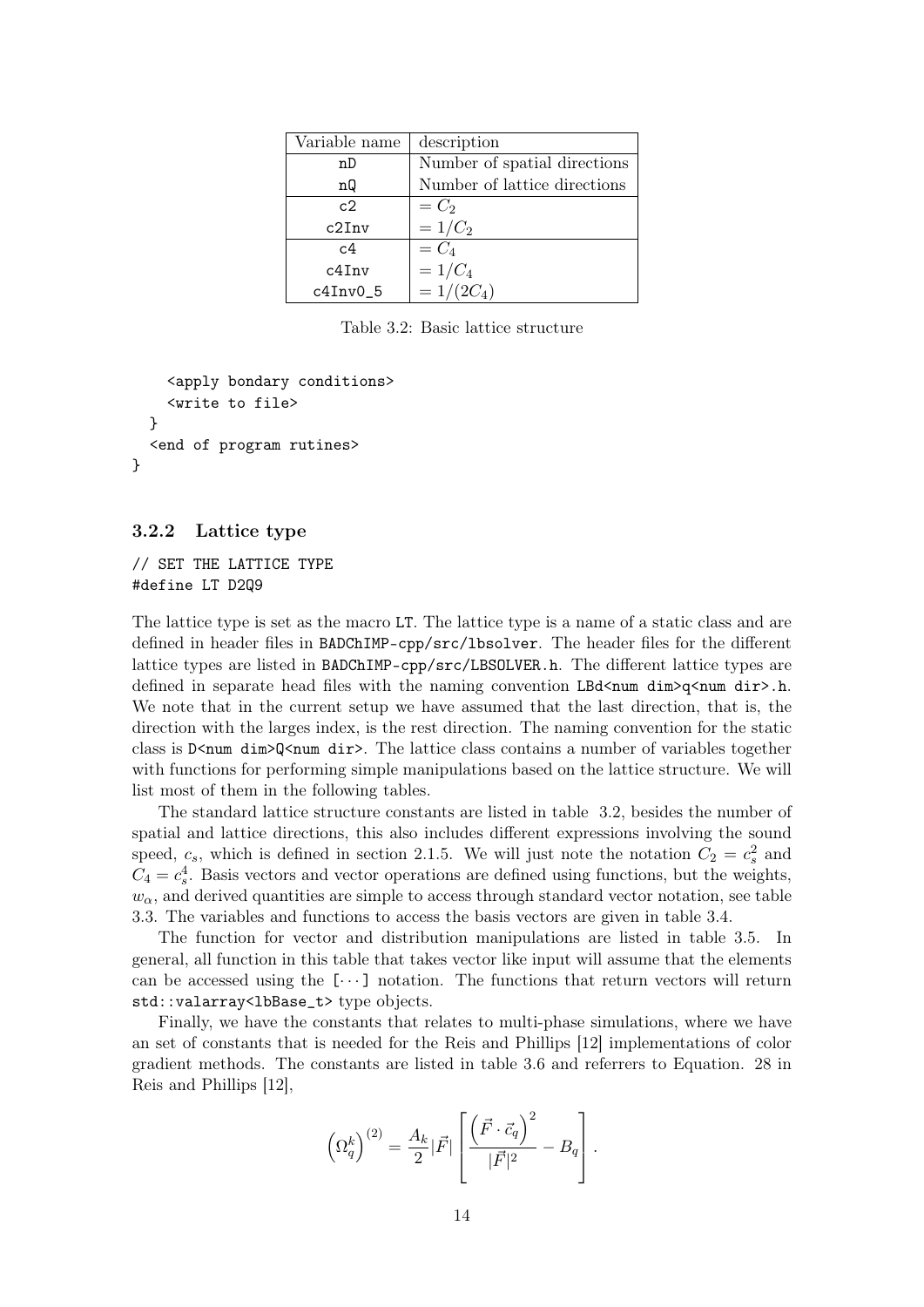| Variable name | description                  |
|---------------|------------------------------|
| w0            | rest particle weight         |
| w 1           | nearest neighbor weight      |
| w2            | nest nearest neighbor weight |
|               |                              |
| w0c2Inv       | $=$ w0/ $C_2$                |
| w1c2Tnv       | $=$ w1/ $C_2$                |
| w2c2Tnv       | $=w2/C_2$                    |
|               |                              |
| w La J        | $=w_q$ where $0 \leq q < nQ$ |

Table 3.3: Lattice weights

| Variable name       | description                     |
|---------------------|---------------------------------|
| c(q, i)             | $=c_{ai}$                       |
| reverseDirection(q) | $C_{\texttt{reversion(q)}} = -$ |
| cNorm[q]            | $=  \vec{c}_a $                 |

Table 3.4: Lattice basis vectors

| Variable name         | description                                               |
|-----------------------|-----------------------------------------------------------|
| dot(u, v)             | $=\vec{u}\cdot\vec{v}$                                    |
| grad(s)               | $=\nabla s$                                               |
| cDot(q, u)            | $=\vec{c}_q\cdot\vec{u}$                                  |
| $\texttt{cDotAll}(u)$ | $= \{\vec{c}_q \cdot \vec{u}   0 \leq q < n\mathbb{Q}\}\$ |
| qSum(f(0, nodeNo))    | $=\sum_{\alpha} f_{\alpha}(t, \vec{x})$                   |
| qSumC(f(0, nodeNo))   | $=\sum_{\alpha}\vec{c}_{\alpha}f_{\alpha}(t,\vec{x})$     |

Table 3.5: Functions used to work with vectors and distributions. More information is given in the text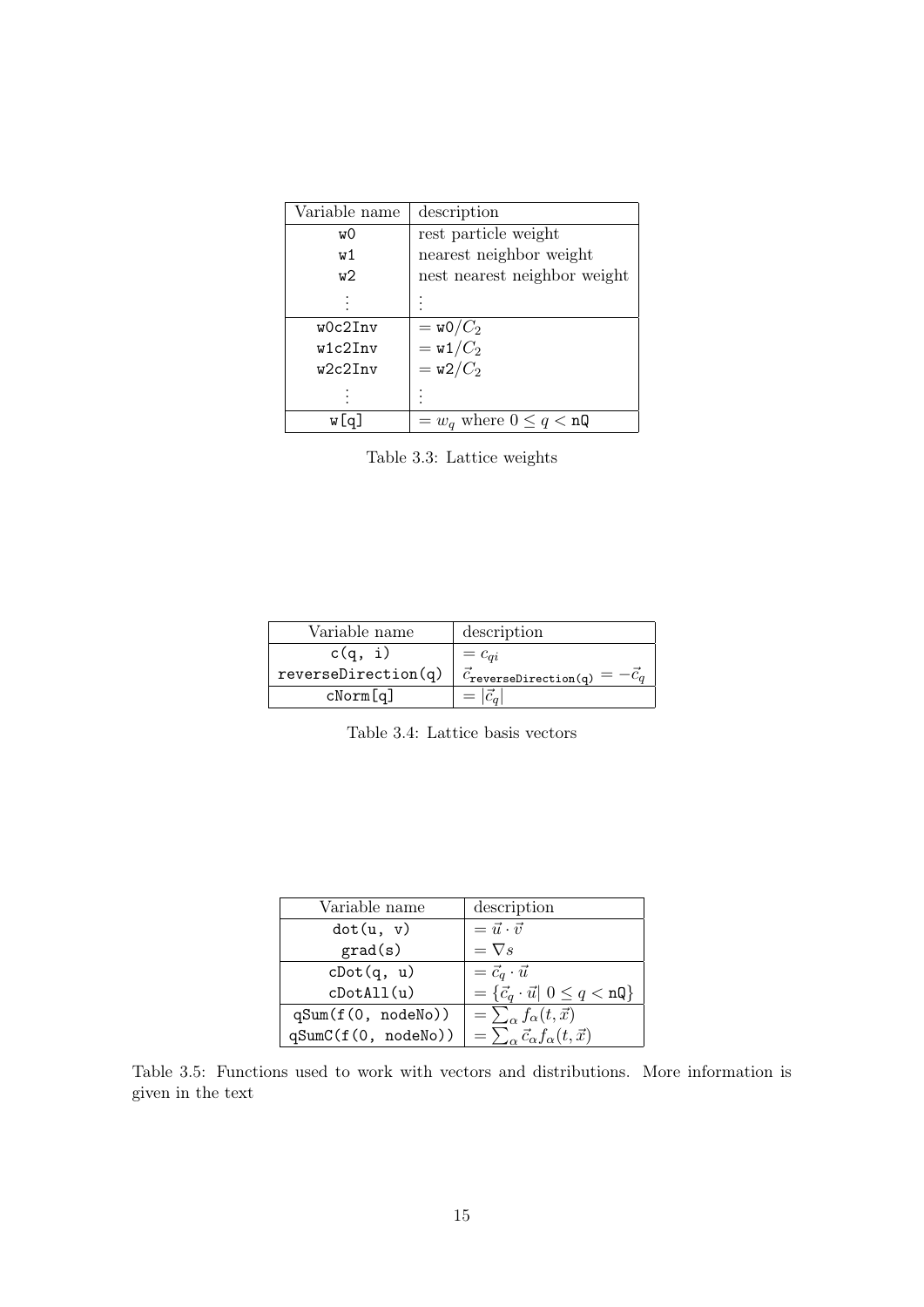| Variable name  | description                  |
|----------------|------------------------------|
| B0             | rest particle weight         |
| B1             | nearest neighbor weight      |
| B <sub>2</sub> | nest nearest neighbor weight |
|                | ٠<br>٠                       |
|                | $B_q$ where $0 \leq q < nQ$  |

Table 3.6: Lattice weights for the two phase color gradient method.

## 3.2.3 mpi (setup)

The lattice Boltzmann code uses the MPI (Message Passing Interface) library to handle parallel computation on clusters of cpu's. The standard setup code for the mpi is

```
// *********
// SETUP MPI
// *********
MPI_Init(NULL, NULL);
int nProcs;
MPI_Comm_size(MPI_COMM_WORLD, &nProcs);
int myRank;
MPI_Comm_rank(MPI_COMM_WORLD, &myRank);
```
The variables nProcs and myRank holds the total number of processors used in the computations and the rank of the current process, respectively.

#### 3.2.4 Input and output directories (setup)

After initializing mpi we need to define the directory paths for input and output files. In BADChIMP there are two types of input files: one relating to geometry and geometry partitioning, and another which supplies the standard input variables.

```
// ********************************
// SETUP THE INPUT AND OUTPUT PATHS
// ********************************
std::string chimpDir = "/BADChIMP-cpp/";
std::string mpiDir = chimpDir + "input/mpi/";
std::string inputDir = chimpDir + "input/";
std::string outputDir = chimpDir + "output/";
```
In the code above the base directory is saved in chimpDir. The code searches for the geometry related files in mpiDir while the standard input file is in directory inputDir. The output files from the simulations are written into outputDir.

#### 3.2.5 Setup grid and geometry

This section of the code creates the object that handles input from the user, sets up the system geometry, node partitioning and the mpi-communication protocol. The input datafile, with input.dat as default name, is read into an Input object, while the vtklb-geometry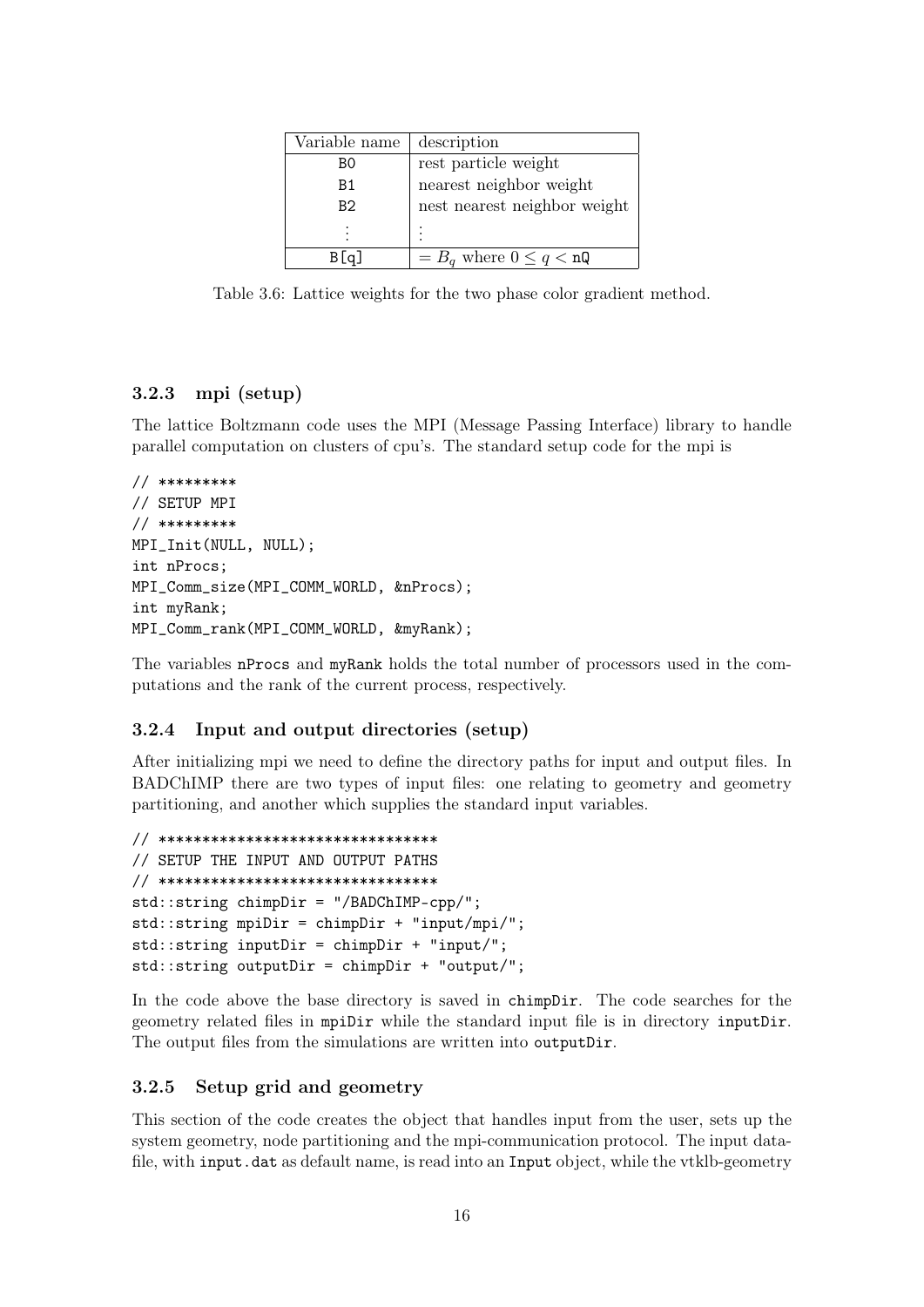files are read by an LBvtk-object. The grid-object, that defines the neighborhood of nodes, depends on the vtklb object. The Nodes-object, that holds information about the node type (e.g., if it is fluid, wall etc.), depends on both the grid and vtklb-objects. And finally, the BndMpi, that handles the transfer of data between processor partition boundaries, is dependent on the nodes-, grid-, and vtklb-objects.

```
// ***********************
// SETUP GRID AND GEOMETRY
// ***********************
Input input(inputDir + "input.dat");
LBvtk<LT> vtklb(mpiDir + "tmp" + std::to_string(myRank) + ".vtklb");
Grid<LT> grid(vtklb);
Nodes<LT> nodes(vtklb, grid);
BndMpi<LT> mpiBoundary(vtklb, nodes, grid);
```
In the next sections we will go through the different objects that are declared here.

#### 3.2.6 Input

The Input-object expects an input file in a nested block structure, and uses # for comments. A block is defined by two sets of angle brackets, the first pair contains a name (and possibly a type definition), and the second pair contains a end key word which ends the block.

```
<block-name>
  # bulk content
<end>
```
Blocks can also be nested:

```
<block-nameA>
 # bulk content
 <block-nameB>
    # bulk content
 <end>
 # more bulk content
<end>
```
So, how to we add values to be read by the program? Outside of an block structure one uses the set key-word on the form

set name value # e.g. set pi 3.14

In the program you access this value using the input-object

```
double var = input["name"]:
```
Inside an block a name followed by either one or a list of numerical vales:

```
<block-name>
 nameA value # e.g. pi 3.14
 nameB value1 value2 ... # e.g. prime 2 3 5 7
<end>
```
These inputs are imported in the following manner,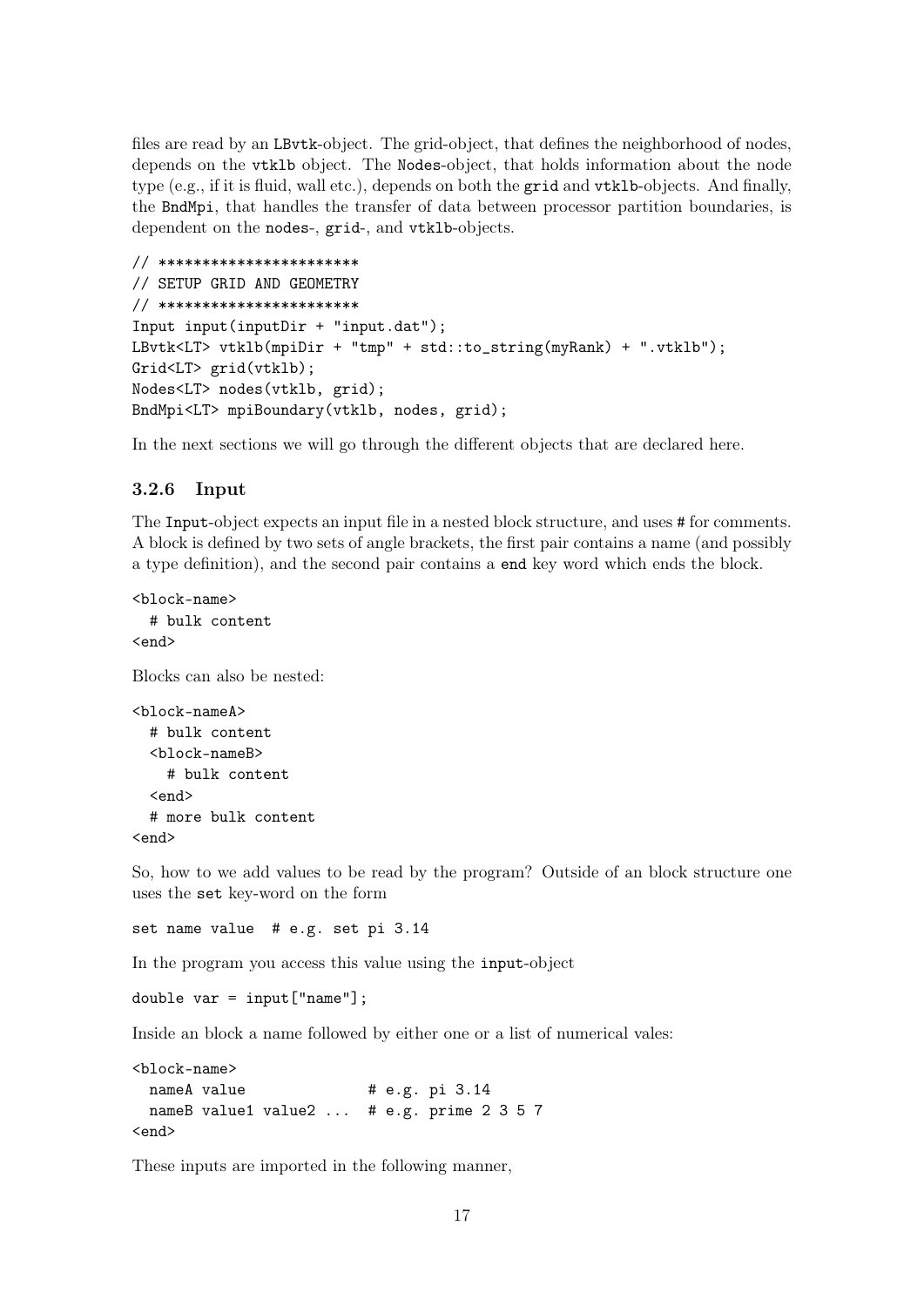```
double val = input["block-name"]["nameA"];
std::vector<int> valarr = input["block-name"]["nameB"];
// valarr = \{2, 3, 4, 5, 7\}
```
Nested blocks are accessed in a similar manner, by ordering the block names from left to right, where the left is the outermost block and the right is the innermost, e.g.,

```
<block-nameA>
  <block-nameB>
    pi 3.14
  <end>
<end>
```
is read as

```
double pi = input["block-nameA"]["block-nameB"]["pi"];
```
Values can also be added in matrix form

```
<name type>
val(0,0) val(0,1) ... val(0,m-1)val(1,0) val(1,1) ... val(1,m-1)...
val(n-1,0) val(n-1,1) ... val(n-1,m-1)<end>
```
Here, type can be char or int, or be omitted assuming that the entries are of floating point type. The matrix type is accessed as an vector,

```
// valmat = \{val(0,0), val(0,1), ... , val(0,m-1),\}\frac{1}{1} val(1,0), \ldots, \text{val}(n-1,m-1)std::vector<double> valmat = input["name"];
```
When using a char type, the data is read digit by digit and no white-space characters should separate the values which now should be a numerical digit  $(0-9)$ , e.g.,

<binary char> 0101 1110 <end>

and is read as

std::vector<int> binary = input["binary"]; // binary = {0,1,0,1,1,1,1,0}

#### 3.2.7 LBvtk

The LBvtk object reads the vtklb geometry files together with any appended data. You can use this object to get access to appended data<sup>3</sup> . To get access to the scalar attribute we need to use the class methods toAttribute and getScalarAttribute to access the data and to get the range of nodes number from beginNodeNo and endNodeNo. As an example we will show how to read the attribute "name" of double-type from file and print it to screen,

<sup>3</sup>For now we have only implemented functionality for obtaining scalar attributes.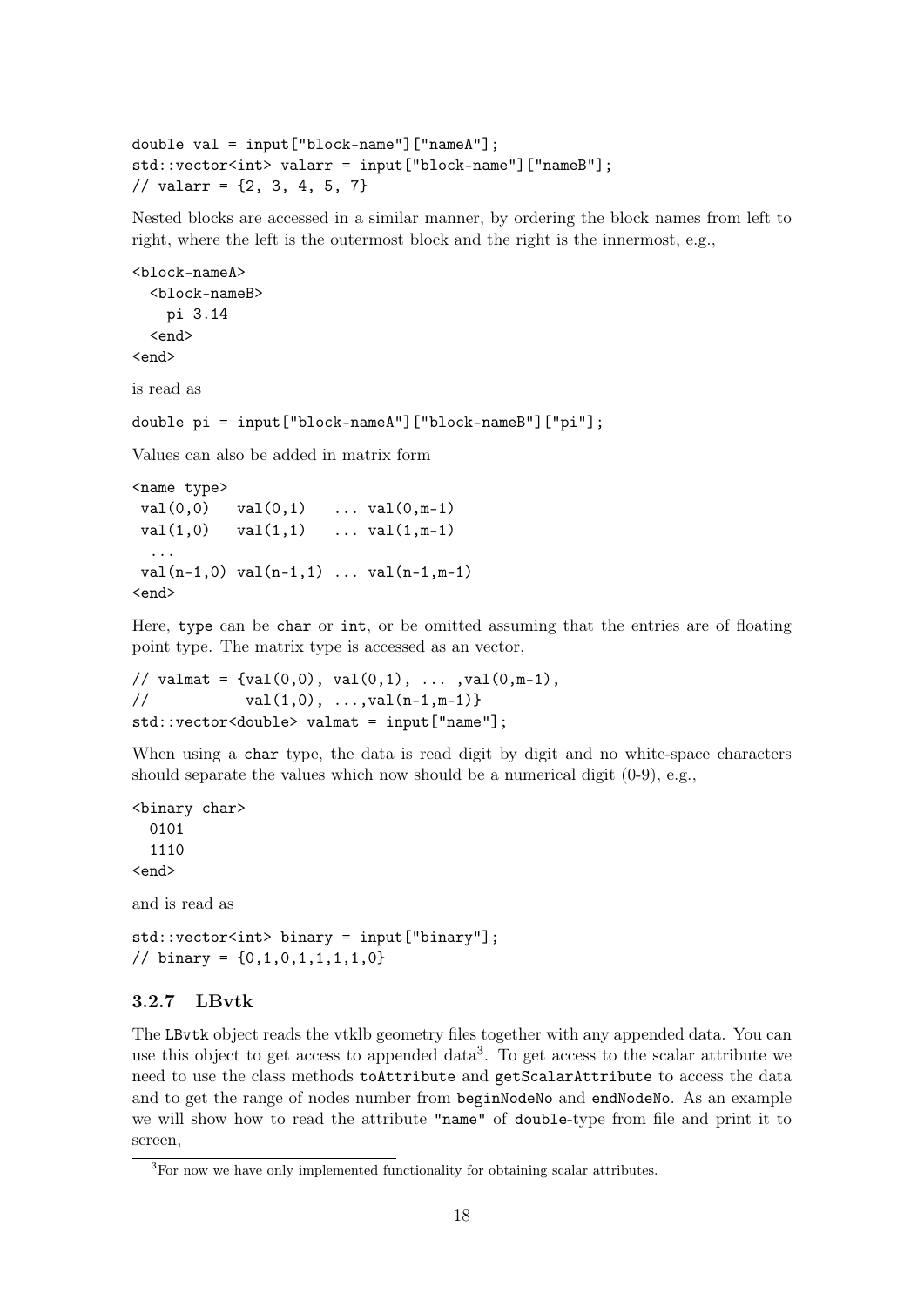```
vtklb.toAttribute("name");
for (int n=vtklb.beginNodeNo(); n<vtklb.endNodeNo(); ++n) {
    std::cout << vtklb.getScalarAttribute<double>() << std::endl;
}
```
Here, toAttribute(std::string s) takes the attribute name as a string input. beginNodeNo() return the first node number read and endNodeNo() gives the end range of node numbers. getScalarAttribute<type>() reads entries of numerical type type which is given as a template typename.

#### 3.2.8 Grid

The Grid object contains information about which nodes are part of a node's neighborhood and the spatial position of each node. Information about the neighborhood of a node is found by using the neighborhood-function,

```
auto neighbor_node = grid.neighbor(alpha, node);
// return the node number of the
// neighboring node in the alpha
// direction
```

```
auto neighbor_nodes = grid.neighbor(node);
// Returns a list of the node numbers
// to all nodes in the neighborhood
```
The position in Cartesian coordinates is found by using pos,

auto  $pos = grid.pop(node)$ ; //  $pos = x_pos$ ,  $y_pos$ ,  $z_pos$ 

auto  $pos_i = grid.pop(node, index);$ // return the node's position's // Cartesian index

To find a node number from a position array, you can use Grid's nodeNo:

```
int node = 10;
auto pos = grid.pop(node);
int node_from_pos = grid.nodeNo(pos);
// node_from_pos = 10
```
The getNodePos returns the position of nodes in Cartesian coordinates as an integer vector on the from  $[x, y, z]$ . The function is overloaded. So, given a list of node numbers, the syntax is

```
std::vector<int> int> list_of_model</math>auto list_of_pos = grid.getNodePos(list_of_nodes);
// list_of_pos is of type std::vector<std::vector<int>>
// Tf
// pos_of_model = {1, 1, 2}// pos_of_model = {3, 1, 5}// pos_of_model = {2, 5, 2}// then
```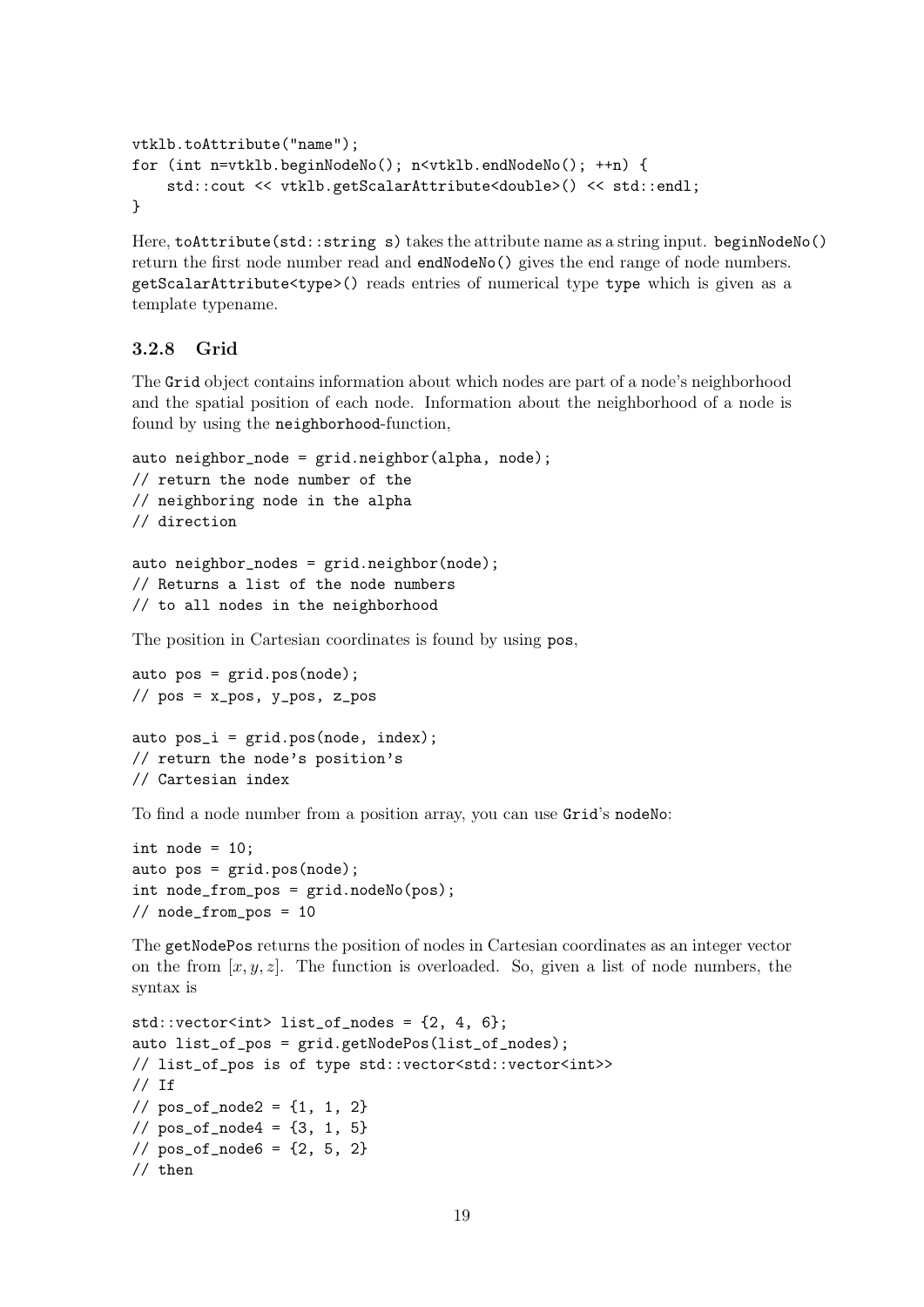

Figure 3.1: A sketch of the different node types. In this figure gray shows the solid part of the geometry and with is the fluid. The thick black line is the solid fluid boundary.

 $//$  list\_of\_pos = { $\{1, 1, 2\}$ ,  $\frac{1}{1}$  {3, 1, 5},  $/$  {2, 5, 2}}

The function can also be used with *two* arguments: a begin node and an end node number. The function will then return the position as a vector starting with the begin node and ending with the end node. The end node's position is not part of the output vector. An example is given below:

```
int begin_node = 2;
int end_node = 4;
auto list_of_pos = grid.getNodePos(begin_node, end_node);
// list_of_pos = {pos_node2, pos_node3}
```
Finally, to get the total number of node numbers represented in grid we can use grid.size(). Note that this includes the potential default ghost node label.

auto total\_number\_node\_labels = grid.size();

#### 3.2.9 Nodes

The Nodes object contains more information about the nodes. Nodes comes in five different types, as far as the Nodes-class is concerned: the default ghost node, solid nodes of bulk and boundary type, and fluid nodes of bulk and boundary type (see Fig. 3.1). A fluid node is a boundary node if it has a solid node in its neighborhood, and vice versa for solid nodes. The fluid node is a bulk node if it is not at boundary node. The reason for this labeling is that a boundary node will have unknown LB distributions after the streaming step, as, at least, one velocity distribution comes from a solid node. Besides the solid and fluid nodes, we can have a default ghost node that is used as a dummy node. The default ghost node is treated as a solid node. Each node type is given a numerical value, as presented in Table 3.7. The node type value is accessed using the getType function. The code below prints the node type value for all nodes in the grid-object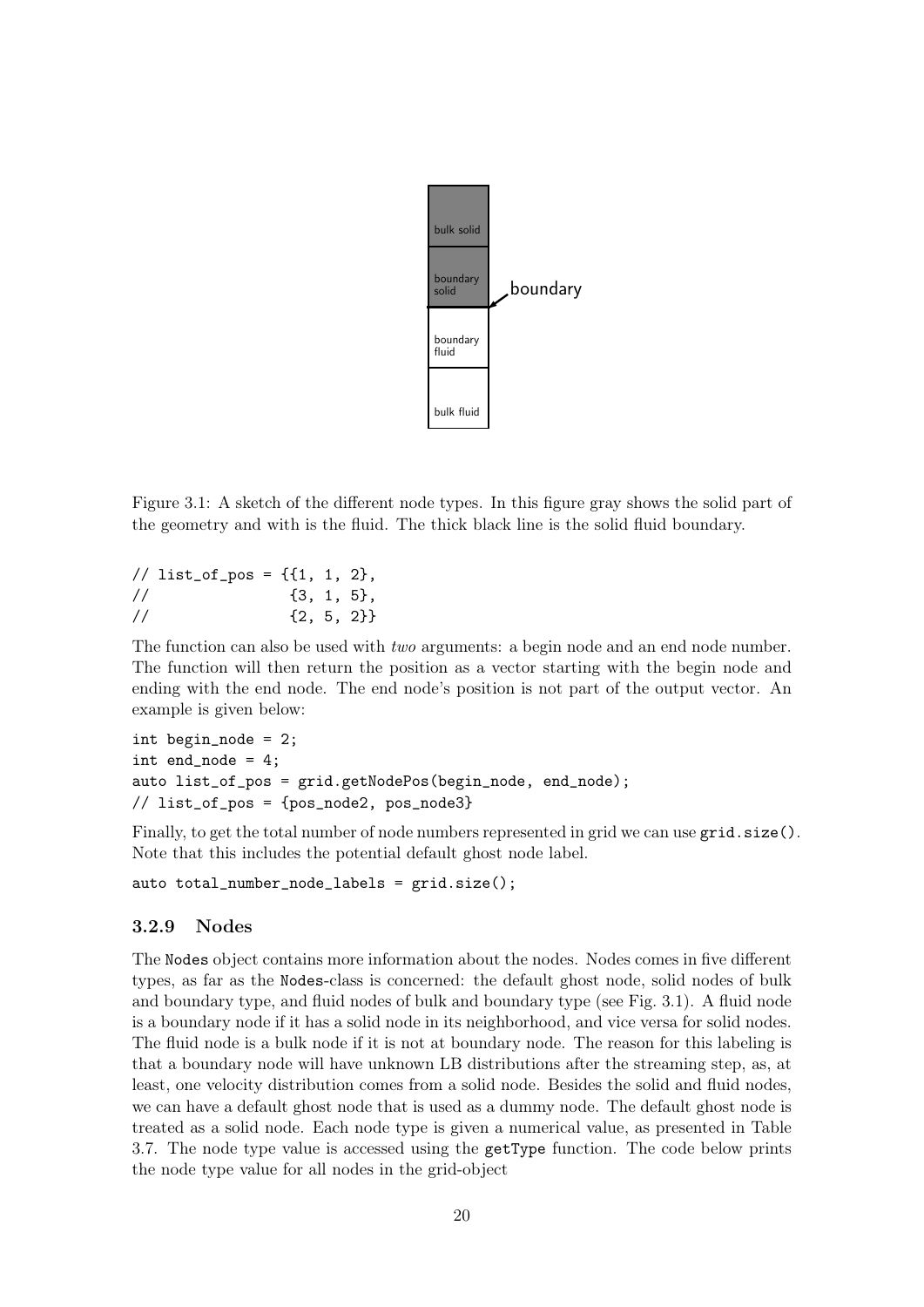| Node type      | value             |
|----------------|-------------------|
| default ghost  | - 1               |
| solid bulk     | $\mathbf{\Omega}$ |
| solid boundary |                   |
| fluid boundary | 2                 |
| fluid bulk     | 3                 |

Table 3.7: Numerical key value for representing node types

```
for (int n=0; n < grid.size(); +n)
{
    std::cout << "Node number " << n << " ";
    std::cout << "has the node type value " << nodes.getType(n);
    // nodes.getType(n) returns an int
    std::cout << std::endl;
}
```
The nodes object also contains many Boolean functions, returning true/false values for the question "is node ... of type ...":

int node\_number = 4;

```
nodes.isDefault(node_number);
// return true of the node is a default ghost node, false otherwise
nodes.isBulkSolid(node_number);
```
// return true of the node is a bulk solid node, false otherwise

```
nodes.isSolidBoundary(node_number);
// return true of the node is a solid boundary node, false otherwise
```

```
nodes.isFluidBoundary(node_number);
// return true of the node is a fluid boundary node, false otherwise
```
nodes.isBulkFluid(node\_number); // return true of the node is a bulk fluid node, false otherwise

We can also ask the nodes object if a node is fluid or solid. A fluid node is a node that is either a fluid boundary or a bulk fluid, whereas a solid is either a solid boundary, a solid bulk or a default ghost. The class functions used for this is

```
nodes.isSolid(node_number);
// return true of the node is a solid node, false otherwise
nodes.isFluid(node_number);
// return true of the node is a fluid node, false otherwise
```
The nodes object also holds some information about the parallel partitioning of the system. Spesifically, it holds the information about which processor rank a node represents. Typically, a node that is a bulk fluid node on one processor will be a boundary fluid node on one of its neighboring processors, as it will need to get velocity distributions that are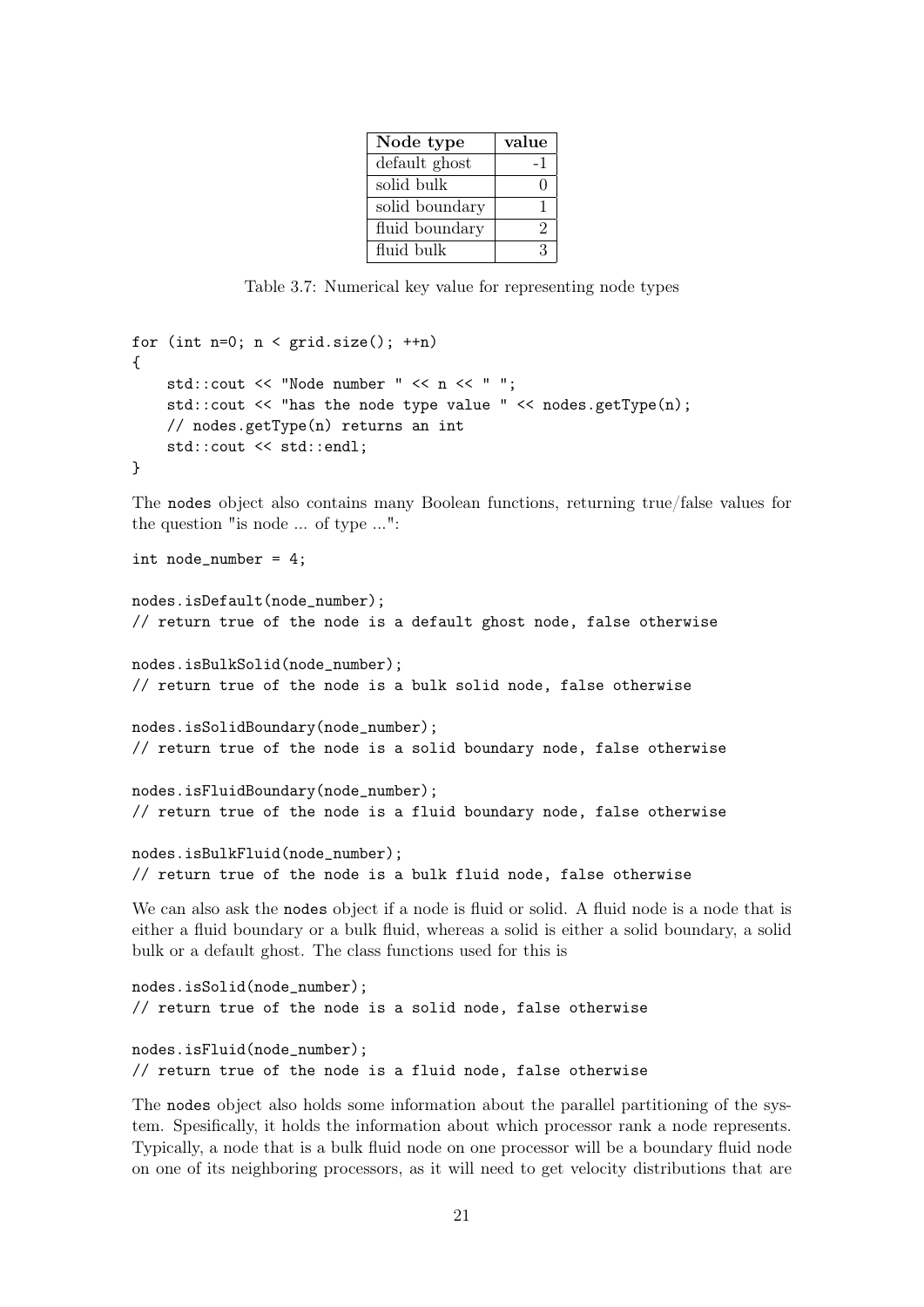calculated on the former processor. More information about how the code handles parallelization is found in sections A and B. To obtain which processor rank a node represents we can use

auto node\_rank = nodes.getRank(node\_number); // node\_rank is set to an int containg the rank number given by mpi

To find out if the rank of a node is the same as the rank of the current process use

auto  $true_false = nodes.isMyRank(node_number);$ // True if the node has the same rank as the current process, false otherwise

Finally you could ask if it is an mpi boundary node with

```
auto true_false = nodes.isMpiBoundary(node_number);
// True if node is an mpi boundary, false otherwise
```
#### 3.2.10 BndMpi

The BndMpi class holds algorithms for transferring information between processors in a parallel setup. Most of this is done "under the hood" in the constructor when the mpiBoundary object is declared, but we need to specify in the code when we want this communication, between processors, to occur. The BndMpi class contains methods for the communication of scalar fields and velocity distribution fields. The scalar field communication is invoked by the overloaded class method communciateScalarField:

```
ScalarField rho(2, grid.size());
```

```
mpiBoundary.communciateScalarField(0, rho);
// communicates rho's 0'th field to the neighboring processors
mpiBoundary.communciateScalarField(1, rho);
// communicates rho's 1'th field to the neighboring processors
mpiBoundary.communciateScalarField(rho);
// communicates all rho's fields to the neighboring processors
// In the case above this is the same as
// mpiBoundary.communciateScalarField(0, rho);
// mpiBoundary.communciateScalarField(1, rho);
```
The ScalarField class is discussed later in this section. The communication of velocity distribution fields are similar to that of the scalar fields:

LbField<D2Q9> f(2, grid.size());

```
mpiBoundary.communicateLbField(0, f, grid);
// communicates f's 0'th field to the neighboring processors
mpiBoundary.communicateLbField(1, f, grid);
// communicates f's 1'th field to the neighboring processors
mpiBoundary.communicateLbField(f, grid);
// communicates all rho's fields to the neighboring processors
```
The LbField class is discussed later in this section.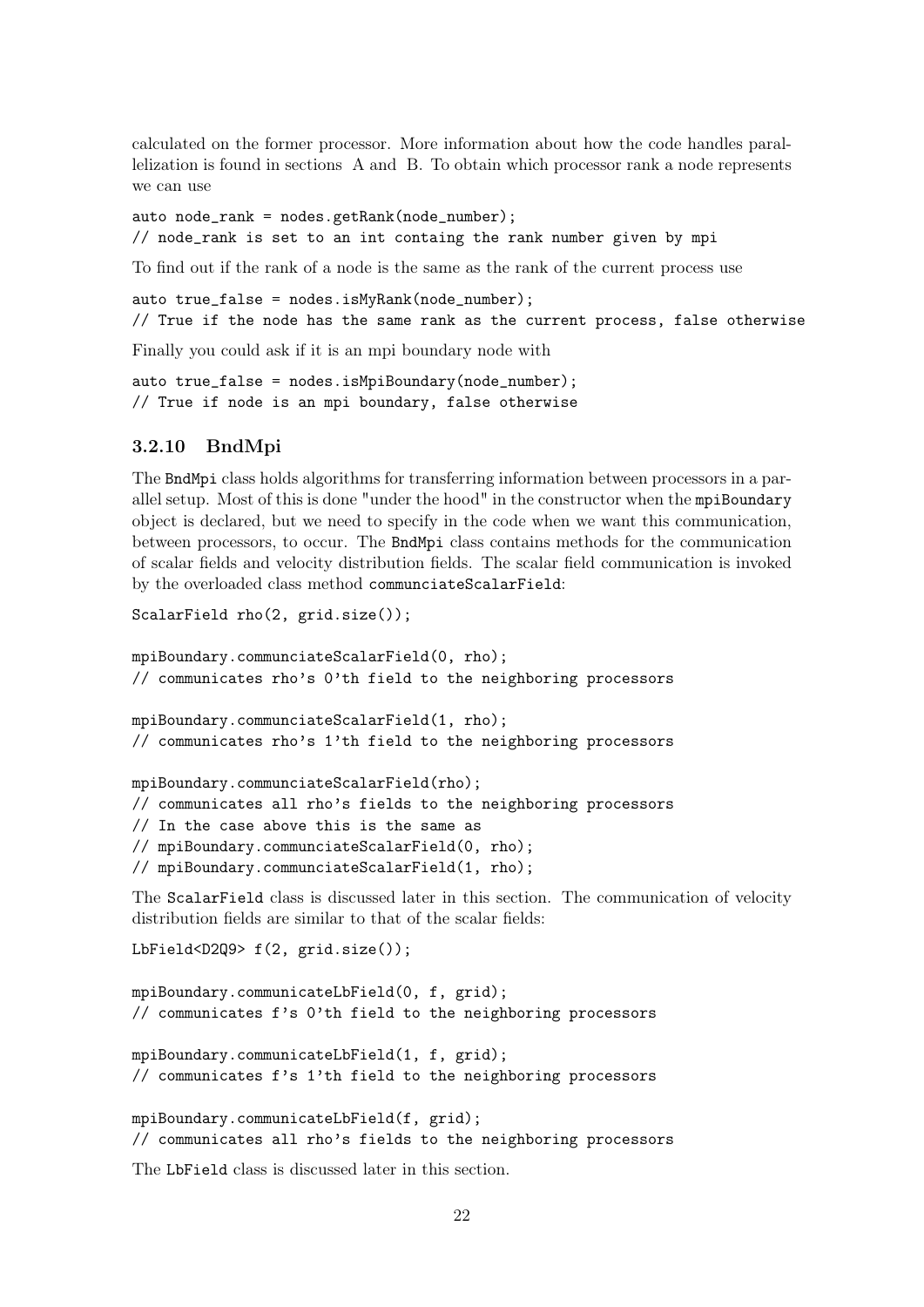#### 3.2.11 Boundary and bulk nodes

There are several functions that can be used to partition the nodes in the different groups: findBulkNodes, findSolidBndNodes, findFluidBndNodes. The findBulkNodes returns a list of bulk node labels, where a bulk node is assumed to be a fluid node that is on the current processor. This function is defined to return the nodes that are part of the standard LB algorithm. The function is overloaded:

auto bulkNodes = findBulkNodes(nodes); // returns a stl int vector with node numbers and // takes a Nodes-object as input

std::vector<int> marker; ... auto bulkNodesMarker = findBulkNodes(nodes, marker); // returns a stl int vector with node numbers, and // takes a Nodes-object and an stl int vector as input. // Besides the above mentioned criteria, a bulk node // will also need to be marked with a zero in the // maker vector.

The findSolidBndNodes returns a list of node numbers for the solid boundaries nodes on the given processor. The function is not overloaded:

```
auto solidBoundaryNodes = findSolidBndNodes(nodes);
// returns a std int vector with node numbers and
// takes a Nodes-object as input
```
The findFluidBndNodes also returns a list of node numbers of fluid boundary nodes, but in the same way as findBulkNodes it is overloaded allowing for the addition of a marker vector:

```
auto fluidboundarNodes = findFluidBndNodes(nodes);
// returns a stl int vector with node numbers and
// takes a Nodes-object as input
std::vector<int> marker;
...
auto fluidboundarNodesMarker = findFluidBndNodes(nodes, marker);
// returns a stl int vector with node numbers, and
// takes a Nodes-object and an stl int vector as input.
// Besides the above mentioned criteria, a bulk node
// will also need to be marked with a zero in the
// maker vector.
```
#### 3.2.12 Boundary conditions

The boundary conditions are usually based on the Boundary class. The boundary class contains a list of boundary nodes where the all basis directions are categorized in  $\gamma$ ,  $\beta$ , or δ. But first, we will expand a bit on the classification of nodes. As noted before, we call a node solid if that node does not stream a value. Hence, if a neighbor node is a solid, the distribution propagated from that node will be treated as unknown. A solid node will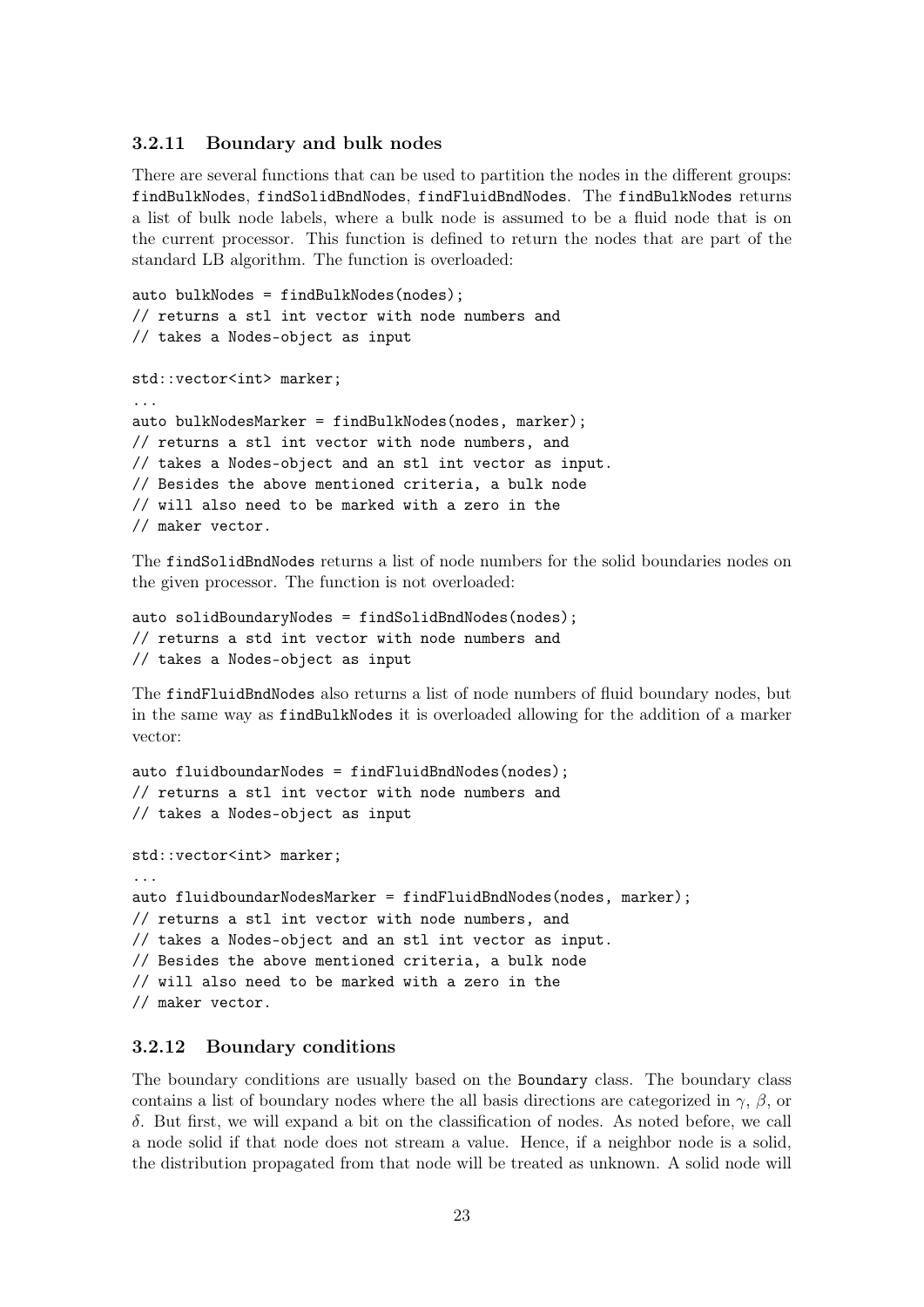| direction          |         |
|--------------------|---------|
| $\vec{c}_{\beta}$  | unknown |
|                    | known   |
| $\check{c_{\sim}}$ | known   |
|                    | known   |
| ēя                 | unknown |
|                    | unknown |

Table 3.8: link categories

not alway be a solid part of the geometry. For instance, the ghost node neighbors of inlet and outlet boundaries will be treated as solids in the Node class. This will be used in the Boundary constructor which uses Nodes' isSolid to decide if a node is a solid or not.

The classification of boundary node directions is based on directions pairs. A pair is defined as a lattice direction and its reverse. As mentioned, there are three types of link pairs  $\beta$ ,  $\gamma$ , or  $\delta$ , which are characterized according to whether or not the values are known after streaming. That is, are values streamed from fluid nodes (known) or from solid nodes (unknown)? The categorization of links are given in Table 3.8, and illustrated in figure 3.2. In a Boundary object just one direction for each link is recorded. So, to get all directions we need to use the revDir function of the recorded directions to obtain both directions in the pair. Firstly, the Boundary class contains a function to get access to the boundary nodes:



Figure 3.2: The figure shows the three categories of boundary links,  $\gamma$ ,  $\beta$  and  $\delta$  to the left, middle and right, respectively. Here, we have denoted the revere direction by using an overline-symbol over the Greek-letter label.

```
std::vector<int> list_of_boundary_nodes;
...
// Constructor
Boundary<D2Q9> boundary(list_of_boundary_nodes, nodes, grid);
```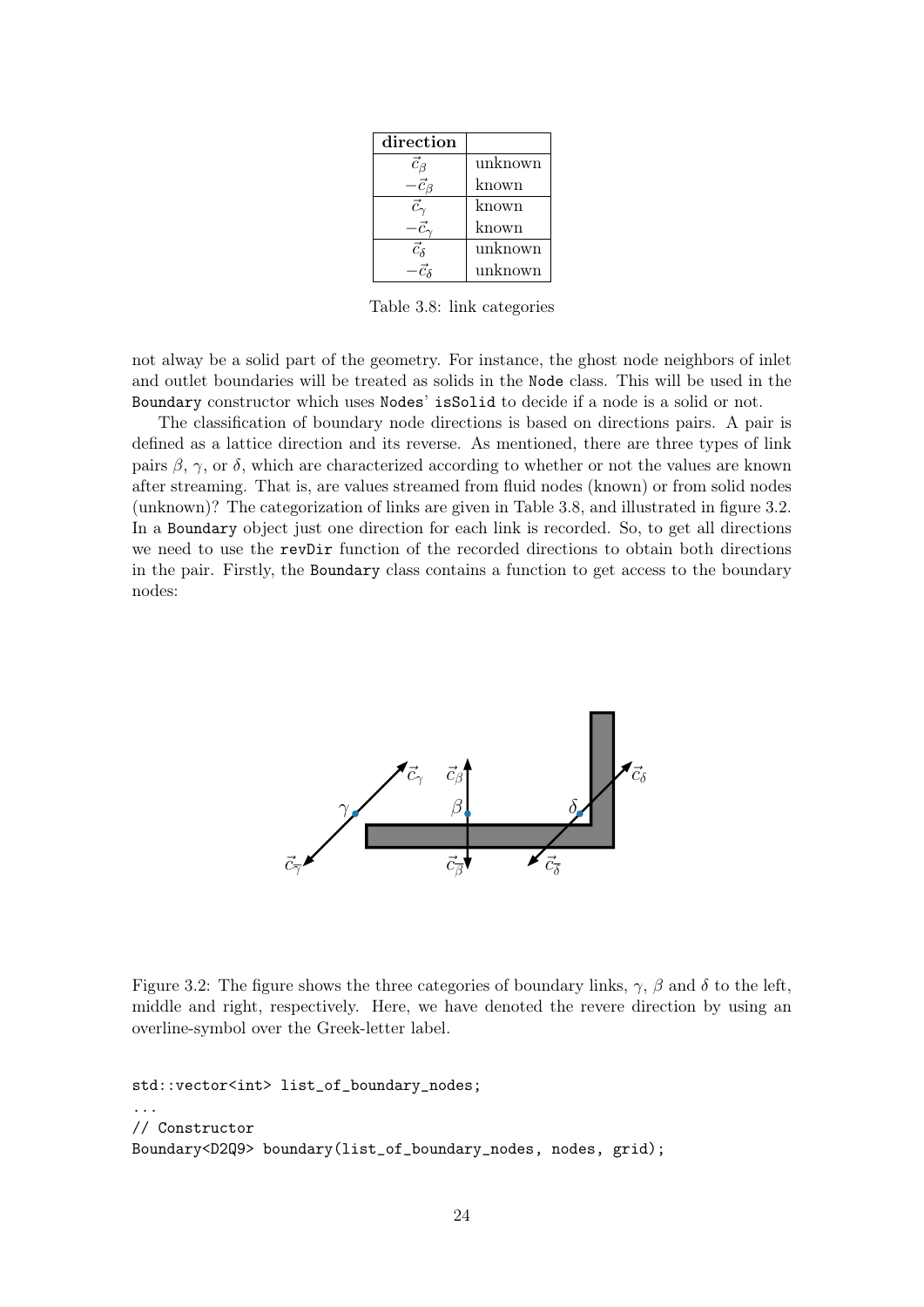```
// Boundary node list
auto number_of_boundary_nodes = boundary.size();
// Holds the length of the list of boundary nodes
int boundaryNumber;
...
auto nodeNumber = boundary.nodeNo(boundaryNumber);
// nodeNumber holds the node number of the boundaryNumber-element in the
// list of boundary nodes.
```
Secondly, the Boundary class contains a function to obtain the number of pairs in the given categories, and list them. To find the number of links of a given type, at a given boundary node, we can use the following functions:

```
auto number_of_beta_links_inline = boundary.nBeta(boundaryNumber);
// Returns the number of beta links
```
auto number\_of\_gamma\_links\_inline = boundary.nGamma(boundaryNumber); // Returns the number of gamma links

```
auto number_of_delta_links_inline = boundary.nDelta(boundaryNumber);
// Returns the number of delta links
```
We note that each link consist of a pair of directions. So, to obtain the total number of directions, we will need to multiply each number-of-links variable by 2. To find the list of links contained in each category, we can use the functions listed below. We note that each element in the list returned contains only one of the directions in a link pair. For the  $\gamma$  and  $\delta$  directions, we know that both directions are either known or unknown, respectively. But, for the  $\beta$  direction we have specified that the direction returned is the unknown direction.

```
std::vector<int> list_of_beta_directios = boundary.beta(boundaryNumber);
// list of the unknown direction member from each beta link pair for bondary
// member element boundaryNumber
```

```
std::vector<int> list_of_gamma_directios = boundary.gamma(boundaryNumber);
// list of one direction member from each gamma link pair for bondary member
// element boundaryNumber
```
std::vector<int> list\_of\_delta\_directios = boundary.delta(boundaryNumber); // list of one direction member from each delta link pair for bondary member // element boundaryNumber

Finally we have added the function dirRev to find the reverse direction of lattice direction:

```
int dir;
... // dir will hold an arbitrary lattice direction
auto reverse_dir = boundary.dirRev(dir);
// reverse_dir holds the reverser direction of dir.
```
To show the full use of the Boundary class, we will give an example of going through all boundary nodes in the boundary object and list all directions classified by link-type, and know and unknown values: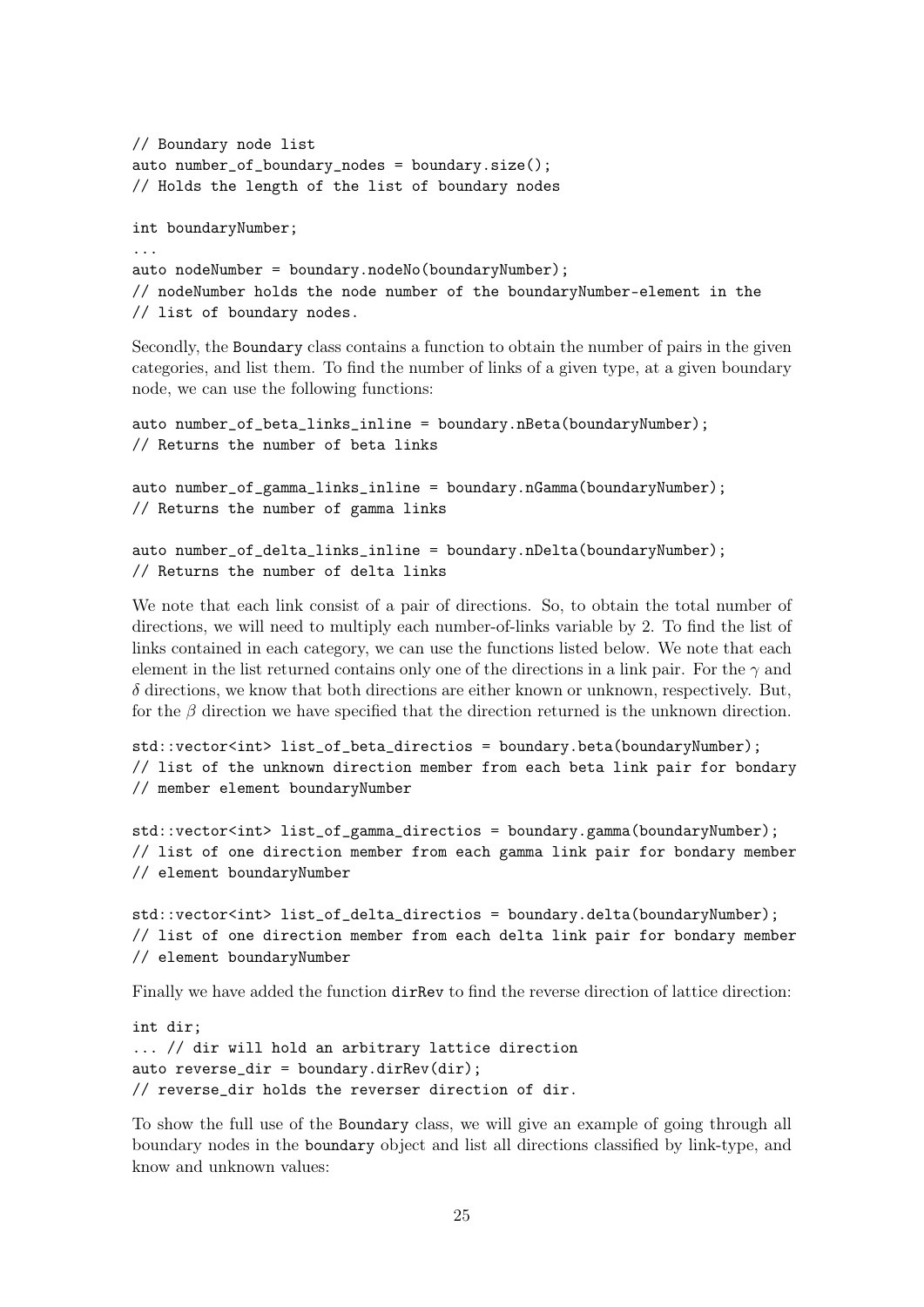```
for (int n = 0; n < boundary.size(); n<sup>++</sup>)
{
    int node = boundary.nodeNo(n); // Get node number
    std::cout << "Node number " << node << std::endl;
    // Print all beta values
    std::cout << "beta =";
    auto beta = boundary.beta(n);
    for (int q = 0; q < boundary.nBeta(n); ++q) {
        std::cout << " " << beta[q] << "(Unknown)";
        std::cout << " " << boundary.revDir( beta[n] ) << "(Known)";
    }
    std::cout << std::endl;
    // Print all gamma values
    std:: cout << "gamma =";
    auto gamma = boundary.gamma(n);for (int q = 0; q < boundary.nGamma(n); ++q) {
       std::cout << " " << gamma[q] << "(Known)";
       std::cout << " " << boundary.revDir( gamma[g] ) << "(Known)";
    }
    std::cout << std::endl;
    // Print all delta values
    std::cout << "delta =";
    auto delta = boundary.delta(n);
    for (int q = 0; q < boundary.nDelta(n); ++q) {
       std::cout << " " << delta[n] << "(Unknown)";
       std::cout << " " << boundary.revDir( delta[n] ) << "(Unknown)";
    }
    std::cout << std::endl;
}
```

```
Caution: Note that a node number and the numbering of an element in the boundary
node list are usually not the same number. We get the node number from the index of the
boundary list by using the nodeNo function.
```
The class HalfWayBounceBack is used to enforce the half-way bounce-back boundary condition. The declaration of an object of this class needs a list of nodes, a Nodes object, and a Grid object:

```
auto list_of_fluid_nodes = findFluidBndNodes(nodes);
// std vecter of node numbers of the nodes that are part of the boundary
HalfWayBounceBack<D2Q9> boundaryCondition(list_of_fluid_nodes, nodes, grid);
// Declaration of the a HalfWayBounceBack object. Besides the
// list-of-fluid-nodes it takes a Nodes object and a Grids object as input.
```
For a fluid simulations, we would expect the list-of-boundary-nodes to be fluid boundary nodes. We would also assume that the solid boundary nodes are part of the system, as this will hold the bounce back part of the distributions. The half-way bounce-back is effectively a part of the propagation routine. The conceptual picture is that the distributions hits a wall, located half way between the origin node and the destination node, where it is flipped and returns to the origin as the distribution going in the opposite direction as it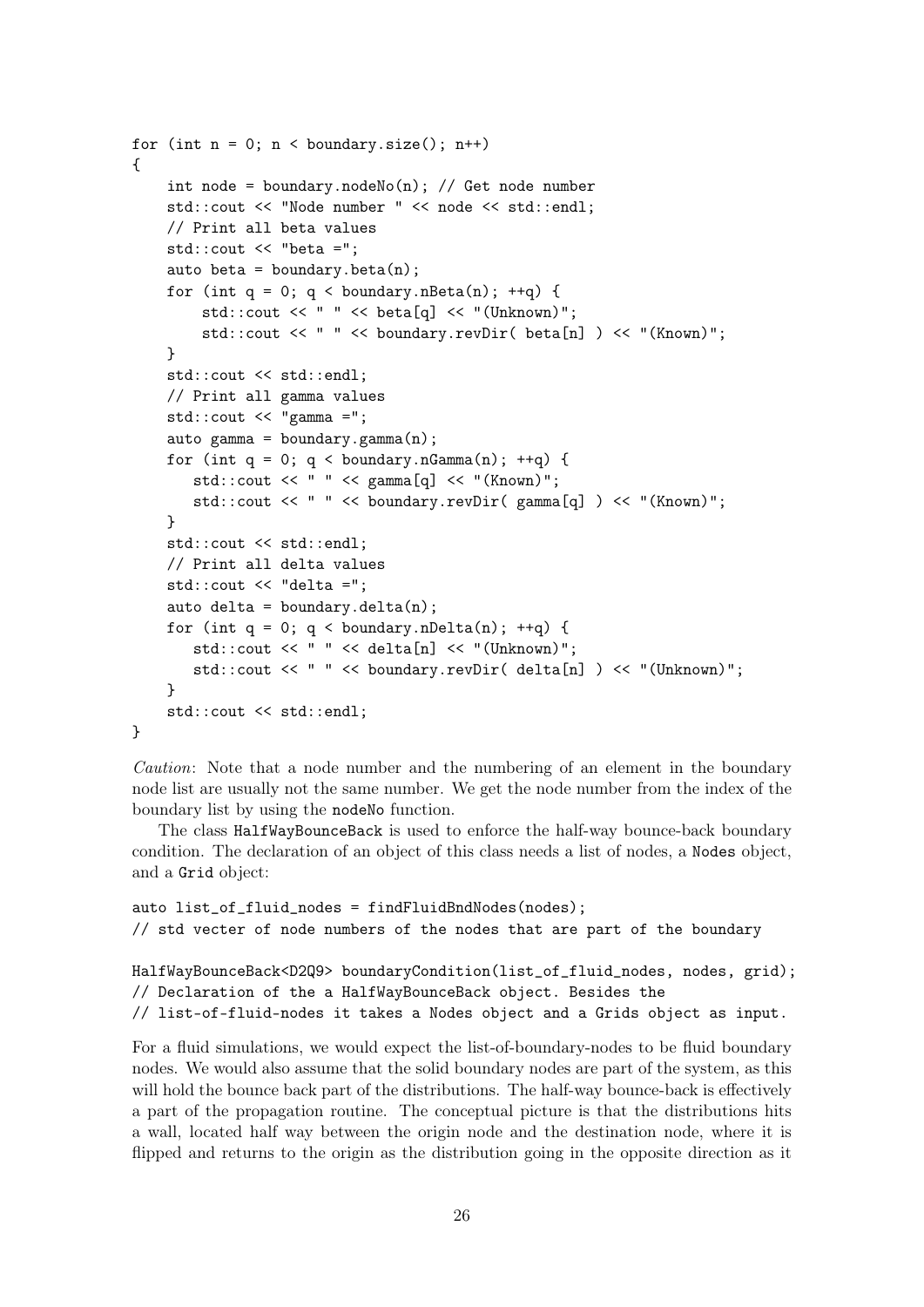left. This means that it could, and should, be applied straight after the bulk node loop. The boundary condition is applied using the overloaded apply class function:

```
LbField<D2Q9> f(2, grid.size());
// f holds two LB distributions
boundaryCondition.apply(0, f, grid);
// Applies the half-way bounce back to field 0
boundaryCondition.apply(1, f, grid);
// Applies the half-way bounce back to field 1
boundaryCondition.apply(f, grid);
// Applies the half way bounce back to all fields represented by f
```
// It is equivalent to running the two functions above, in this case

# 3.2.13 Field classes

There are currently three field classes in BAChIMP: ScalarField, VectorField, and LbField: These represent fields of scalars, vectors, and LB distributions, respectively. The scalar and vector field objects are used to hold the fluid density and velocity, for instance. Below we see a standard initialization step in a LB simulation, where all densities are set to 1 and all velocities are set to 0.

```
// ******************
// MACROSCOPIC FIELDS
// ******************
// LT is a constant representing a lattice type
//
// Density
ScalarField rho(1, grid.size());
// Velocity
VectorField<LT> vel(1, grid.size());
// Initiate values
for (auto nodeNo: bulkNodes) {
    rho(0, nodeNo) = 1.0;for (int d=0; d < LT::nD; ++d)
        vel(0, d, nodeNo) = 0.0;}
```
The ScalarField object declaration, ScalarField rho(1, grid.size()), takes two input arguments. The first is the number of fields and the second is the size of the system. In the case here, we have only one field, and the number of elements matches the size of the system. The same input arguments are needed by the VectorField<LT> object. We also note that a vector field is a template class. We obtain the values from a scalar object by referring to the field and node number, so that

auto value =  $rho(0, 4)$ ; // value has the type given by lbBase\_t.

returns the value of the node with node number 4 in the 0'th field. We note that, as is standard in  $C_{++}$ , we begin the numbering of fields with 0. There are two way to obtain values from a VectorField object: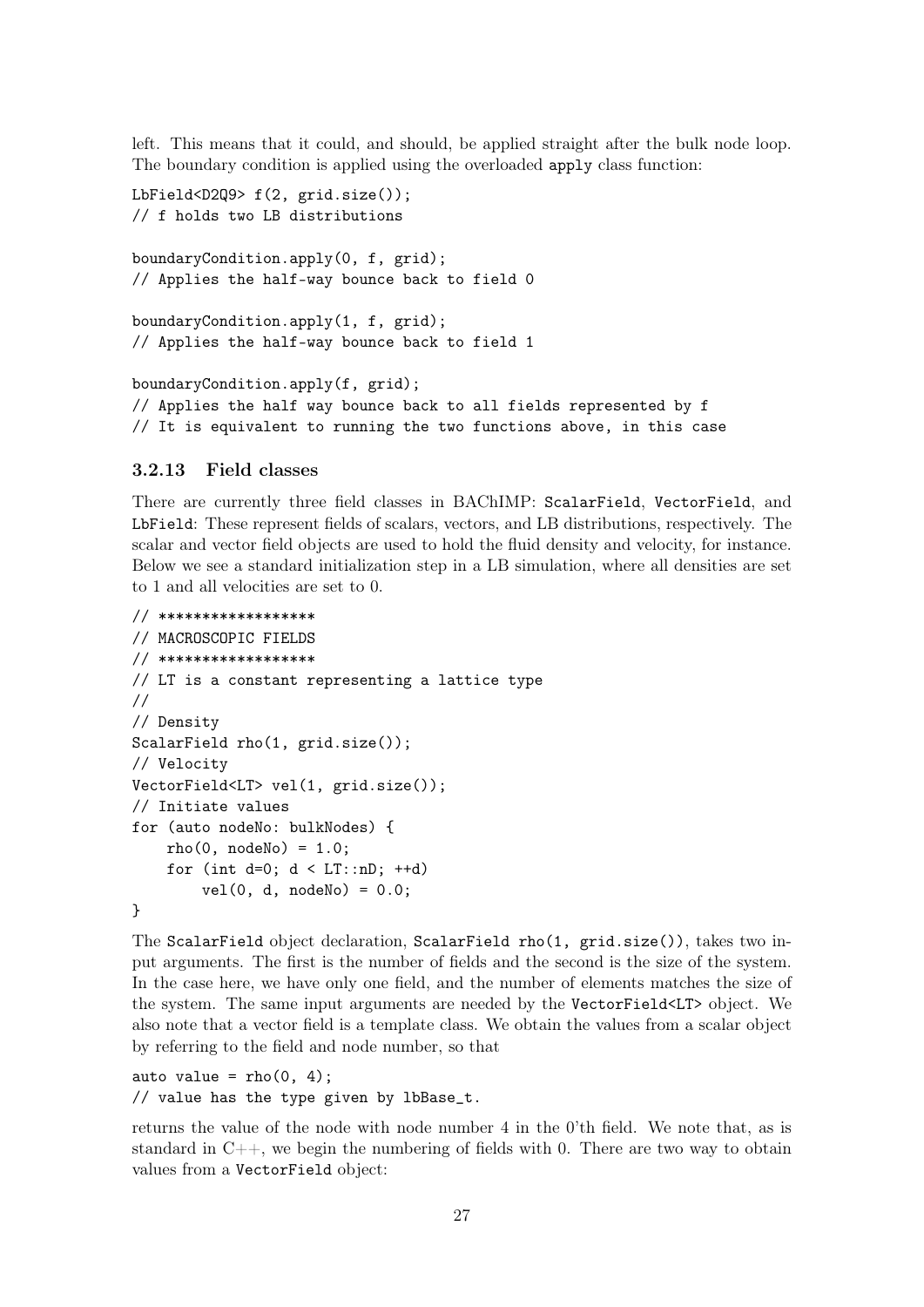```
auto value = vel(0, 1, 4);
// Return the value of component 1 at node number 4
auto vector = vel(0, 4);
// returns a std::valarray of lbBase_t elments
// represnting the vector value at node number 4
```
The number of components of a vector in a VectorField object is the same as the dimension of the lattice type. To set values we use the same notation as above for the ScalarField and for components of vectors for the VectorField, but if you want to assign a vector to a node use VectorField's set function:

```
VectorField<LT> vector(1, 1);
VectorField<LT> vectorField(1, 10);
...
vectorField.set(0, 4) = vector(0, 0);// Sets the vector at node 4 equal the value of vector(0, 0);
```
The LbField class is similar to the VectorField class, except that the distribution is represented as a vector with the same number of elements as the number of basis vectors. Below we show how to initialize the distribution,  $f_{\alpha} = w_{\alpha} \rho$ ,

```
// ***********************
// LB FIELD INITIALIZATION
// ***********************
LbField<LT> f(1, grid.size()); // LBfield
for (auto nodeNo: bulkNodes) {
    for (int q = 0; q < LT::nQ; ++q) {
        f(0, q, nodeNo) = LT::w[q]*rho(0, nodeNo);}
}
```
The declaration of a LbField object is equal to the declartion of a VectorField object, where the first argument is the number of fields and the second is the number of nodes. As for vector fields, you access the element in a LbField object using the field number and node number to obtain a vector, containing all distribution values at a node. Or, one can specify field number, direction and node number to access a given direction at a node:

```
auto value = f(0, 7, 2);
// Return the value of the distribution component 7
// at node number 2
auto distribution = f(0, 2);
// returns a std::valarray of lbBase_t elments
// represnting the distribution value at
// node number 4
```
For the propagation step,  $f_{\alpha}(t + 1, \vec{x} + \vec{c}_{\alpha}) = \tilde{f}_{\alpha}(t, \vec{x})$ , we can use a loop over all lattice directions

LbField<LT> f(1, grid.size()); LbField<LT> f\_tilde(1, grid.size()); ...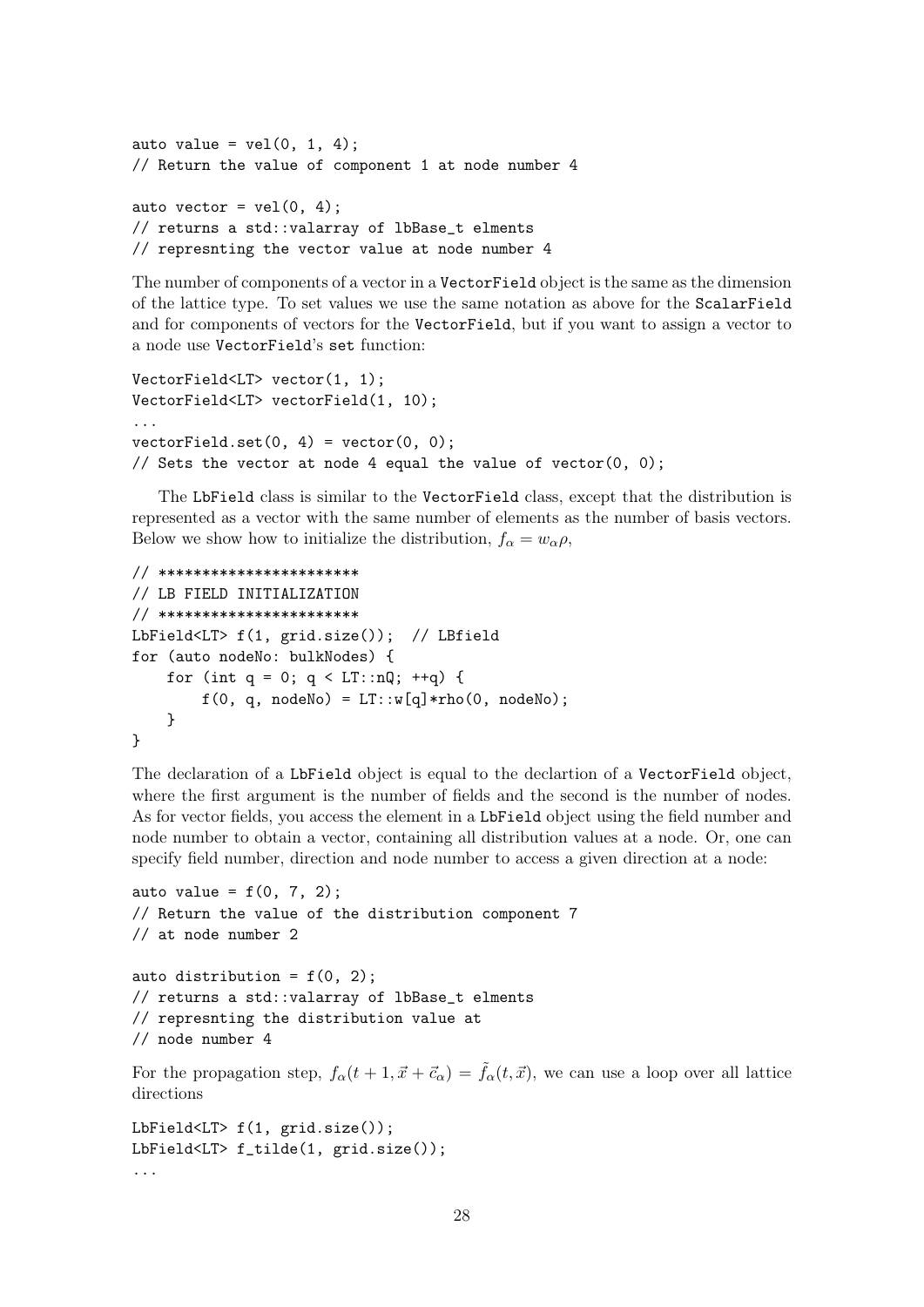```
for (auto nodeNo: bulkNodes) {
...
    for (int q = 0; q < LT::nQ; ++q) {
        f(0, q, grid.neighbor(q, nodeNo)) = f_tilde(0, q, nodeNo);
    }
}
```
This can also be accomplished using the **propagateTo** function, taking a field number, a node number, a vector of distribution values, and a grid object as input:

```
for (auto nodeNo: bulkNodes) {
    ...
    f.propagateTo(0, nodeNo, f_tilde(0, nodeNo), grid);
}
```
Finally, LbField has the function swapData that lets one LbField object swap data with another LbField object of the the same type. This is for use int the standard pointer swapping used after propagation in a LB code. An example if given below:

```
LbField<LT> f(1, grid.size());
LbField<LT> f_tmp(1, grid.size());
...
f.swapData(f_tmp);
```
After swapData f now holds f\_tmp's data and vice verse.

#### 3.2.14 Macroscopic values and collision

The macroscopic values we need to run is the fluid density and velocity. To calculate the density,  $\rho = \sum_{\alpha} f_{\alpha}$ , we use the calcRho function:

```
// Copy of local velocity diestirubtion
auto fNode = f(0, nodeN0):
// fNode holds the lb distribution at node with
// node nummber nodeNo
```
auto rhoNode = calcRho<LT>(fNode); // rhoNode holds the density

Similarly we will calculate the velocity,  $\rho \vec{u} = \sum_{\alpha} \vec{c}_{\alpha} f_{\alpha} + 1/2 \vec{F}$ , using calcVel. calcVel returns a std::valarray and is an overloaded:

```
auto velNode = calcVel<LT>(fNode, rhoNode);
// returns the velocity as if the body force was zero
std::valarray<lbBase_t> force;
...
auto velNodeFroce = calcVel<LT>(fNode, rhoNode, force);
```
// returns the velocity adjusted for the force according // to Guo's forcing scheme.

The physics of in a lattice Boltzmann simulation is governed by the collision term. Different collision terms are defined in the Lbcollision.h file in the src/lbsolver/ directory. The general scheme for the collision step is to let the functions calculating the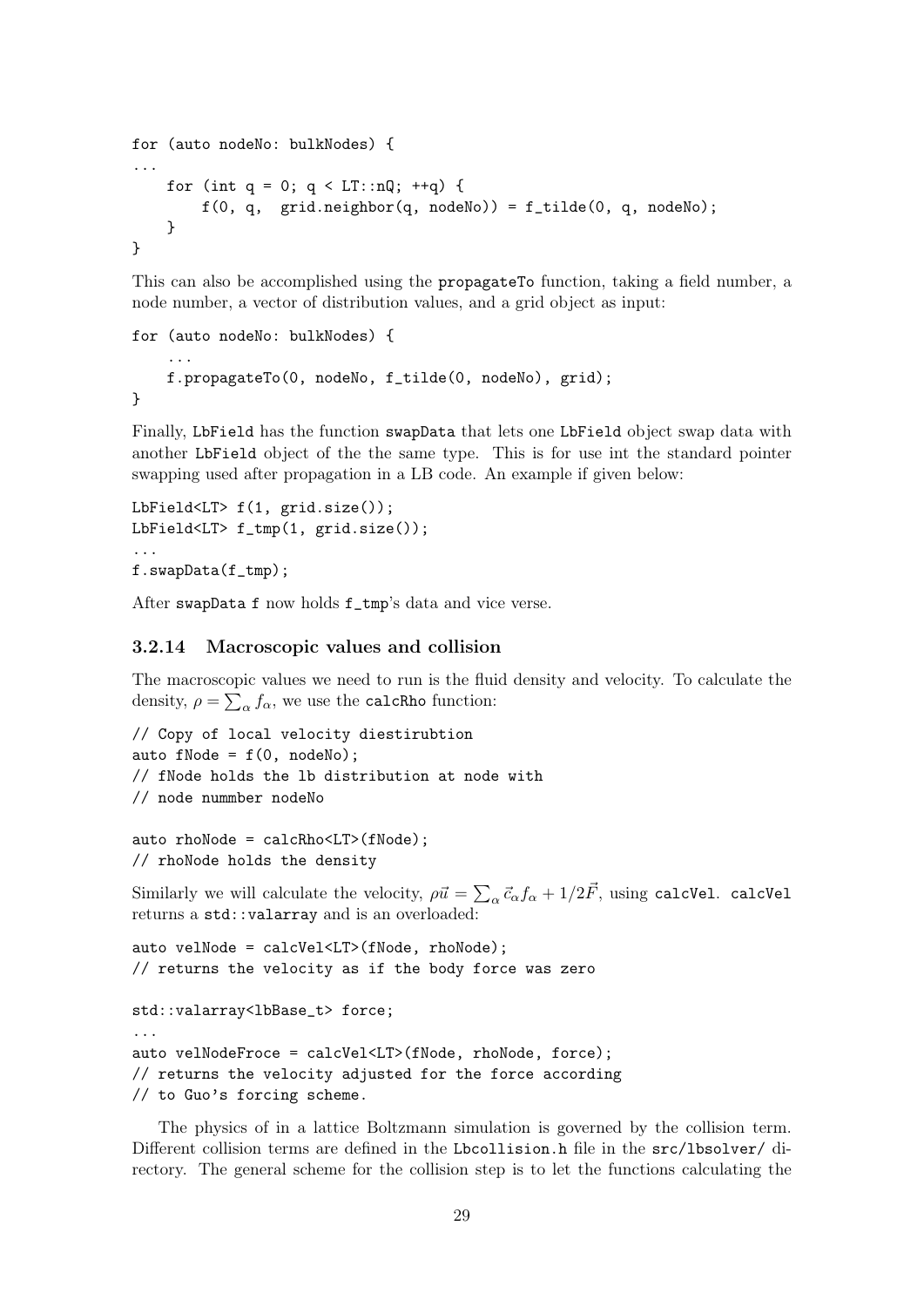collision terms and their corrections return the results as vectors and then add them in the propagation step. For example, the function for the standard BGK-collision term looks like this:

```
inline std::valarray<lbBase_t> calcOmegaBGK(const T &f, const lbBase_t &tau,
const lbBase_t& rho, const lbBase_t& u_sq, const std::valarray<lbBase_t> &cu)
{
    std::valarray<lbBase_t> ret(DXQY::nQ);
    1bBase_t tau_inv = 1.0 / tau;for (int q = 0; q < DXQY: :nQ; ++q)
    {
        ret[q] = -tau\_inv *(
             f[g] - rho * DXQY::w[g]*(
               1.0
               + DXQY::c2Inv*cu[q]
               + DXQY::c4Inv0_5*(cu[q]*cu[q] - DXQY::c2*u_sq)
             )
           );
    }
    return ret;
}
```
As input it takes a lb distribution f,  $f_{\alpha}$ , the collision time tau,  $\tau$ , the density rho,  $\rho$ , and the two last input parameters are the derived quantities  $u_s, \vec{u} \cdot \vec{u}$  and the list of the vector products between the basis vectors and the velocity vector cu,  $\vec{u} \cdot \vec{c}_{\alpha}$ . We have added  $\vec{u} \cdot \vec{u}$ and  $\vec{u} \cdot \vec{c}_{\alpha}$  instead of only the velocity as the former quantities are also need elsewhere in the code block. We note that the function returns a vector that with the same number of elements as the number of directions. In the for-loop we calculate the collision operator,  $\Omega_q = -(1/\tau)(f_q - f_q^{\text{eq}})$ , and we have written  $f_q^{\text{eq}}$  and the form

$$
\rho w_q \left( 1 + \frac{\vec{u} \cdot \vec{c}_q}{c_s^2} + \frac{1}{2c_s^4} \left( (\vec{u} \cdot \vec{c}_q)^2 - c_s^2 \vec{u} \cdot \vec{u} \right) \right)
$$

## 3.3 Running a Navier-Stokes simulation

In this section we will go through the code in the main file line by line for the setup of a Navier-Stokes simulation. But first we will describe how to use the XX python script to generate a geometry read in the main file.

In the text we will use a numbering of the lines in the actual scripts such that it becomes easy to notice the difference between code listing and comments.

#### 3.3.1 Generating a geometry file

Before we run the LB code, we will need to generate the geometry files that are used as input. The python scripts for generating the geometry files are found in the PythonScripts directory. The general script, that is imported into case specific geometry files, is the vtklb file.

A note on Cartesian directions: the notation is that the first index in an array refers to the first Cartesian coordinate, the second index refers to the second Cartesian coordinate,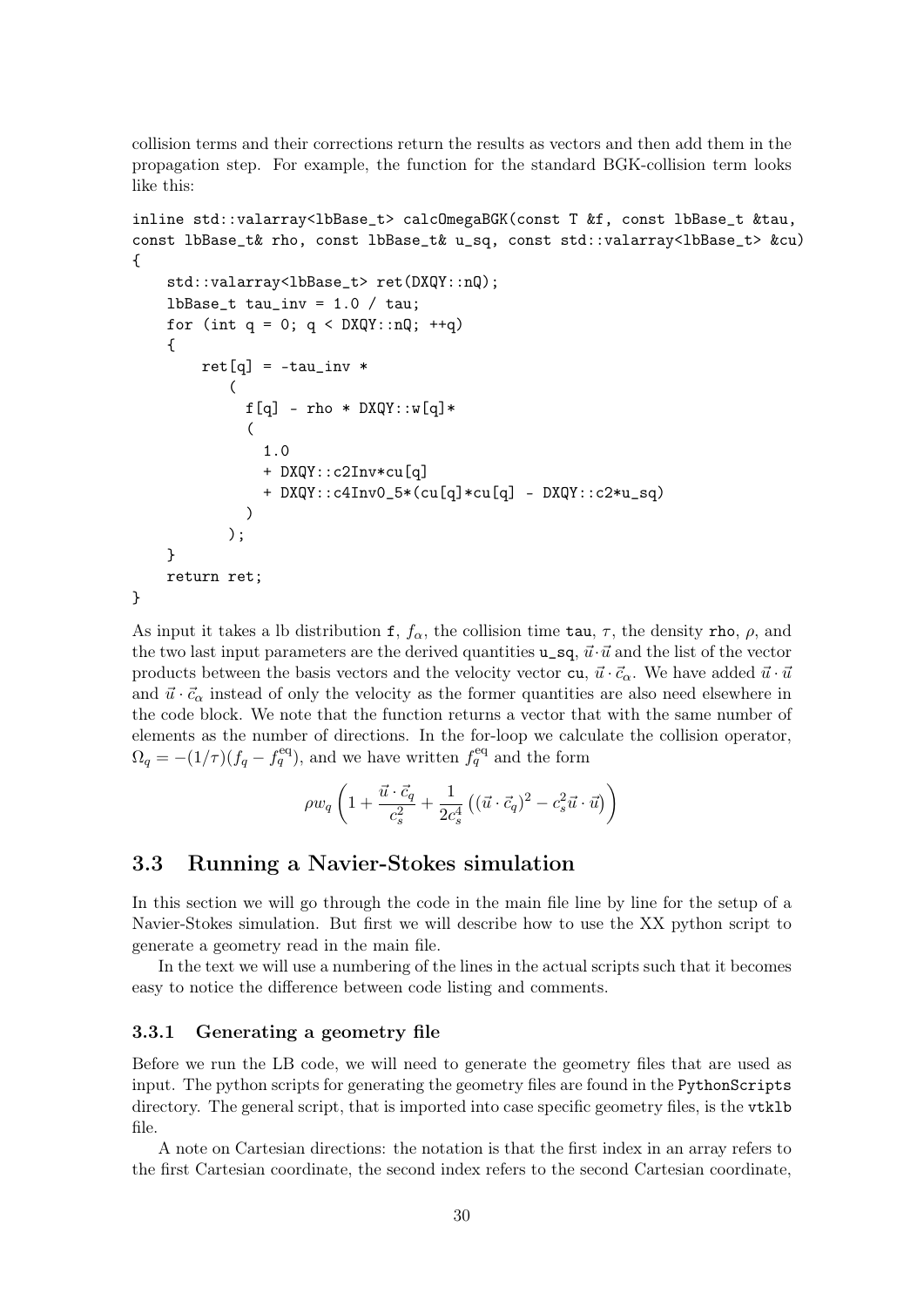and so on. As is standard, the first, second and third Cartesian coordinates are also referred to as the x, y and z coordinates, respectively.

A standard example is given below and is found in the geometry\_demo.py script:

```
1 #!/usr/bin/env python3
2 from vtklb import vtklb
3 import numpy as np
4 import matplotlib.pyplot as plt
5
```
In line 1, the script only tells the system that the file is a python-3 program and is not necessary. The vtklb class is imported in from the vtklb.py script in line 2. In lines 3 and 4, we import standard python libraries.

```
6 # system size: nx ny
7 sytems_size = (40, 32)8 # set the size of the geometri
9 geo = np.ones(sytems_size, dtype=int)
10 # partition the system in two
11 geo[20:, :] = 212 # Add solids to
13 # - top and bottom plate
14 geo[:, 0] = 015 geo[:, -1] = 016 # - lower left corner
17 geo[:10, :11] = 018 # - upper left corner
19 geo[:10, 21:] = 020 # - lower right corner
21 geo[30:, :11] = 0
22 # - upper right corner
23 geo[30:, 21:] = 024
```
The sytems\_size, in line 7, sets the system size as 40 grid points in the x-direction and 32 in the y direction. And, in line 9, we define the integer geo matrix. This matrix will inform the vtklb about the location of solid and fluid nodes, and also the partitioning of the system. Solid nodes will be marked by 0 and fluid nodes are marked with integers from 1 and upwards. This number tells which processor the fluid nodes belong to. This number, for the fluid nodes, is one number higher than the rank of the process it is assigned to, since 0 is already used for solid nodes (or nodes that is not a part of the system). Lines 11 to 23 sets the geometry and the partitioning of the system, as shown in figure 3.3.

```
25 # path to your badchimp folder
26 path_badchimp = "/BADCHiMP/"
27 # generate geometry input file(s)
28 vtk = vtklb(geo, "D2Q9", "x", "tmp", path_badchimp + "input/mpi/")
29
```
The path\_badchimp holds the path to the top level BADCHiMP directory. The vtklb object declaration in line 28 writes the geometry information to files. The first argument geo gives the geometry, and is discussed before in this section; the second argument "D2Q9"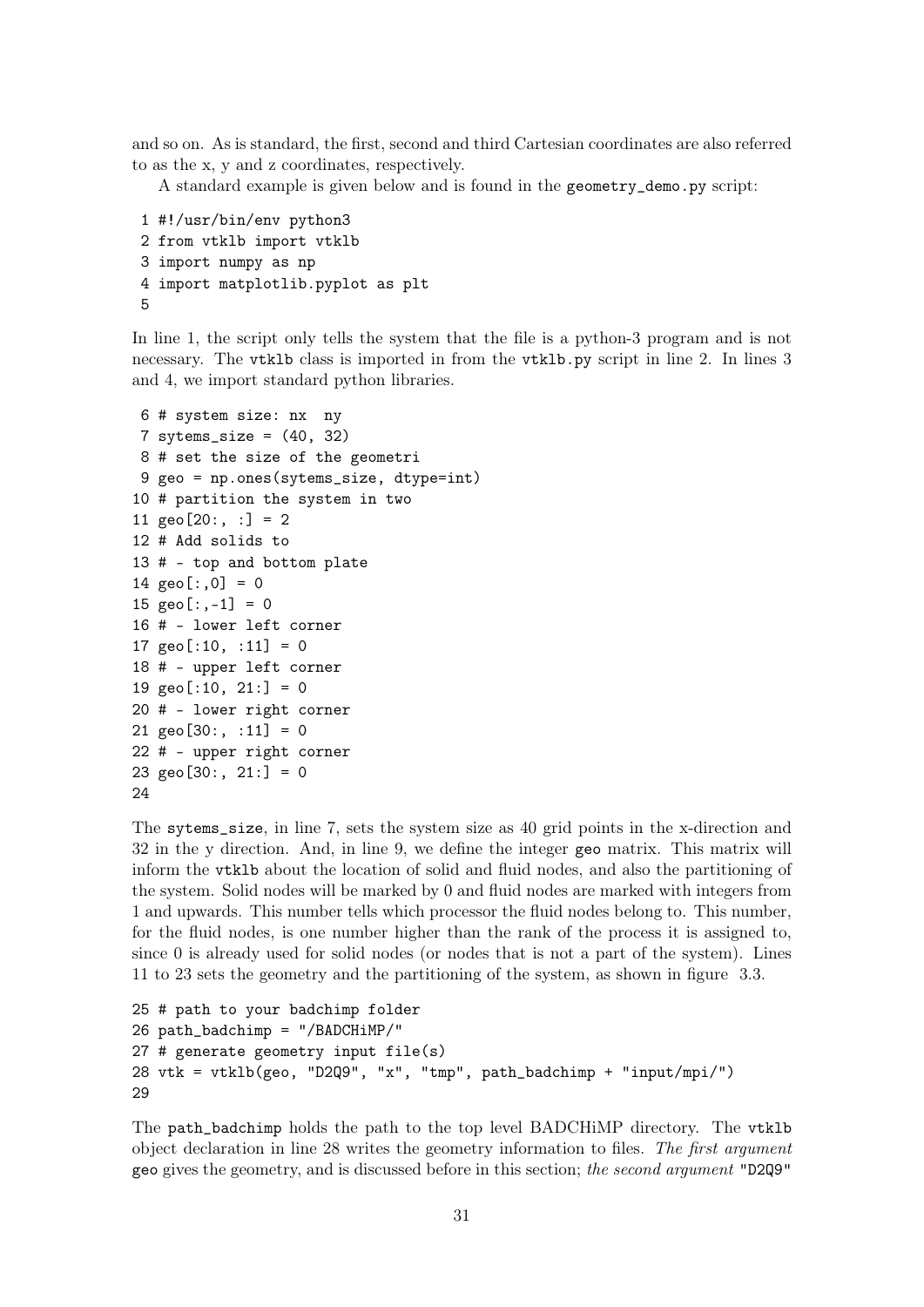

Figure 3.3: A sketch of the geometry. Color coding: violet are solids; turquoise are fluid nodes on processor with rank 0; yellow are fluid nodes on processor with rank 1.

gives the lattice type which can be a predefined type, as in the script above, or one of your own definition; The third argument "x" tells in which directions the system is periodic, if for example we want a system to be periodic in the x- and z- directions we would have given "xz" as the third argument; the fourth argument "tmp" sets the base of the output name used as input to the lb code; the fifth argument path\_badchimp + "input/mpi/" gives the directory where the geometry files are written to. It is, of course, important that the file and directory names matches those in the LB code.

```
30 # Set initial density
31 # - get the Cartesian coordinates
32 X, Y = np.mgrid[0:40, 0:32]
33 # - set rho
34 rho = 1.0 + 0.1*np.sin(2*np.pi*X/40)
35
36 # Add rho to the geometry files
37 vtk.append_data_set("init_rho", rho)
```
Here, we also want to add an initialization rho. In lines 30 to 35, we define the initial rho (shown in figure 3.4). Here, it is important that rho is the same size as geo. In line 37, rho is added to input files using vtklb's class function append\_data\_set, taking two arguments, where the first gives the name of the attribute, "init\_rho", and the second gives the actual values, rho.

## 3.3.2 A standard main file

In this section, we describe the main file in BADChIMP/src/std\_case. The code will simulate a standard Navier-Stokes fluid simulation. We are using the BGK-collision routine, as described in the introduction, and we are using the Guo forcing scheme. The geometry and how to generate it is explained in the above section 3.3.1. The system has two spatial dimensions and we are using the D2Q9 lattice. The initial density, rho, is defined in the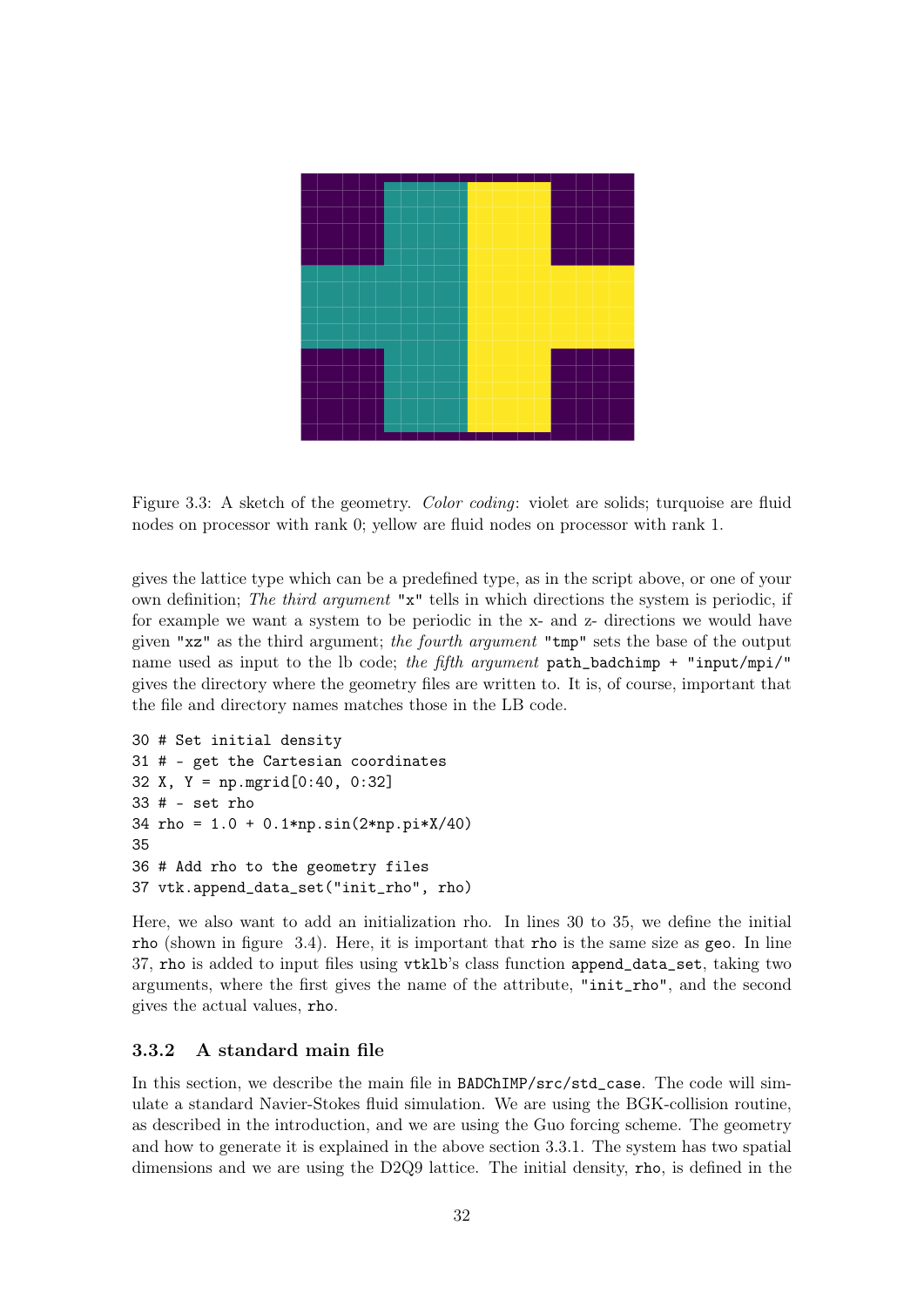

Figure 3.4: The figures shows the initial rho in LB units.

geometry input file, while the initial velocity is set to zero. The system is driven by a body force, bodyForce, and the boundary are of the half-way bounce back type. In the following, a code section is presented first, followed by a more detailed description of its purpose.

```
10 #include "../LBSOLVER.h"
11 #include "../IO.h"
12
13 // SET THE LATTICE TYPE
14 #define LT D2Q9
15
```
In line 10, we include the libraries for the classes and functions used in the lattice Boltzmann sections and to read the geometry. In line 11, we include the classes used to read the input file and write the fields to vtk-files. In line 14, we set the lattice type to D2Q9.

```
16 int main()
17 {
18 // *********
19 // SETUP MPI
20 // *********
21 MPI_Init(NULL, NULL);
22 int nProcs;
23 MPI_Comm_size(MPI_COMM_WORLD, &nProcs);
24 int myRank;
25 MPI_Comm_rank(MPI_COMM_WORLD, &myRank);
26
```
Line 16 starts the definition of the main function, and with that the beginning of code block that describes the LB simulations. Lines 21 to 25 initiate MPI's parallel program communication. nProcs holds the total number of processes used in the parallel simulation of the system, and myRank holds the rank of the current processor.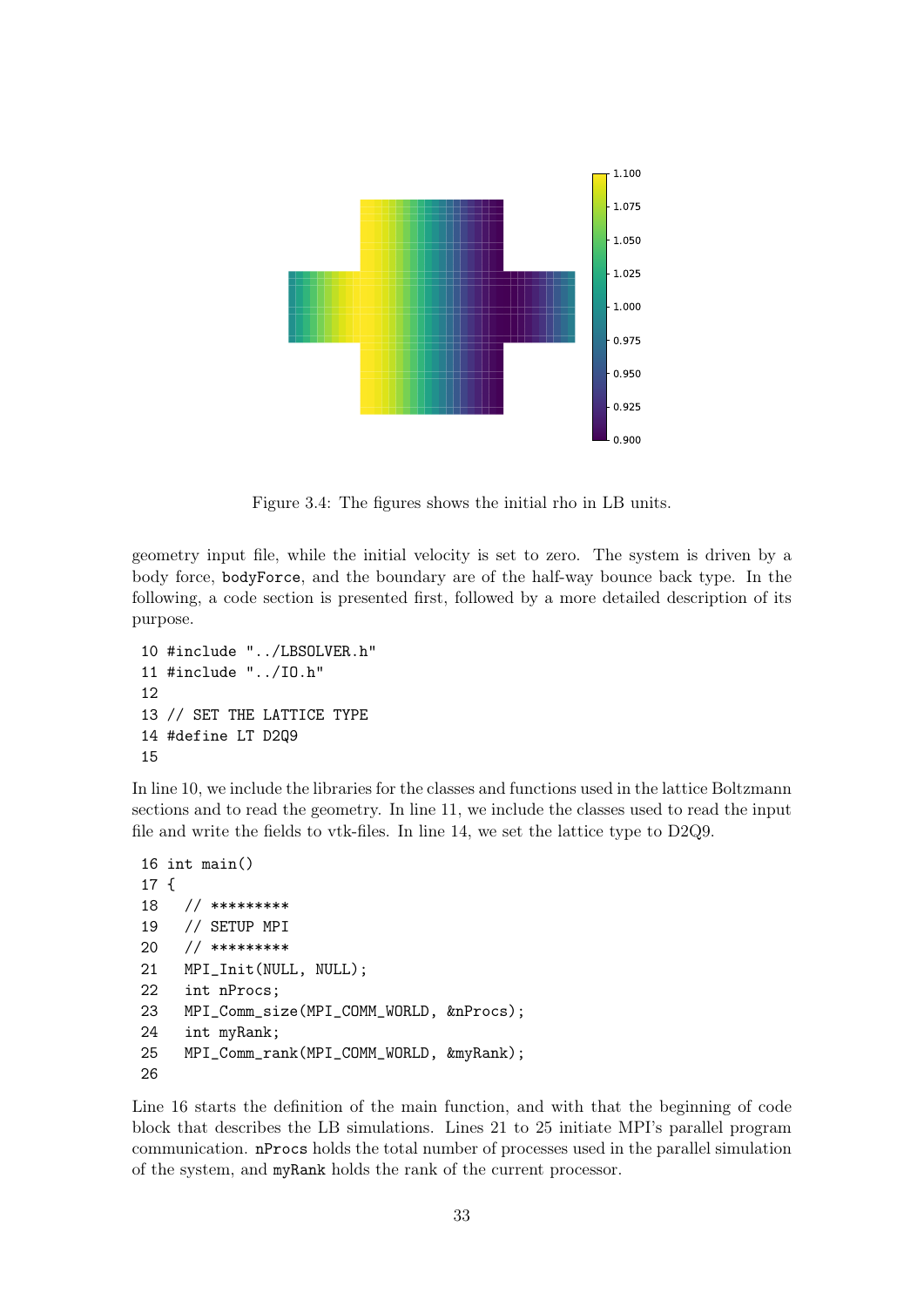```
27 // ********************************
28 // SETUP THE INPUT AND OUTPUT PATHS
29 // ********************************
30 std::string chimpDir = "BADCHiMP/";
31 std::string mpiDir = chimpDir + "input/mpi/";
32 std::string inputDir = chimpDir + "input/";
33 std::string outputDir = chimpDir + "output/";
```
Line 30 to 33 set the directory paths used to find input files and where to write the output files. chimpDir is the path to the main code directory. mpiDir is the directory where the python script defining geometry writes its output. This directory needs to match the one given to the vtklb-python object. inputDir is where the input file, read by the Input object, is found. outputDir is where BADChIMP writes its output files.

```
35 // ***********************
36 // SETUP GRID AND GEOMETRY
37 // ***********************
38 Input input(inputDir + "input.dat");
39 LBvtk<LT> vtklb(mpiDir + "tmp" + std::to_string(myRank) + ".vtklb");
40 Grid<LT> grid(vtklb);
41 Nodes<LT> nodes(vtklb, grid);
42 BndMpi<LT> mpiBoundary(vtklb, nodes, grid);
43 // Set bulk nodes
44 std::vector<int> bulkNodes = findBulkNodes(nodes);
```
In lines 38 and 39, the input-file and the geometry files are read, as described in sections 3.2.6 and 3.2.7. And, in lines 40 to 42, we define the Grid, Nodes, and BndMpi objects described in sections 3.2.8, 3.2.9, and 3.2.10, respectively. In line 44, we assign the list of bulk nodes to bulkNodes which contains the nodes numbers that we will loop over in our main-loop. Node types are described in 3.2.11.

```
44 // *************
45 // READ FROM INPUT
47 // *************
48 // Number of iterations
49 int nIterations = static_cast<int>( input["iterations"]["max"]);
50 // Write interval
51 int nItrWrite = static_cast<int>( input["iterations"]["write"]);
52 // Relaxation time
53 lbBase_t tau = input["fluid"]["tau"];
54 // Body force
55 VectorField<LT> bodyForce(1, 1);
56 bodyForce.set(0, 0) = inputAsValarray<lbBase_t>(input["fluid"]["bodyforce"]);
```
In this section, we assign the values given in the input file to variables. The input-file for this case contains four values: three scalars and one vector. The file looks like this:

```
<iterations>
     max 5000 # stop simulation after
     write 100 # write interval in steps
<br />
<br />
<br />
<br />
<br />
<br />
<br />
<br />
<br />
<br />
<br />
<br />
<br />
<br />
<br />
<br />
<br />
<br />
<br />
<br />
<br />
<br />
<br />
<br />
<br />
<br />
<<br />
<<br />
<<br />
<<br />
<<<<<<<<
<fluid>
```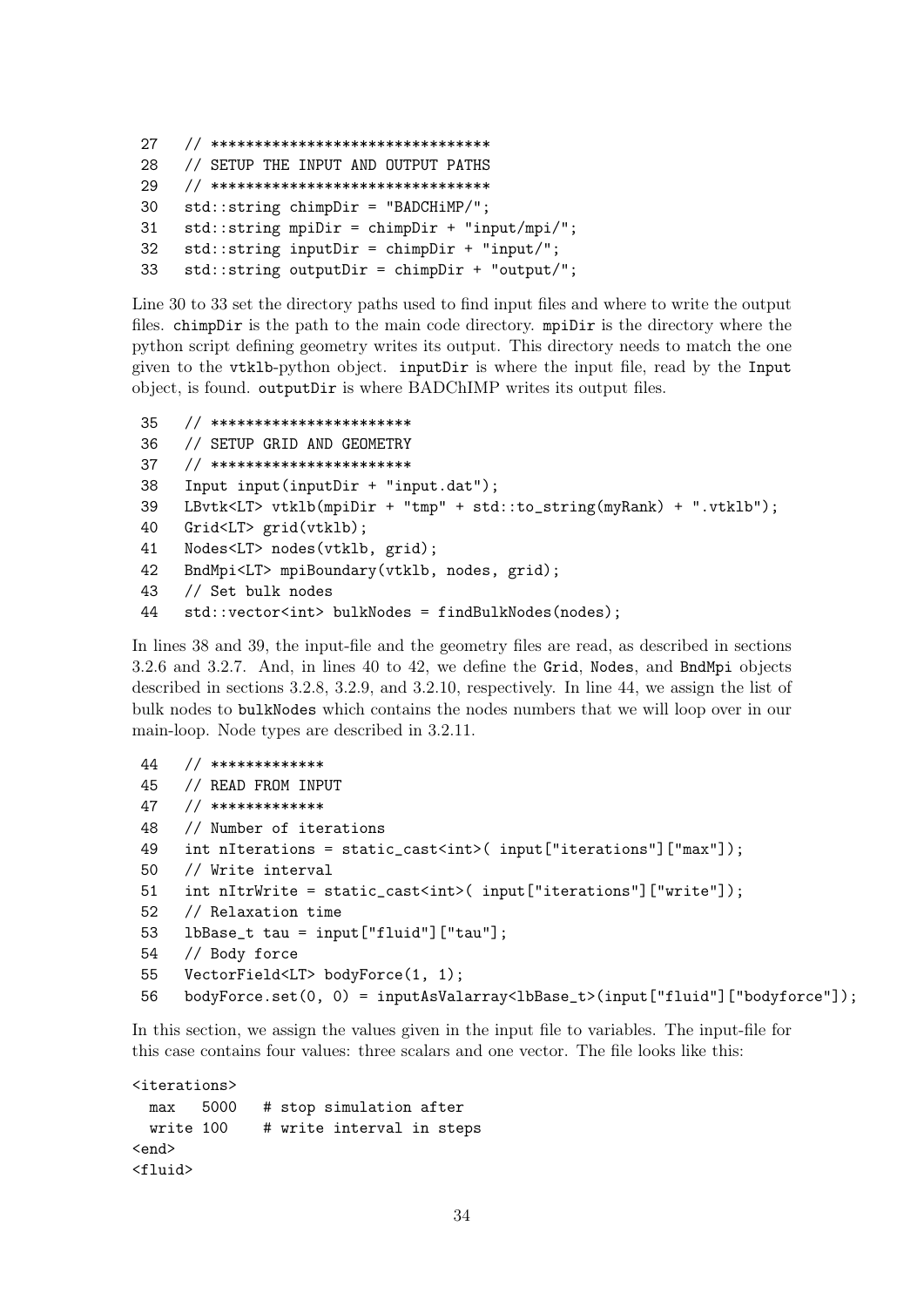```
tau 0.8 # Collision time
 bodyforce 1e-5 0 # Body force
<end>
```
The file format for input files is described in section 3.2.6. Here, we see that it contains two block, the first one, iterations, sets the number iterations of the write interval. These are set in lines 49 and 51. The second block, fluid, assigns the values that are needed in the LB-method. The collision time is set in line 53 and the body force is set in line 56. Note that for bodyForce we must first define it (line 55) and then use VectorField's set to assign the value.

```
59 // ******************
60 // MACROSCOPIC FIELDS
61 // ******************
62 // Density
63 ScalarField rho(1, grid.size());
64 // Initiate density from file
65 vtklb.toAttribute("init_rho");
66 for (int n=vtklb.beginNodeNo(); n < vtklb.endNodeNo(); ++n) {
67 rho(0, n) = vtklb.getScalarAttribute {bbBase_t}{()};68 }
```
Here, we define the fluid density  $\rho$  as rho (line 63) and it will have the same number of elements as there are grid nodes. The rho is initialized from the values given in the geometry files. This must be read using the vtklb (in lines 65 to 68). The LBvtk class is described in section 3.2.7.

```
70 // Velocity
71 VectorField<LT> vel(1, grid.size());
72 // Initiate velocity
73 for (auto nodeNo: bulkNodes) {
74 for (int d=0; d < LT::nD; ++d)
75 vel(0, d, nodeNo) = 0.0;
76 }
```
The initial velocity is set to zero. The velocity field,  $\vec{v}(t, \vec{x})$ , is represented by vel (line 71) and is initialized to zeros through the for-loop (line 73-76).

```
78 // ******************
79 // SETUP BOUNDARY
80 // ******************
81 HalfWayBounceBack<LT> bounceBackBnd(findFluidBndNodes(nodes), nodes, grid);
```
In line 81, we define object bounceBackBnd that we use for the half-way bounce back boundary conditions. The function findFluidBndNodes returns a list of fluid boundary node number, as defined in section 3.2.11.

```
83 // *********
84 // LB FIELDS
85 // *********
86 LbField<LT> f(1, grid.size());
87 LbField<LT> fTmp(1, grid.size());
88 // initiate lb distributions
```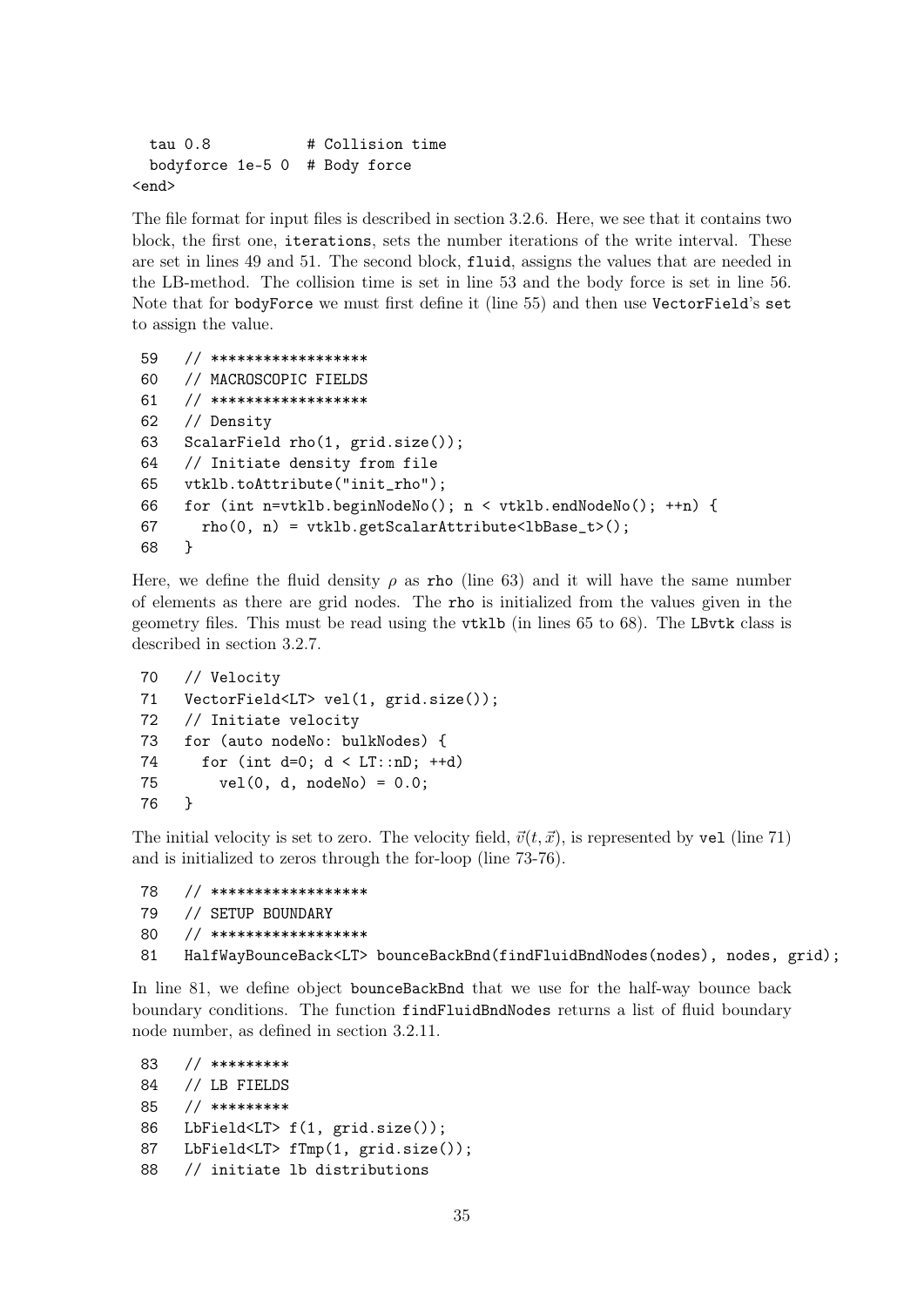```
89 for (auto nodeNo: bulkNodes) {
90 for (int q = 0; q < LT::nQ; ++q) {
91 f(0, q, nodeNo) = LT::w[q]*rho(0, nodeNo);92 }
93 }
```
This section defines and initializes the LB distributions. We define two variables f (line 86) and fTmp (line 87). fTmp is only used as a temporary variable to simplify the propagation step. The initial LB distribution is set, in lines 89 to 93, to  $f_q(t = 0, \vec{x}) = w_q \rho(\vec{x})$ .

```
95 // **********
96 // OUTPUT VTK
97 // **********
98 auto node_pos = grid.getNodePos(bulkNodes);
99 auto global_dimensions = vtklb.getGlobaDimensions();
100 Output output(global_dimensions, outputDir, myRank,
      nProcs, node_pos);
101 output.add_file("lb_run");
102 VectorField<D3Q19> velIO(1, grid.size());
103 output["lb_run"].add_variable("rho", rho.get_data(),
      rho.get_field_index(0, bulkNodes), 1);
104 output["lb_run"].add_variable("vel", velIO.get_data(),
     velIO.get_field_index(0, bulkNodes), 3);
105 outputGeometry("lb_geo", outputDir, myRank, nProcs, nodes, grid, vtklb);
```
Lines 98 to 105 shows how to add input variables to the **Output** object output. The plotting has been standardized to work with only 3 dimensional vector fields which is why we have added the *ad hoc* object velIO to help plot the velocity. A new plotting routine has been developed but is not fully tested yet. It will soon be include into the code repository.

```
107 // *********
108 // MAIN LOOP
109 // *********
110 for (int i = 0; i \leq nIterations; i++) {
```
This section introduces the beginning of the main time iteration loop. The maximum number of iterations is set by nIterations.

```
111 for (auto nodeNo: bulkNodes) {
112 // Copy of local velocity diestirubtion
113 const std::valarray<lbBase_t> fNode = f(0, nodeNo);
114
115 // Macroscopic values
116 const lbBase_t rhoNode = calcRho<LT>(fNode);
117 const auto velNode = calcVel<LT>(fNode, rhoNode, bodyForce(0, 0));
```
Here, the loop over all bulk nodes (line 111) is initiated. In this case, this means all fluid nodes. fNode holds a copy of the local LB distribution (line 113), and is used repeatedly in this block. The fluid density (rhoNode)

$$
\rho = \sum_{\alpha} f_{\alpha},
$$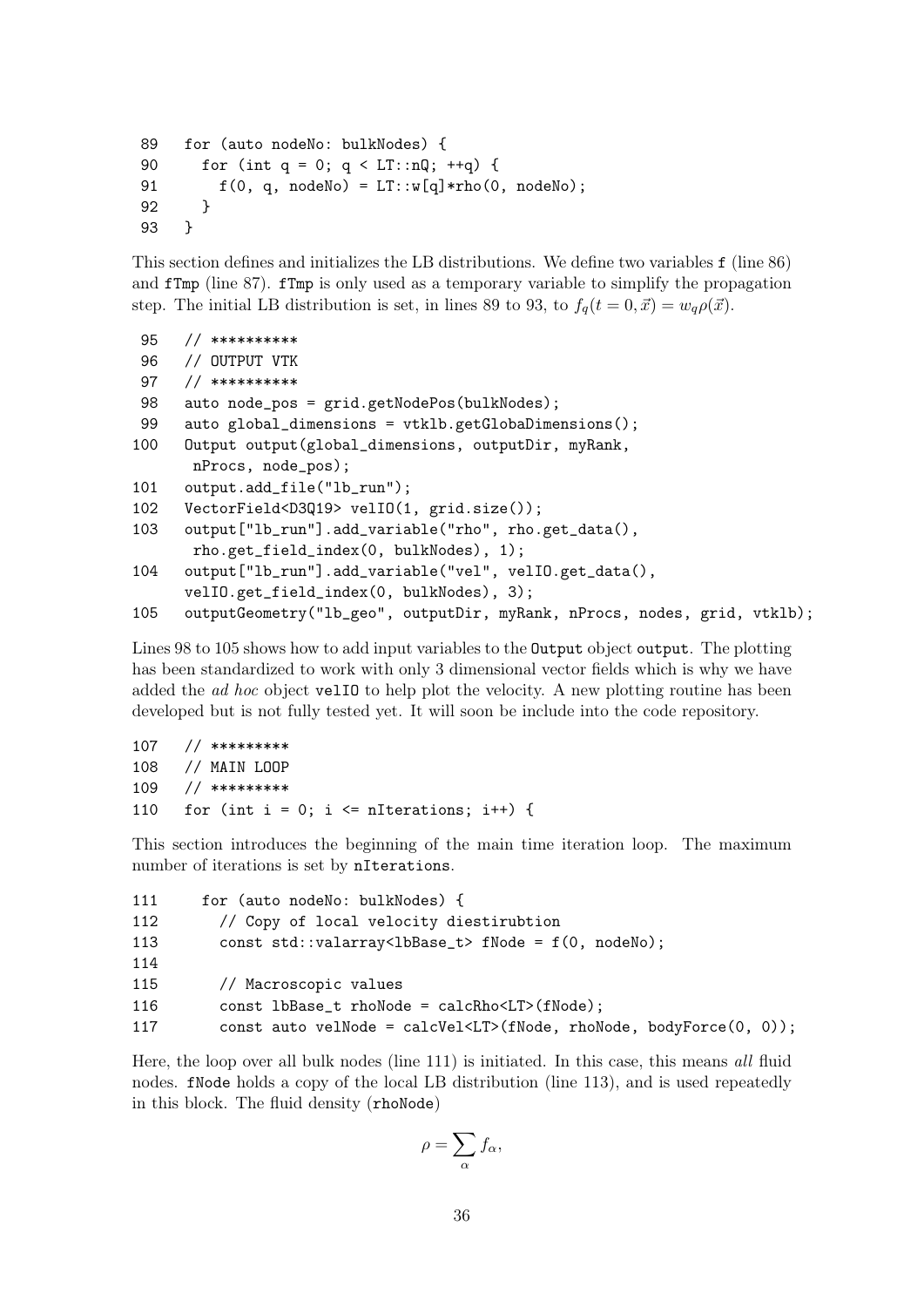is calculated in line 116, and the fluid velocity (velNode)

$$
u_i = \rho^{-1} \left( \sum_{\alpha} c_{\alpha i} f_{\alpha} + \frac{1}{2} F_i \right),
$$

is calculated in line 117.

| 119 | // Save density and velocity for printing |
|-----|-------------------------------------------|
| 120 | $rho(0, nodeNo) = rhoNode;$               |
| 121 | $vel.set(0, nodeNo) = velNode;$           |

rho and vel, updated in lines 120 and 121, are used for printing the field values to file, and are not strictly necessary for the simulation to run.

| 123 | // BGK-collision term                                                |
|-----|----------------------------------------------------------------------|
| 124 | const lbBase_t $u2 = LT::dot(velNode, velNode);$                     |
| 125 | const std::valarray <lbbase_t> cu = LT::cDotAll(velNode);</lbbase_t> |
| 126 | const std::valarray <lbbase_t> omegaBGK</lbbase_t>                   |
|     | = calcOmegaBGK <lt>(fNode, tau, rhoNode, u2, cu);</lt>               |

This section defines the BGK-collision term. In line 124, we calculate the square of the velocity,  $\vec{u} \cdot \vec{u}$ , and, in line 125, we calculate the vector object  $\vec{c}_{\alpha} \cdot \vec{u}$ . These two variables are used in calcOmegaBGK, the function that calculates the collision term as described in section 3.2.14.

| 128 | // Calculate the Guo-force correction                                                     |
|-----|-------------------------------------------------------------------------------------------|
| 129 | const lbBase_t $uF = LT::dot(velNode, bodyForce(0, 0));$                                  |
| 130 | const std::valarray <lbbase_t> <math>cF = LT::cbotAll(bodyForce(0, 0));</math></lbbase_t> |
| 131 | const std::valarray <lbbase_t> delta0megaF</lbbase_t>                                     |
|     | = calcDelta0megaF <lt>(tau, cu, uF, cF);</lt>                                             |

This section defines the correction to the BGK-collision term due to the forcing scheme. Besides cu, that is already evaluated, we need to calculate  $\vec{u} \cdot \vec{F}$  (line 129) and  $\vec{c}_{\alpha} \cdot \vec{F}$  (line 130). The correction term

$$
\Delta\Omega_\alpha = \left(1-\frac{1}{2\tau}\right)\left(\frac{\vec{c}_\alpha\cdot\vec{F}}{c_s^2}+\frac{(\vec{c}_\alpha\cdot\vec{F})(\vec{c}_\alpha\cdot\vec{F})-c_s^2(\vec{u}\cdot\vec{F})}{c_s^4}\right)
$$

is calculated in line 131.

133 // Collision and propagation 134 fTmp.propagateTo(0, nodeNo, fNode + omegaBGK + deltaOmegaF, grid); 135 136 } // End nodes 137 138 // Swap data\_ from fTmp to f; 139 f.swapData(fTmp); // LBfield

In the last line of the bulk-node loop block, we will propagate the LB distribution in f to the LB distribution fTmp using the LbField function propagateTo, described in section 3.2.13. Line 136 ends the bulk-node for-loop block. To finish the propagation scheme f and fTmp swaps data on line 139 so that we can still use f as our lb distribution when we use boundary condition objects and functions.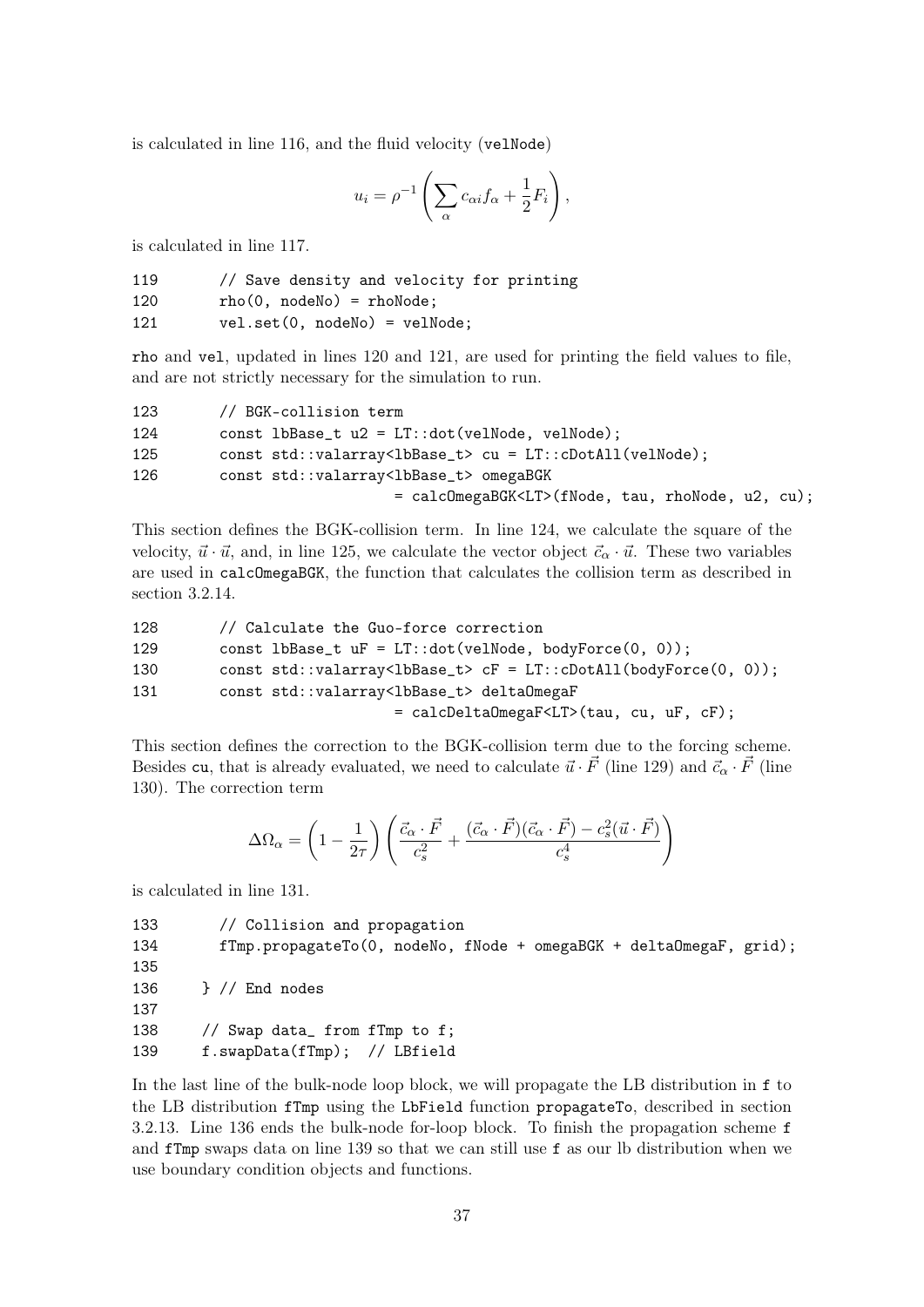| 141 | // *******************                      |
|-----|---------------------------------------------|
| 142 | // BOUNDARY CONDITIONS                      |
| 143 | // *******************                      |
| 144 | // Mpi                                      |
| 145 | mpiBoundary.communicateLbField(0, f, grid); |
| 146 | // Half way bounce back                     |
| 147 | bounceBackBnd.apply(f, grid);               |

After we have finished with the bulk nodes, we apply the boundary conditions. In line 145, we communicate with neighboring processes, as part of the parallelization scheme. The communication is handled by the mpiBoundary object (see section 3.2.10 for more details). The bounce back boundary scheme is conducted in line 147 with bounceBackBnd's apply function.

```
149 // *************
150 // WRITE TO FILE
151 // *************
152 if ( ((i % nItrWrite) == 0) ) {
153 for (auto nn: bulkNodes) {
154 velIO(0, 0, nn) = vel(0, 0, nn);
155 velIO(0, 1, nn) = vel(0, 1, nn);
156 velIO(0, 2, nn) = 0;
157 }
158 output.write("lb_run", i);
159 if (myRank==0) {
160 std::cout << "PLOT AT ITERATION : " << i << std::endl;
161 }
162 }
```


Figure 3.5: The figures shows the fluid density in (a) and the velocity magnitude,  $\sqrt{\vec{u} \cdot \vec{u}}$ , in (b) for the run described in this section. All values are given in LB units.

All field added to the output object is plotted by using the write command in line 158. In line 153 to 157 we updated the values in the ad hoc velocity object velIO.

```
164 } // End iterations
165
166 MPI_Finalize();
167
```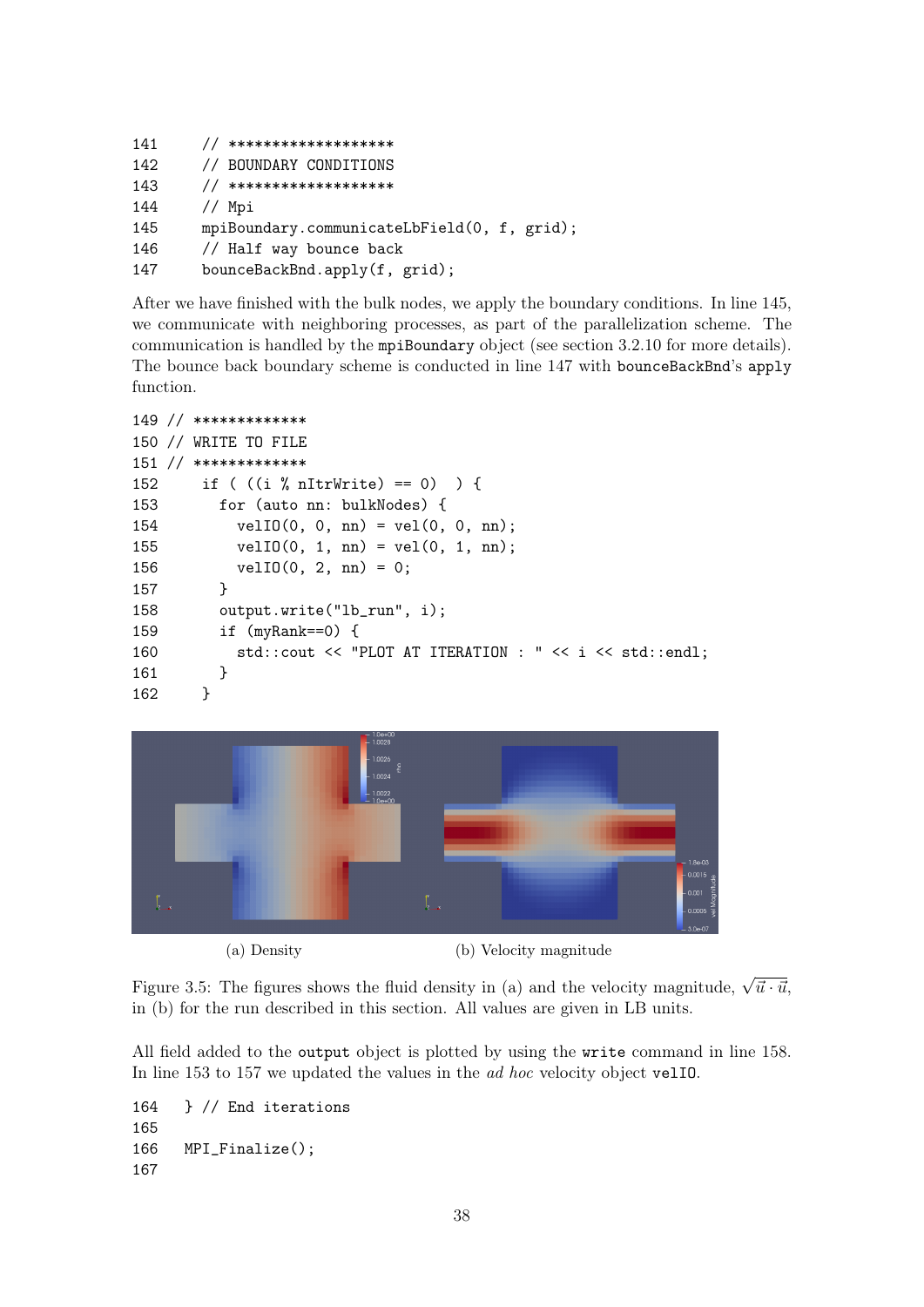168 return 0; 169 }

Finally, we are at the end of the main-file. The time-iteration loop block ends at line 164. The MPI communication is shut down with MPI\_Finalize and line 168 and 169 ends the main function.

After the program has finished, all files written by the Output objects will be found in the folder set by outputDir in line 33. These files are in the vtk format, and in this project we have used paraview<sup>4</sup> to view and analyze the files. In figure xx we show the density and velocity magnitude for a run of the case above using the paraview program.

<sup>4</sup> see https://www.paraview.org/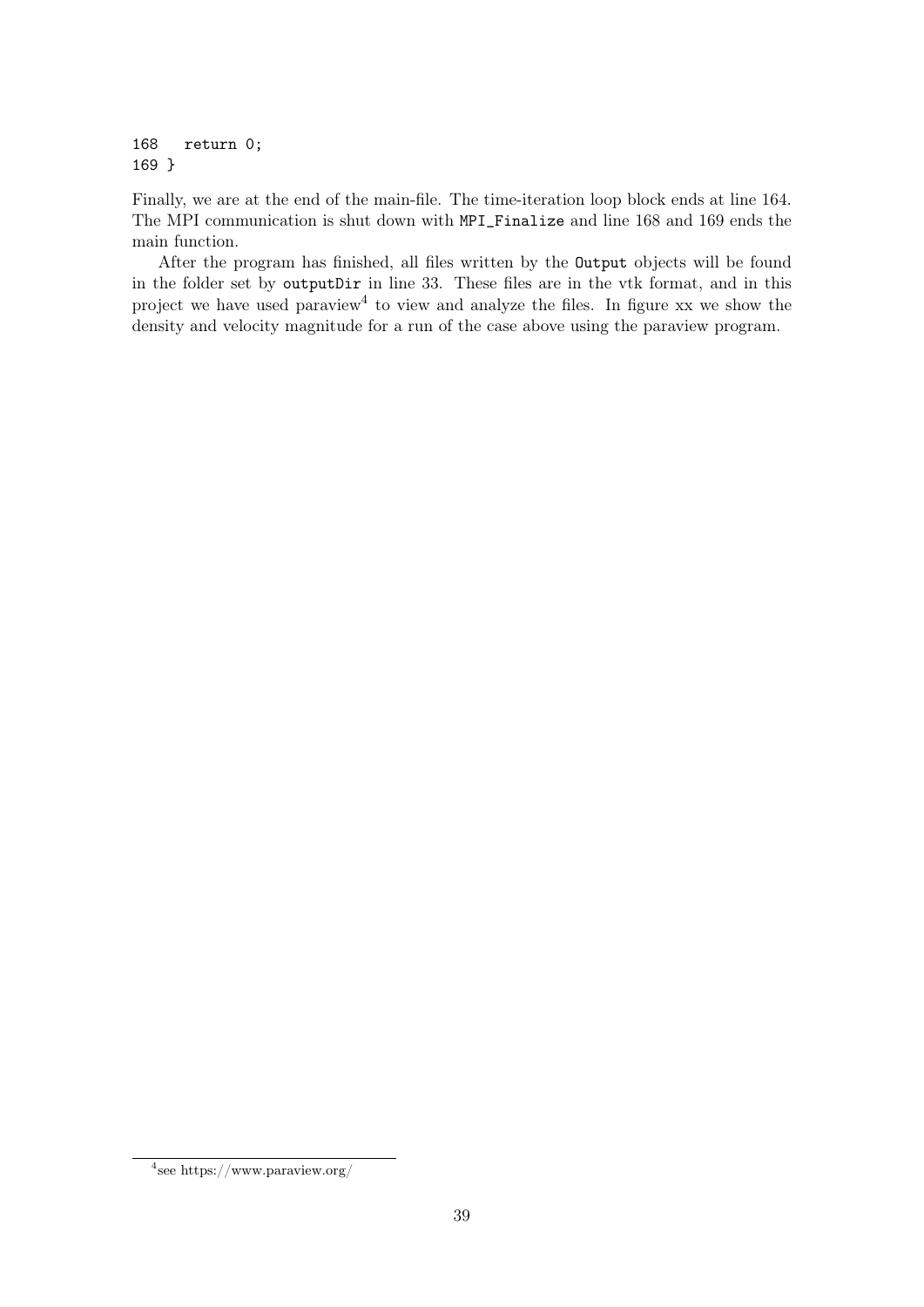# 4 Simulation of non-Newtonian rheologies

In many fluids the relation between the viscous stress and the velocity changes can be extremely non- linear, and it may very well depend on other properties of the fluid. These fluids are called non-Newtonian fluids. A subset of these, where  $\sigma'_{ij} = 2\mu_{\text{eff}}(\dot{\gamma})E_{ij}$ , are classified as generalized Newtonian fluid. Here, the viscosity is a function of the strain rate  $\dot{\gamma}=\sqrt{2E_{ij}E_{ij}}.$ 

For a Carreau-model fluid

$$
\sigma'_{ij} = 2 \left\{ \mu_{\infty} + (\mu_0 - u_{\infty}) \left[ 1 + (\lambda \dot{\gamma})^{y_0} \right]_{y_0}^{\frac{n-1}{y_0}} \right\} E_{ij} = 2 \mu_{\text{eff}} E_{ij}, \tag{4.1}
$$

where  $\mu_0$  is the viscosity at zero strain rate,  $\mu_\infty$  is the viscosity at infinite strain rate,  $\lambda$ is the time constant that determines the onset of shear thinning,  $y_0$  is a tuning parameter used to improve the viscosity match at shear rates  $\dot{\gamma}/\lambda \sim 1$  (here,  $y_0 = 2$ ), and n is the shear thinning index. This index is known to depend on the polymer concentration. the relaxation time  $\lambda$  normally decreases by decreasing the intrinsic viscosity.

For a Papanastasiou-model type fluid [11]

$$
\sigma'_{ij} = 2 \left\{ \mu_p + \frac{\tau_0 \left[ 1 - \exp\left( -m\sqrt{2E_{ij}E_{ij}} \right) \right]}{2\sqrt{2E_{ij}E_{ij}}} \right\} E_{ij} = 2\mu_{\text{eff}} E_{ij} , \qquad (4.2)
$$

where  $\mu_p$  is the plastic viscosity of the yielded material, and  $\tau_0$  is yield stress.

For a Papanastasiou-model type Herschel-Bulkley fluid

$$
\sigma'_{ij} = 2 \left\{ \mu_p \left( 2E_{ij} E_{ij} \right)^{(n-1)/2} + \frac{\tau_0 \left[ 1 - \exp \left( -m \sqrt{2E_{ij} E_{ij}} \right) \right]}{2 \sqrt{2E_{ij} E_{ij}}} \right\} E_{ij} = 2 \mu_{\text{eff}} E_{ij}, \quad (4.3)
$$

# 4.1 Calculating the effective LB relaxation time  $\tau$  for non-Newtonian rhelogies

In the LB model, it may be shown that the strain rate tensor

$$
E_{ij} = \frac{1}{2\rho c_s^2 \tau \Delta t} \widetilde{E}_{ij},\tag{4.4}
$$

where  $f_{\alpha}^{\text{neq}} \equiv f_{\alpha} - f_{\alpha}^{\text{eq}}$  and

$$
\widetilde{E}_{ij} = -\left[\sum_{\alpha} f_{\alpha}^{\text{neq}} c_{\alpha i} c_{\alpha j} + \frac{1}{2} \left(u_i F_j + u_j F_i + u_i u_j q + c_s^2 q \delta_{ij}\right) \Delta t\right]
$$
\n
$$
= -\left[\sum_{\alpha} f_{\alpha}^{\text{neq}} Q_{\alpha ij} + \frac{1}{2} \left(u_i F_j + u_j F_i + u_i u_j q\right) \Delta t\right]
$$
\n(4.5)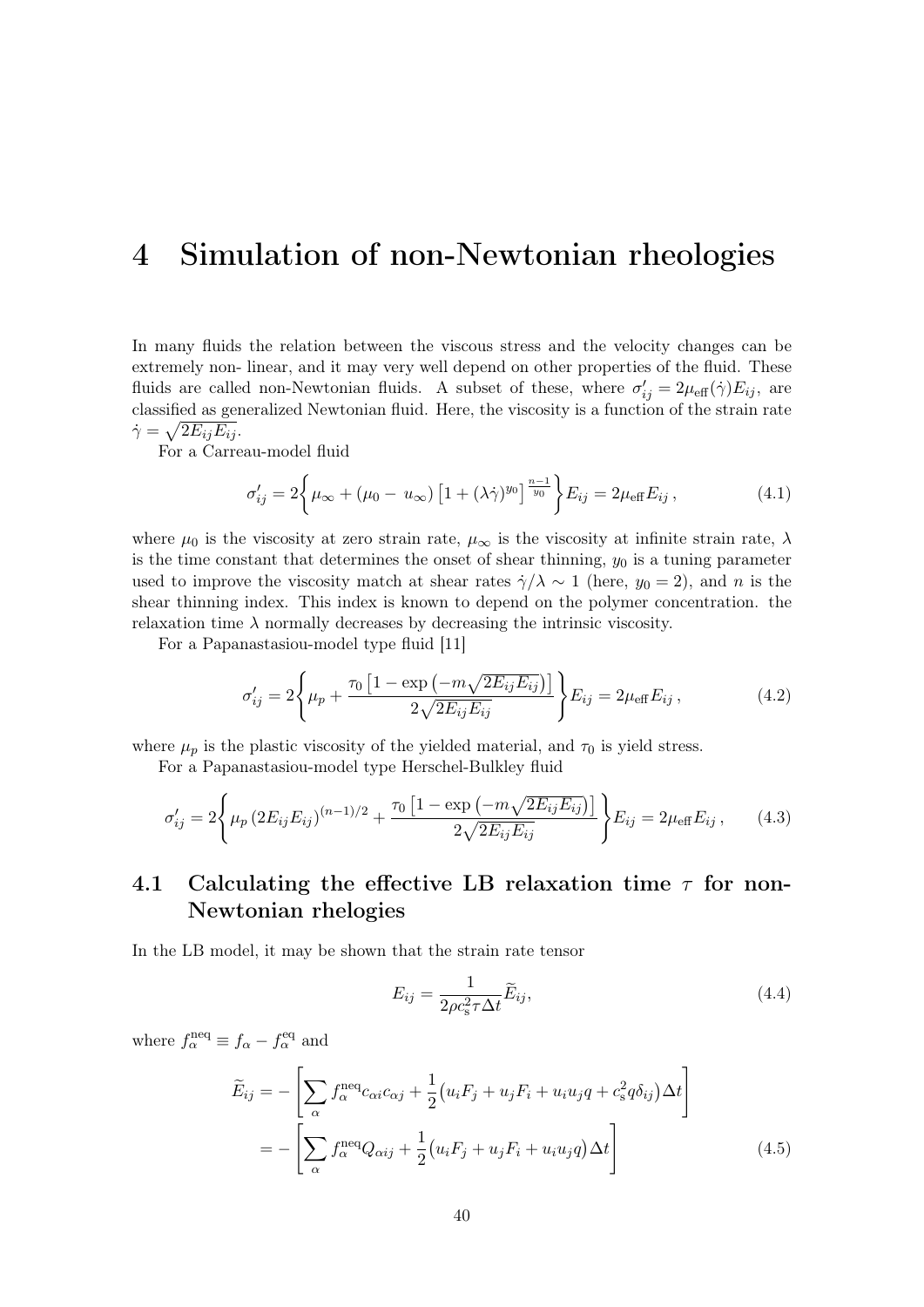

Figure 4.1: Figure of the tabulated viscosity as a function of strain rate,  $\dot{\gamma} = \sqrt{2E_{ij}E_{ij}}$ .

$$
\tau = \frac{1}{\rho c_s^2 \Delta t} \mu_{\text{eff}} \left( \widetilde{E}_{ij} \widetilde{E}_{ij} \right) + \frac{1}{2},\tag{4.6}
$$

where  $\mu_{\text{eff}}$  may be tabulated as a function of the contraction of  $E_{ij}$ .

## 4.2 Running a non-Newtonian flow simulation

To run a simulation of a fluid exhibiting non-Newtonian rheology, the simulator needs the viscosity as a function of the contraction  $E_{ij}E_{ij}$ , where  $E_{ij}$  is defined in Eqs. (4.4) and (4.5). This is done through a file containing the tabulated viscosity values with corresponding values for  $E_{ij}E_{ij}$ . This file may generated using a Python script found in the PythonScripts folder found in the code root directory.

#### 4.2.1 Python script for generating a tabulated viscosity file

The python script viscosity\_tabulationDEMO.py shows an example of how the file containing viscosity values may be generated. Here, the Carreau rheology model (see Eq. (4.1)) is chosen as a demonstration. The Carreau model takes 5 input parameters:  $\mu_{\infty}, \mu_0, \lambda$ ,  $y_0$ , and n (see Eq. (4.1) for definitions). In the Python script, these parameters must be given in lattice Boltzmann units. Given these parameters, the script generates a file test\_rheo.dat. The first line of this file contains the length of table. The rest of the file is divided into 2 columns: the first column contains values of  $E_{ij}E_{ij}$ , while the second column contains the corresponding effective dynamic viscosities  $\mu_{\text{eff}}$ . In figure 4.1 we show the generated viscosity that we will use in the test run in this section.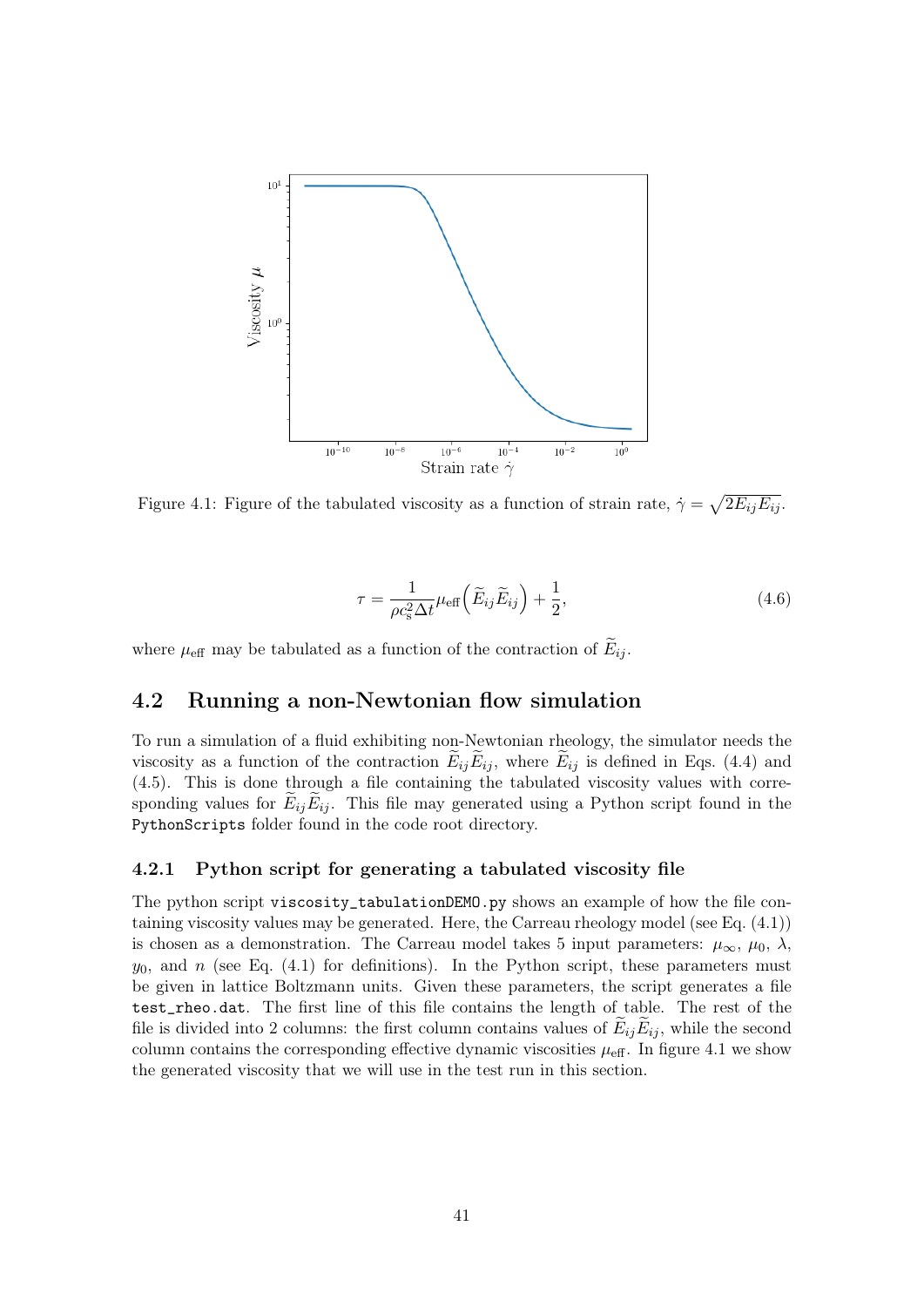#### 4.2.2 Key features in the main-file

#### Initializing chosen rheology

Following the directions given in section 4.2.1 for generating an file containing a tabulated viscosity behavior, one needs to facilitate the non-Newtonian flow behavior in the BAD-ChIMP simulator. The first step is to import the viscosity property by constructing a GeneralizedNewtonian object in when setting up the grid and geometry.

```
// ********************************
// SETUP THE INPUT AND OUTPUT PATHS
// ********************************
std::string chimpDir = "/BADChIMP/";
...
std::string inputDir = chimpDir + "input/";
...
// ***********************
// SETUP GRID AND GEOMETRY
// ***********************
...
// Read rheology
GeneralizedNewtonian<LT> carreau(inputDir + "test.dat");
```
In our example we have chosen the object name carreau. In the initialization step above, it takes the test.dat file as input. This file, which can be generated by following the directions given in section 4.2.1, must be located in the directory inputDir.



Figure 4.2: The figures shows the viscosity in (a), the fluid density in (b) and the velocity rigure 4.2: The figures shows the viscosity in (a), the fluid density in (b) and the velocity magnitude,  $\sqrt{\vec{u} \cdot \vec{u}}$ , in (c) for the run described in this section. All values are given in LB units.

The non-Newtonian behavior is included in the main time loop through the the BGK collision term omegaBGK and, through the modified relaxation time tau, the force term deltaOmegaF.

```
// *********
// MAIN LOOP
// *********
...
auto omegaBGK = carreau.omegaBGK(fNode, rhoNode, velNode, u2, cu,
                                    bodyForce(0, 0), 0);...
tau = carreau.tau();
```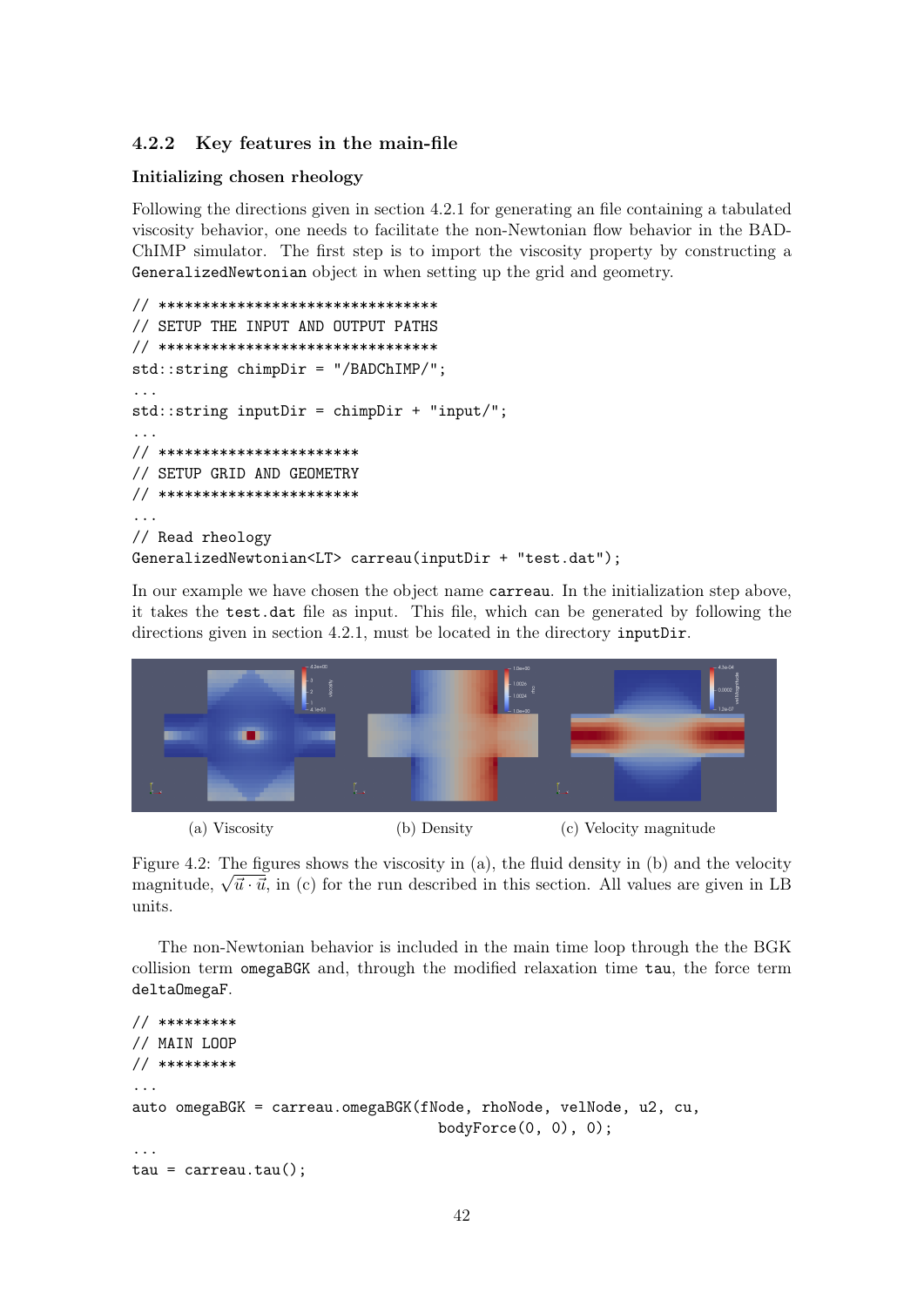```
viscosity(0, nodeNo) = carreau.viscosity();
const std::valarray<lbBase_t> deltaOmegaF = calcDeltaOmegaF<LT>(tau, cu, uF, cF);
```
Note that carreau.omegaBGK() must be called ahead of carreau.tau() in order to get the updated value of tau. We can also get the viscosity by using GeneralizedNewtonian's viscosity function. The code snippets above is copied from the main-file in folder /src/polymer\_viscosity\_tabulation

In figure 4.2 we show the viscosity, density and velocity magnitude for a Carreau rehology. The geometry and the body force is equal to the standard case presented in section 3.3.2.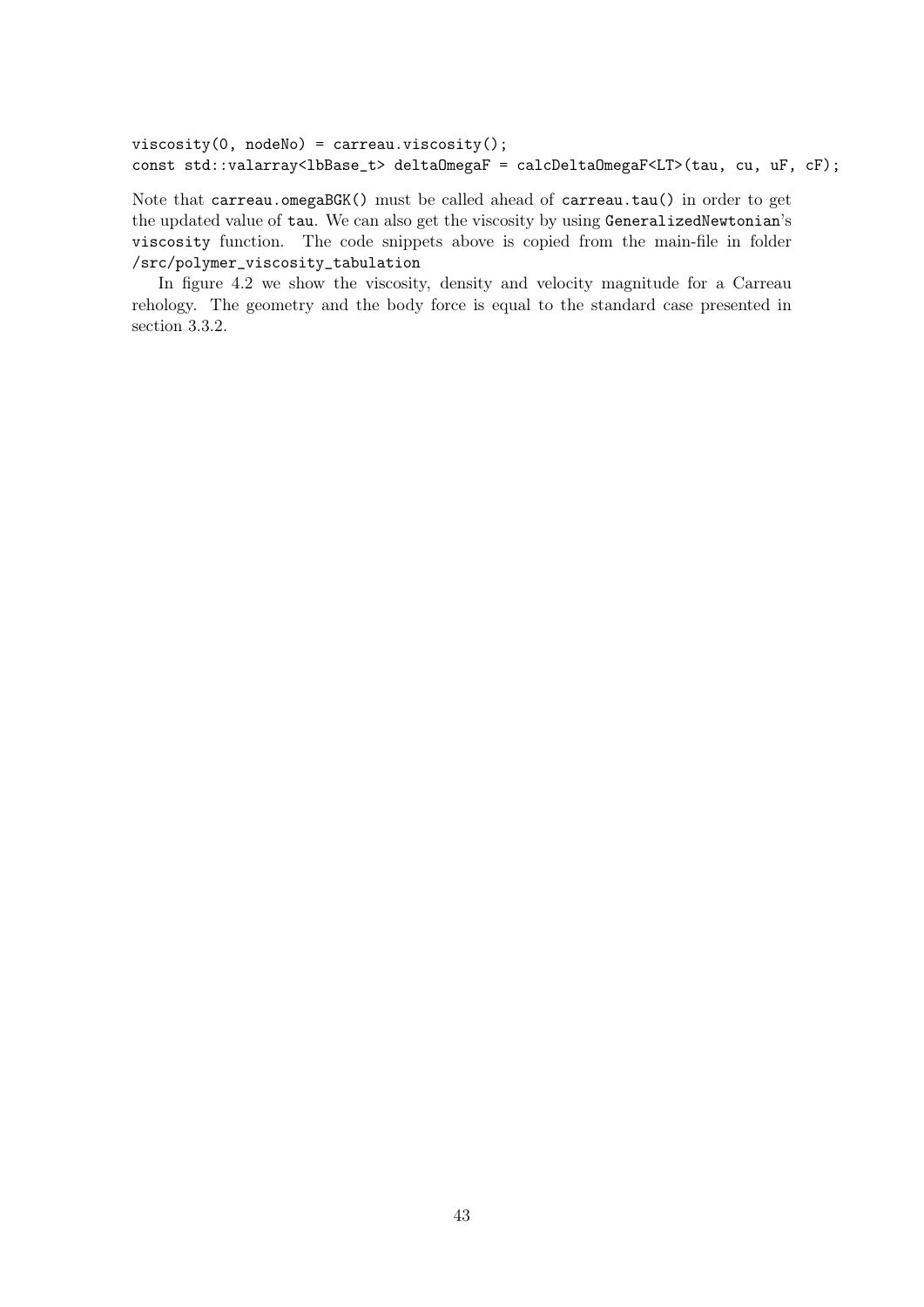# 5 Future work/plans

Our main plan for the numerical package developed in this project is that we aim to include all new LB methods developed in future projects into the BADChIMP code repository, so that it will become available for all users. Hopefully, this will also keep the development of the core libraries up to speed with new developments in both hardware and software, so that the code will evolve and improve as a general tool for scientific computations.

The code and user manual will continuously be improved as stated in the introduction. It is our intention that new methods and features will be added as their own chapters, so that the core of this manuscript will stay more or less the same.

The first planned extension of the code is to include more general polymer models like the C-Fene-P model. Numerical methods are currently being developed by PhD student Bjarte Hetland, as part of his thesis work, and will be include in the BADChIMP code when finished.

The lattice Boltzmann code is also used in projects on bio-cementation, turbulent flow simulations for wind turbine modeling, and three phase systems, water, oil, and  $CO<sub>2</sub>$ , for the study of CO<sup>2</sup> storage in old oil reservoirs. We expect that the algorithms developed in these project will become part of the BADChIMP code.

On a more code specific level, we also plan to improve our geometry input scheme so that we could add vector and tensor fields as input. We would also like to add attributes to a small subsets of nodes to reduce the size of input files.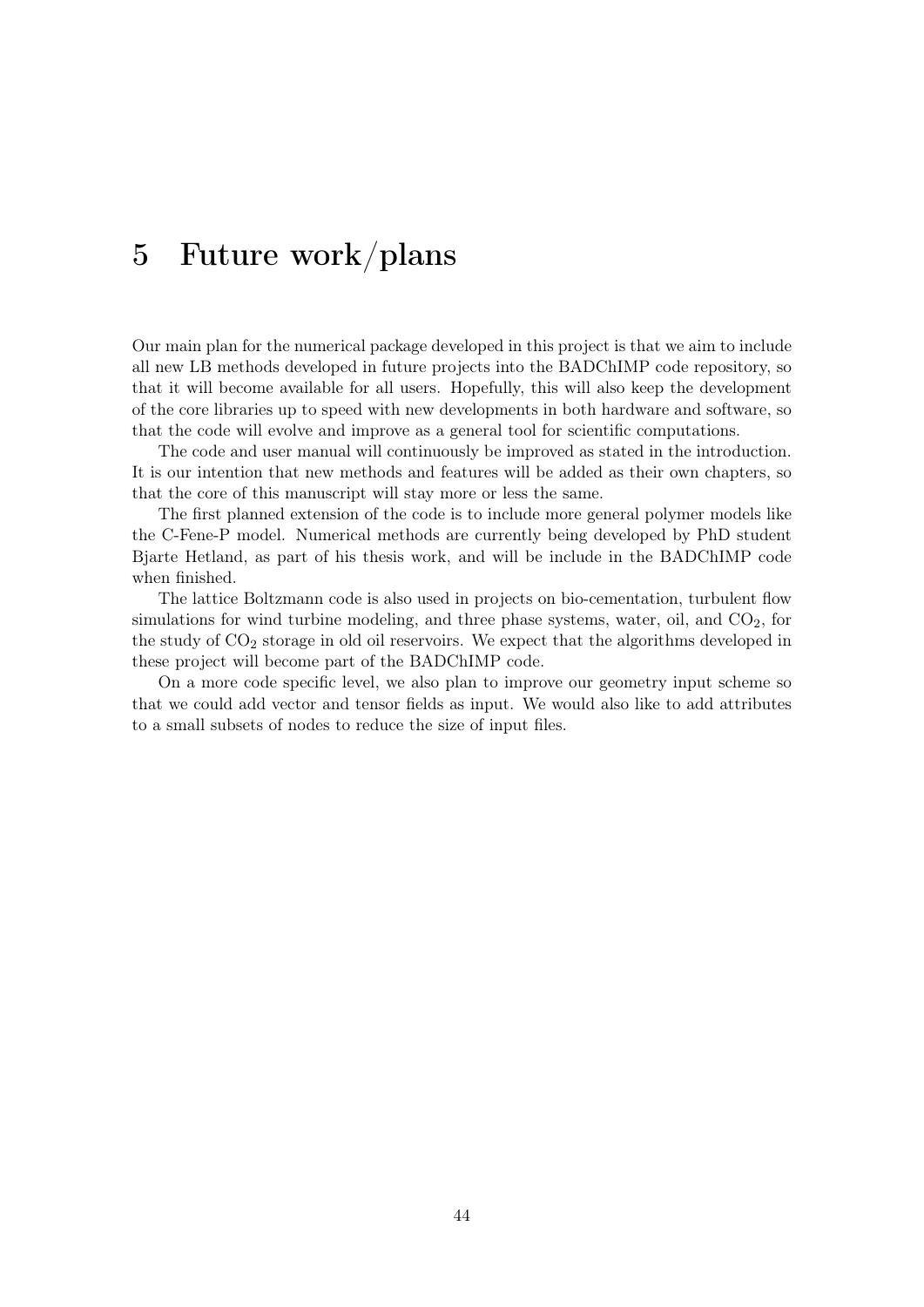# A Parallelization

## A.1 Deadlock prevention

In the LB code each processor has a list of neighboring processors which it sends and receives data from. This list has the following properties:

- 1. If processor A is in processor B's list of neighbors, then processor B will be in processor A's list of neighbors.
- 2. Processor A is not part of its own list of neighbors.
- 3. A list of neighbors is sorted in ascending order, based on rank.

The send/receive code follows the structure given below:

```
for (auto neigRank: listOfNeighbors) {
    if (myRank < neigRank) {
        // SEND DATA to neigRank
        // RECEIVE DATA from neigRank
        } else {
        // RECEIVE DATA from neigRank
        // SEND DATA to neigRank
    }
}
```
We will argue, based on the Coffman conditions<sup>1</sup>, that this structure is enough to avoid deadlock.

Here, we will show that the assumption of a circular wait condition will lead to a contradiction. We assume that there are  $n$  processes (or processors),  $p$ , waiting for each other, so that  $p_0$  is waiting for  $p_1$ ,  $p_1$  is waiting for  $p_2$ , and so on until  $p_{n-1}$  is waiting for  $p_0$ . We call the set of processes that are part of the circular wait loop for a circular wait-set (CWS). Now, let  $p_k$  be the process with the lowest rank in a CWS. Since it has the lowest rank, it must be waiting to send to a process,  $p_{k+1}$ , with a higher rank, as given by the code structure above. And, since  $p_{k+1}$  is in  $p_k$ 's list of neighbors,  $p_k$  is in  $p_{k+1}$ 's list of neighbors.  $p_{k+1}$  must either be waiting to send to, or receive from,  $p_{k+2}$ . If  $p_{k+2}$  is equal to  $p_k$  we know that  $p_k$ 's rank is lower than  $p_{k+1}$ 's and  $p_{k+1}$  should be waiting to receive data from  $p_k$ . But this makes the *circular wait condition* stated above invalid. Hence,  $p_{k+2}$ must be a different process than  $p_k$ . We then know, by assumption, that the rank of  $p_{k+2}$ is higher than  $p_k$ 's, which means it is in a later position in  $p_{k+1}$ 's list of neighbors (since it was sorted in ascending order).  $p_{k+1}$  should then already have been waiting to receive data from  $p_k$ , as the list of neighbors is traversed from lowest to highest values. But since  $p_k$  is

<sup>&</sup>lt;sup>1</sup>See: https://en.wikipedia.org/wiki/Deadlock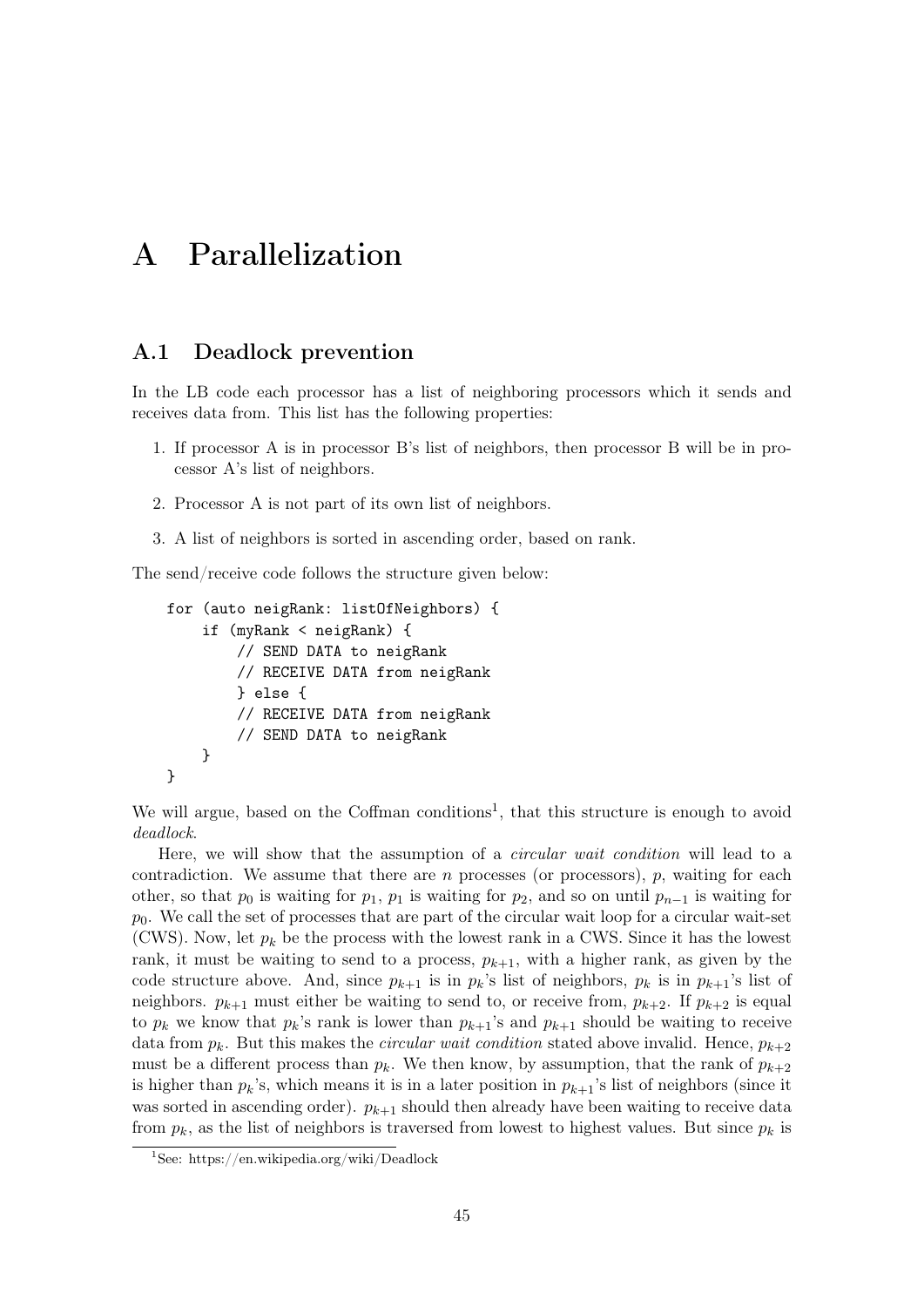already waiting to send to  $p_{k+1}$ , this will again make the *circular wait condition* false, as  $p_k$  would no longer wait to send to  $p_{k+1}$ . Thus, the assumption of a *circular wait* condition leads to a contraction, which proves, by reductio ad absurdum, that the proposed parallel communication protocol cannot lead to a deadlock situation.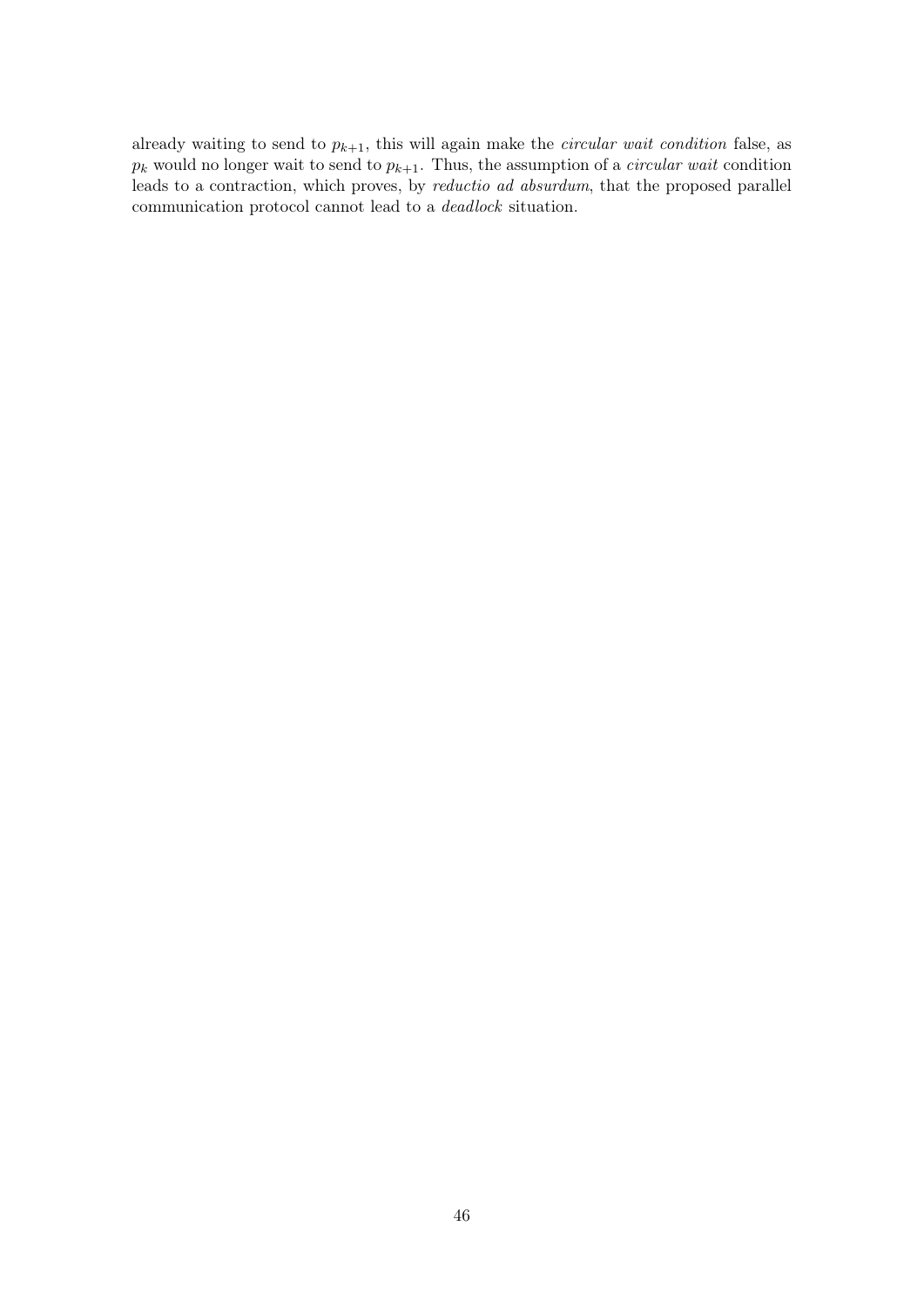# B Geometry file format

This is a description of the geometry file format we have called *vtklb*. This is the format that is read by BADChIMP to include geometries and spatial varying data. This formate is based on the VTK-file format<sup>1</sup>.

The overall tile format is given below.

```
# BADChIMP vtklb Version 0.1 <header>
one line descriptioin <title>
ASCII | BINARY <data type>
DATASET type <geometry/topology>
...
POINT_DATA n <dataset attributes>
...
```
## B.1 Geometry/topology

The available dataset-type for geometry/topology is the "unstructured lb grid" and "structured lb grid":

```
DATASET UNSTRUCTURED_LB_GRID
NUM_DIMENSIONS nd \langlend: int number of spatial dimension>
GLOBAL_DIMENSIONS n0 n1 ... < Size of the bounding box of the system>
USE_ZERO_GHOST_NODE <use node 0 as the default ghost node>
POINTS n dataType \langle n: \text{ number of points} \ranglep1_xp1_y... \Diamond <point/node spatial position>
p2_xp2_y......
LATTICE nq dataType <nq: number of basis vectors>
c0_xc0_y... <basis vecotor elements>
c1_xc1_y......
NEIGHBORS dataType <list of neighbor nodes for each node>
i1_0i1_1...i1_(nq-1) <node number of neighbor nodes>
i2_0i2_1...i2_(nq-1)
...
in_0in_1...in_(nq-1)
PARALLEL_COMPUTING rank \langlerank: rank of the current processor>
PROCESSOR n rank \langle n: \text{ number of point, rank: neighbor processor} \ranglei0j0 <i: node this rank, j: node neighbor rank>
i1j1
```
<sup>1</sup>https://vtk.org/wp-content/uploads/2015/04/file-formats.pdf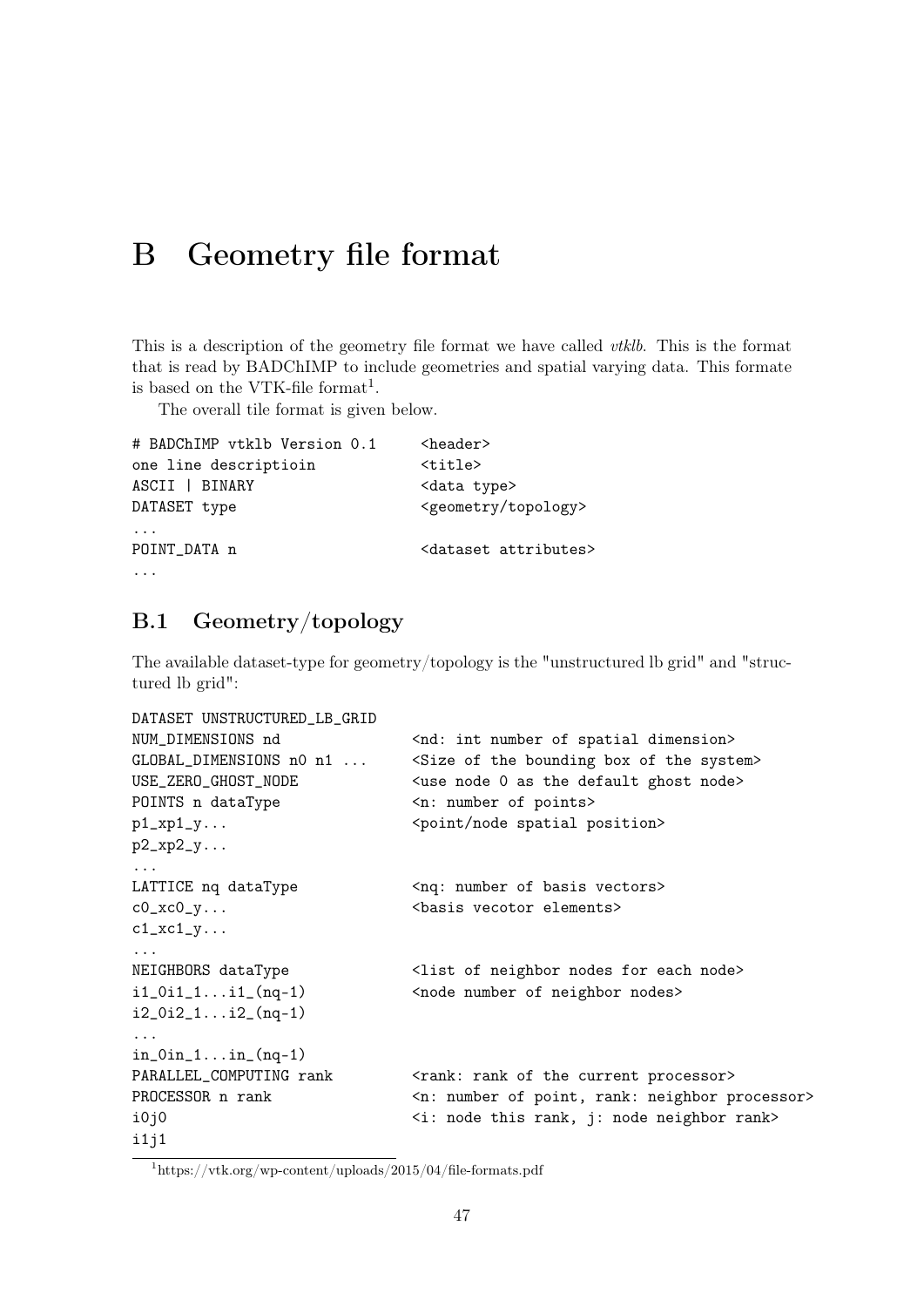#### ...  $i(n-1)$  $j(n-1)$

Comments to entries:

dataType: Numrical type of entry data, i.e. int (integer) , float (float), double (double), ...

- NUM\_DIMENSIONS: (Optional, Default: nd=3) Specify number of spatial dimensions. In vtk it seems that all vectors and positions are given with three components.
- GLOBAL\_DIMENSIONS: Gives the size of the system in each Cartesian direction include the ghost node rim. This entry should be the same for all processors. This information is needed by the vtk-output routine.
- USE\_ZERO\_GHOST\_NODE: (Optional) Treat node 0 as a placeholder for a node that is not in use (i.e solid nodes). This means that we begin numbering points from 1, not 0. If the key word is written then this feature is enabled.
- POINT: Same as for the vtk-format. NB if USE\_ZERO\_GHOST\_NODE is enabled then the the first entry has node number 1, the next has 2 and so on. If USE\_ZERO\_GHOST\_NODE is disabled the first entry has node number 0.
- LATTICE: Description of the set of basis vector. We can check these with the ones used in the BADChIMP code and map one set to the other if that is needed.
- NEIGHBORS: For each node there is a list of nq nodes. The node number corresponds to the position in the list under the POINTS-keyword and the position in the list of neighbors corresponds to the basic vector in the list under the LATTICE-keyword.
- PARALLEL\_COMPUTING: Begins the block describing the processor-to-processor communication. rank is the rank of the current processor.
- PROCESSOR: Information about neighboring processor. n is the number of nodes at the current processor that is used to represent the nodes at a neighboring process. rank is the rank of the neighboring node. In the list under the keyword, the first entry, i, is the node number in the geometry in the current processor that represent the node with number j in the neighboring rank, which is the second entry on the line.

| DATASET STRUCTURED_LB_GRID    |                                                                                                                               |
|-------------------------------|-------------------------------------------------------------------------------------------------------------------------------|
| NUM_DIMENSIONS nd             | <nd: dimension="" int="" number="" of="" spatial=""></nd:>                                                                    |
| GLOBAL_DIMENSIONS nO n1       | <size bounding="" box="" of="" system="" the=""></size>                                                                       |
| LOCAL_DIMENSIONS n0 n1        | <size given="" of="" on="" processor<br="" system="" the="">excluding the rim of ghost nodes&gt;</size>                       |
| LOCAL RIM WIDTH nw            | $\langle$ nw: int number of rim width>                                                                                        |
| LOCAL_TO_GLOBAL_POS po p1     | <sets global="" position="" relative="" the="" to<br="">the local origo&gt;</sets>                                            |
| LATTICE nq dataType           | <nq: basis="" number="" of="" vectors=""></nq:>                                                                               |
| $c0_xc0_y$                    | <br>basis vecotor elements>                                                                                                   |
| $c1_xc1_y$                    |                                                                                                                               |
| $\cdot$                       |                                                                                                                               |
| PERIODIC_NODES n rank<br>i0j0 | <n: neighbor="" number="" of="" point,="" processor="" rank:=""><br/><i: 'ghost'="" bulk="" j:="" node="" node,=""></i:></n:> |
|                               |                                                                                                                               |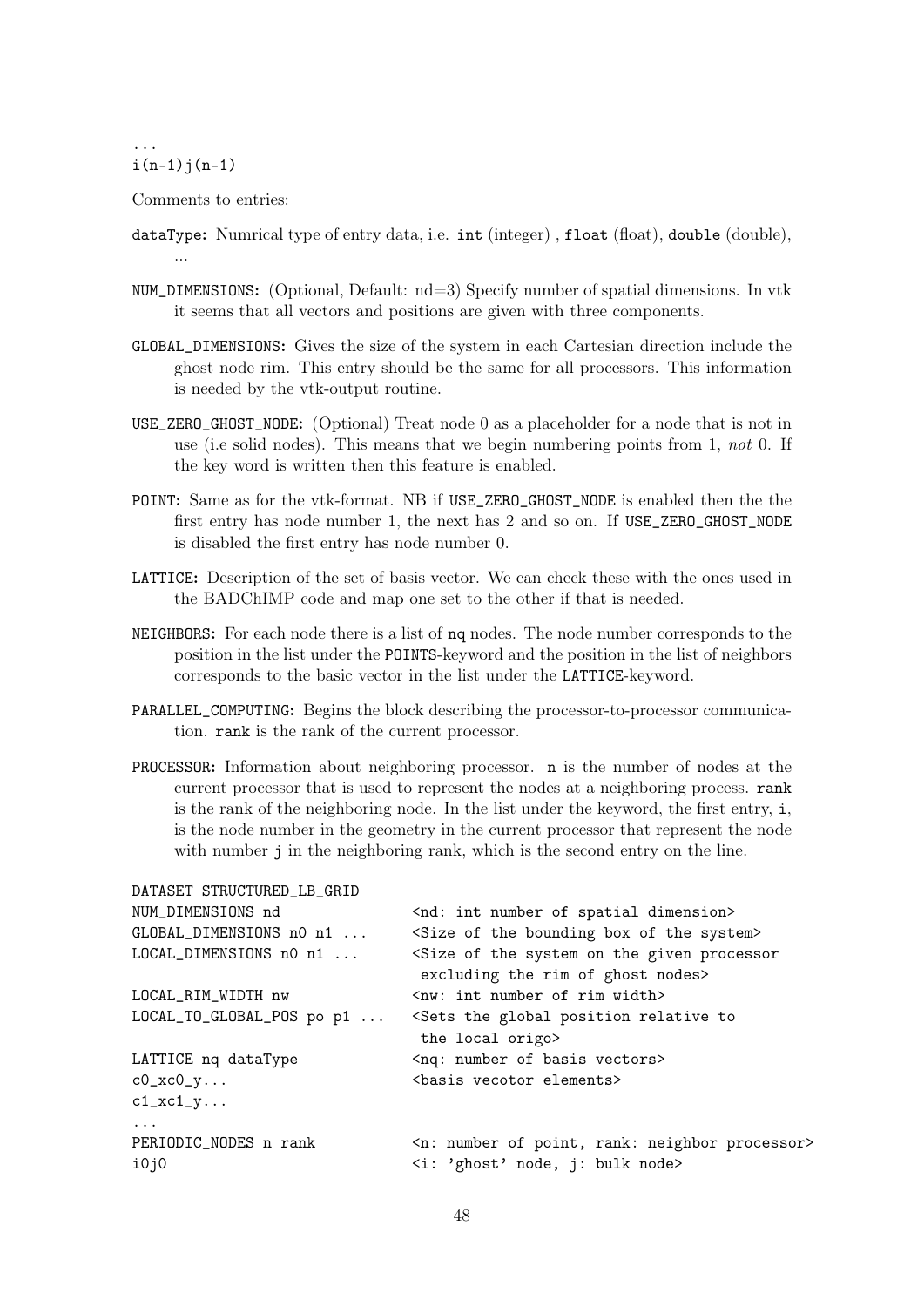```
i1j1
...
PARALLEL_COMPUTING rank \langlerank: rank of the current processor>
PROCESSOR n rank \langle n: \text{ number of point, rank: neighbor processor} \ranglei0j0 <i: node this rank, j: node neighbor rank>
i1j1
...
i(n-1)j(n-1)
```
Additional comments to entries:

PERIODIC\_NODES: Sets the nodes that are periodic on one given processor. This needs to be handled separately.

## B.2 Dataset attributes

Here we use the same formalism as the vtk-file format using the keywords, e.g., SCALARS and VECTORS. This information is written after the POINT\_DATA-keyword.

```
POINT_DATA n <n: number of point>
SCALARS dataName dataType <list of scalar values>
s0 <s: scalar numerical value of type dataType>
s<sub>1</sub>...
s(n-1)
```
## B.3 Example of node numbering



Figure B.1: Concept figure for the node numbering scheme used in BADChIMP. Left: Geometry where 0 is solid, 1 shows nodes on processor with rank 0, and 2 shows nodes on processor with rank 1. Middle: Shows the local node labels on the two processors. Right: Local labeling for processor 1 with rank 0.

Figure B.1 (left) shows an example geometry, where the green and orange areas shows the partitioning of the computational nodes between processor 1 and 2. In each processor, the fluid nodes are consecutively labeled starting from 1.

Figure B.1 (middle) shows labeling of the fluid nodes, where the solid nodes (in gray) will not be given global labels. For standard fluid flow simulations we would like to allocate memory for the solid wall nodes, but we do not need to transfer wall values between processors.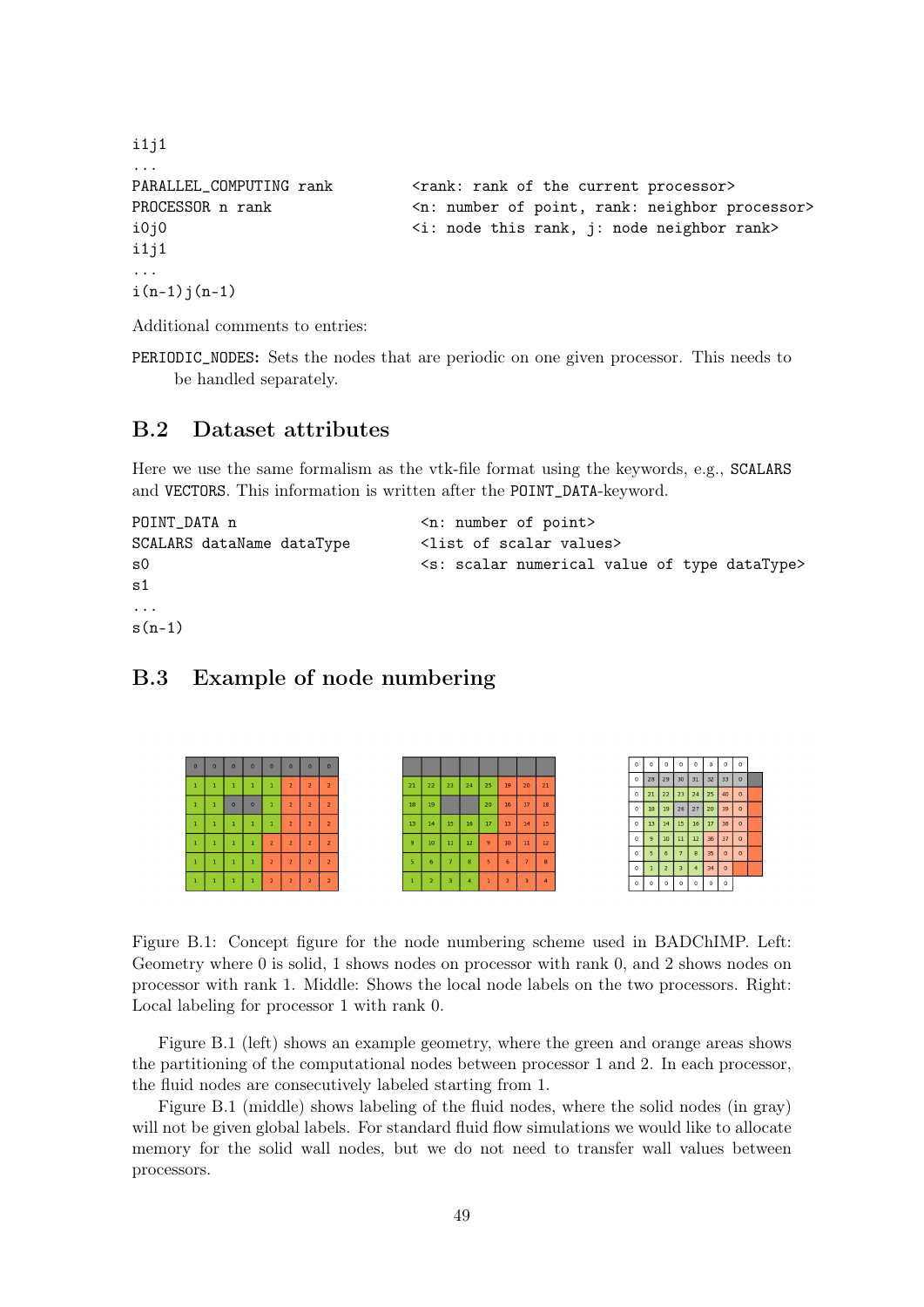Figure B.1 (right) shows the local labeling for processor 1. Here, the labeling of the fluid nodes follow that of the fluid nodes on processor 1 illustrated in the middle figure. Note, however, that the fluid nodes that belongs to the neighboring processor are relabeled. These nodes need to be linked to the local labels on processor 2. The zero label is used as a default ghost node.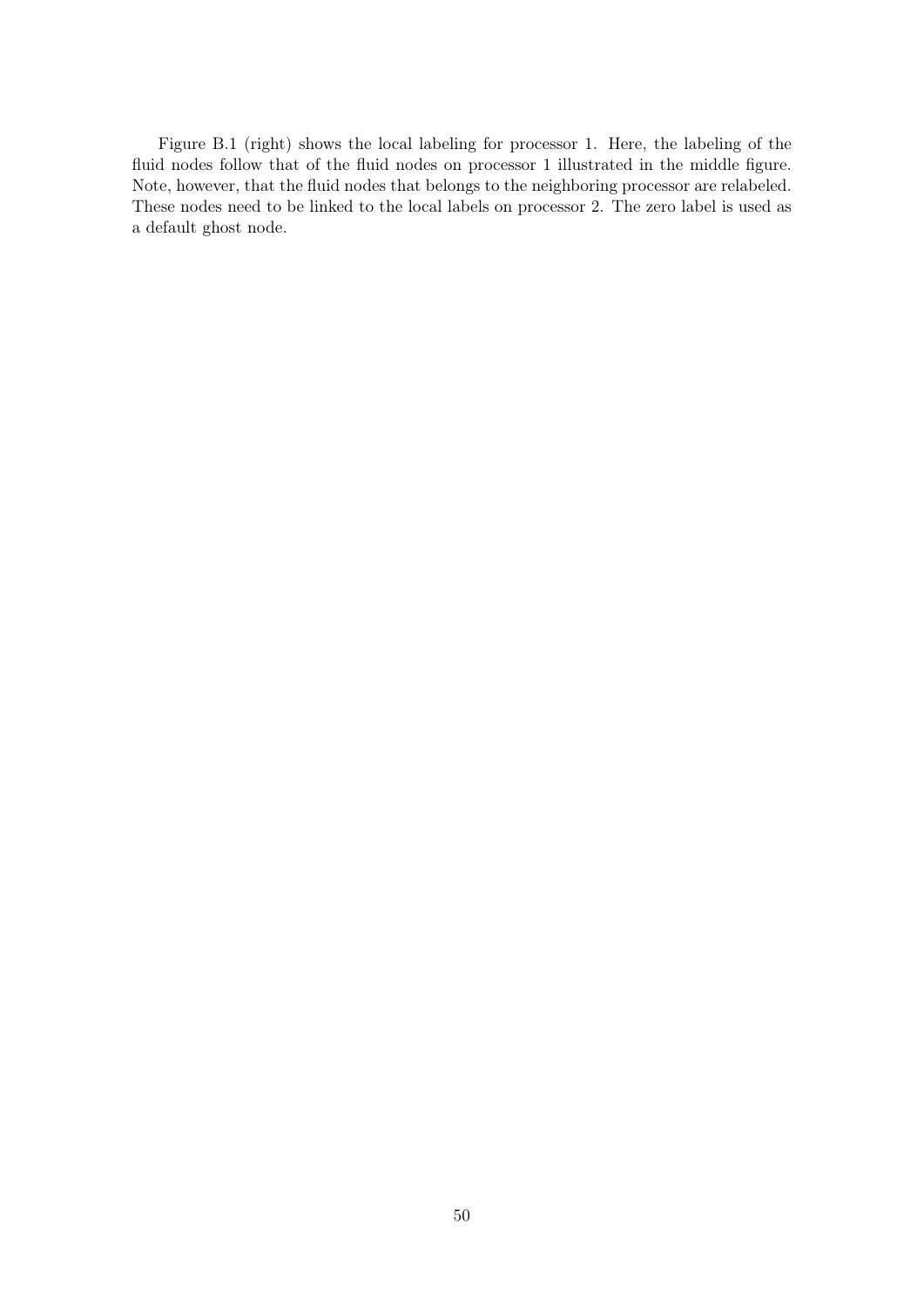# References

- [1] Takashi Abe. Derivation of the Lattice Boltzmann Method by Means of the Discrete Ordinate Method for the Boltzmann Equation. Journal of Computational Physics, 131(1):241–246, February 1997.
- [2] Olav Aursjø, Espen Jettestuen, Jan Ludvig Vinningland, and Aksel Hiorth. On the inclusion of mass source terms in a single-relaxation-time lattice Boltzmann method. Physics of Fluids, 30(5):057104, May 2018.
- [3] George Keith Batchelor. An introduction to fluid dynamics. Cambridge university press, 2000.
- [4] Prabhu Lal Bhatnagar, Eugene P. Gross, and Max Krook. A model for collision processes in gases. I. Small amplitude processes in charged and neutral one-component systems. Physical review, 94(3):511, 1954. Publisher: APS.
- [5] Sydney Chapman and Thomas George Cowling. The mathematical theory of nonuniform gases: an account of the kinetic theory of viscosity, thermal conduction and diffusion in gases. Cambridge university press, 1990.
- [6] Xiaoyi He and Li-Shi Luo. A priori derivation of the lattice Boltzmann equation. Physical Review E, 55(6):R6333–R6336, June 1997. Publisher: American Physical Society.
- [7] Xiaoyi He and Li-Shi Luo. Theory of the lattice Boltzmann method: From the Boltzmann equation to the lattice Boltzmann equation. Physical Review E,  $56(6):6811-$ 6817, December 1997.
- [8] Timm Krüger, Halim Kusumaatmaja, Alexandr Kuzmin, Orest Shardt, Goncalo Silva, and Erlend Magnus Viggen. The Lattice Boltzmann Method. Springer, 2017.
- [9] Timm Krüger, Halim Kusumaatmaja, Alexandr Kuzmin, Orest Shardt, Goncalo Silva, and Erlend Magnus Viggen. The Lattice Boltzmann method: principles and practice. Graduate texts in physics. Springer, Cham, 2017. OCLC: 965376988.
- [10] L. D. Landau and E. M. Lifshitz. Fluid Mechanics, 2nd Ed. Butterworth-Heinemann, 1987.
- [11] Tasos C Papanastasiou. Flows of materials with yield. Journal of Rheology, 31(5):385– 404, 1987.
- [12] T Reis and T N Phillips. Lattice Boltzmann model for simulating immiscible twophase flows. Journal of Physics A: Mathematical and Theoretical, 40(14):4033–4053, April 2007.